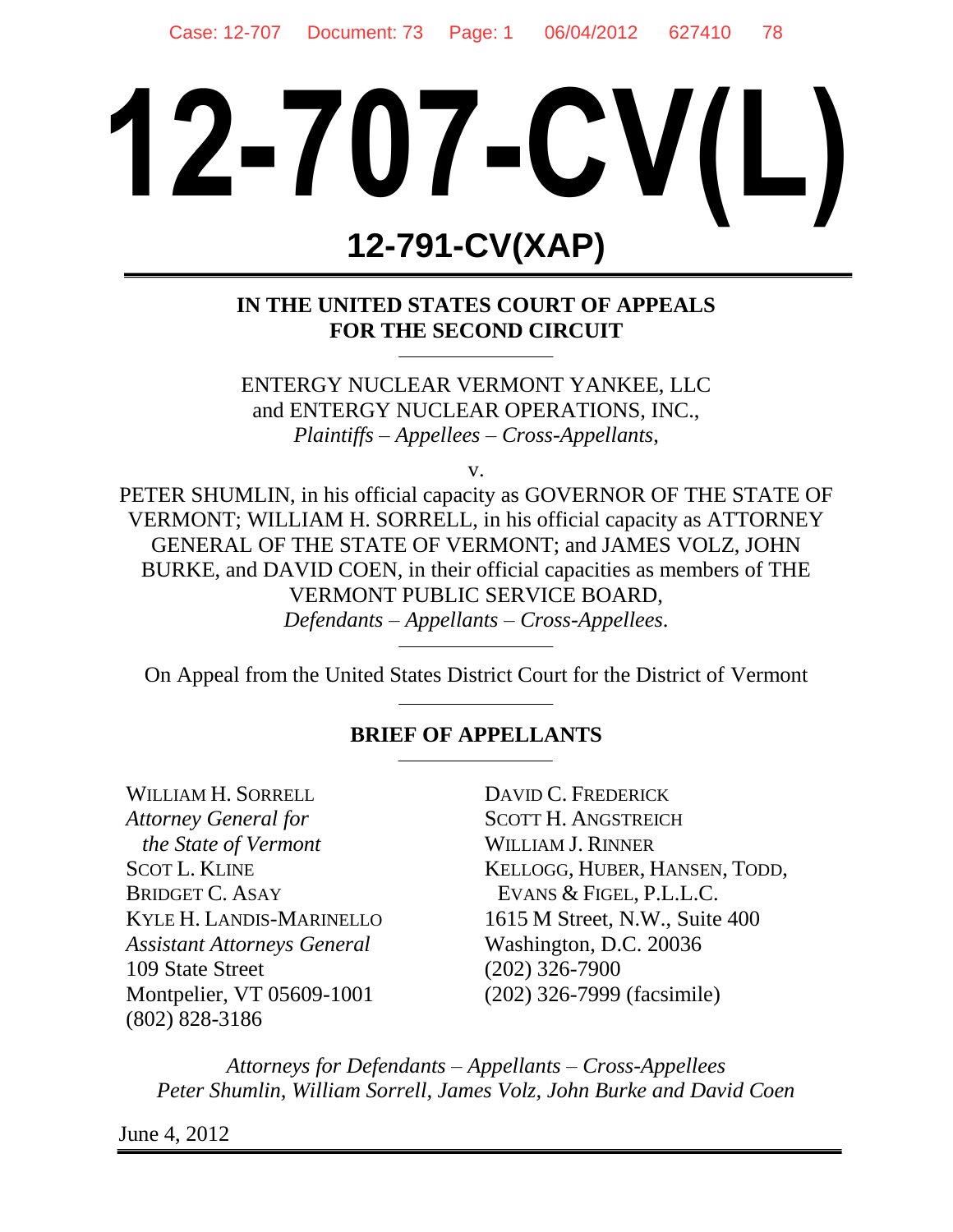# **TABLE OF CONTENTS**

| A.              |    |                                               |  |
|-----------------|----|-----------------------------------------------|--|
| <b>B.</b>       |    |                                               |  |
|                 | 1. |                                               |  |
|                 | 2. | Vermont's Preference for In-State Renewable   |  |
|                 | 3. | Planning To Reduce Reliance on Nuclear Power9 |  |
| $\mathcal{C}$ . |    |                                               |  |
|                 | 1. |                                               |  |
|                 | 2. |                                               |  |
|                 | 3. |                                               |  |
|                 | 4. |                                               |  |
| D.              |    | .20                                           |  |
| Ε.              |    |                                               |  |
|                 |    |                                               |  |
|                 |    |                                               |  |
|                 |    |                                               |  |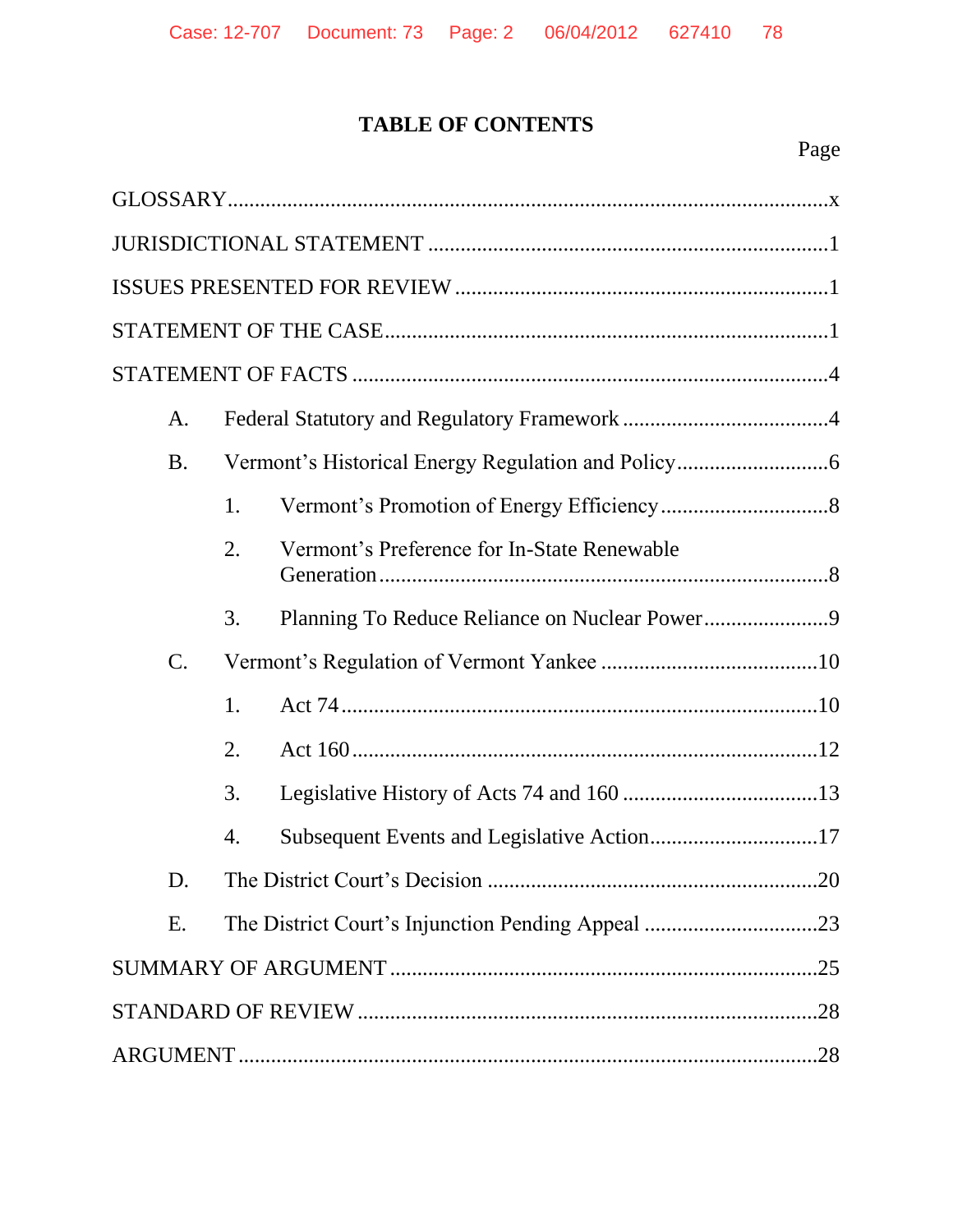| I.   | ACT 160 IS A PERMISSIBLE EXERCISE OF VERMONT'S<br>AUTHORITY TO DECIDE WHETHER A NUCLEAR PLANT |                                                                                                                                                                             |  |  |
|------|-----------------------------------------------------------------------------------------------|-----------------------------------------------------------------------------------------------------------------------------------------------------------------------------|--|--|
|      | A.                                                                                            | Preemption Under the AEA Is Limited to the Federally<br>Occupied Field of Radiological Safety, and the State Law's<br>Text Determines Whether That Law Is Preempted29       |  |  |
|      | <b>B.</b>                                                                                     | Act 160 Does Not Regulate in the Preempted Field of                                                                                                                         |  |  |
|      | $\mathsf{C}$ .                                                                                | In Finding Act 160 Preempted, the District Court Employed<br>the Very Mode of Analysis the Supreme Court Rejected in                                                        |  |  |
|      | D.                                                                                            | Even if Analyzing the Legislative History of Act 160 Were<br>Permissible, the District Court Improperly Weighed the                                                         |  |  |
| II.  |                                                                                               | THE DISTRICT COURT ERRED IN ISSUING AN INJUNCTION                                                                                                                           |  |  |
|      | A.                                                                                            | The District Court Applied the Wrong Legal Standard in                                                                                                                      |  |  |
|      | <b>B.</b>                                                                                     | Even Under the Erroneous Legal Standard the District Court<br>Applied, There Was No Evidence That the Board Possessed<br>an Intent To Violate the Dormant Commerce Clause49 |  |  |
|      | C.                                                                                            | The District Court Misunderstood Interstate Power Markets<br>and, Therefore, Misconstrued the Limited Evidence on                                                           |  |  |
| III. |                                                                                               |                                                                                                                                                                             |  |  |
|      |                                                                                               |                                                                                                                                                                             |  |  |
|      |                                                                                               |                                                                                                                                                                             |  |  |
|      | THE DISTRICT COURT ERRONEOUSLY FOUND ACT 74<br><b>CERTIFICATE OF COMPLIANCE</b>               |                                                                                                                                                                             |  |  |

# ADDENDUM OF STATUTES AND REGULATIONS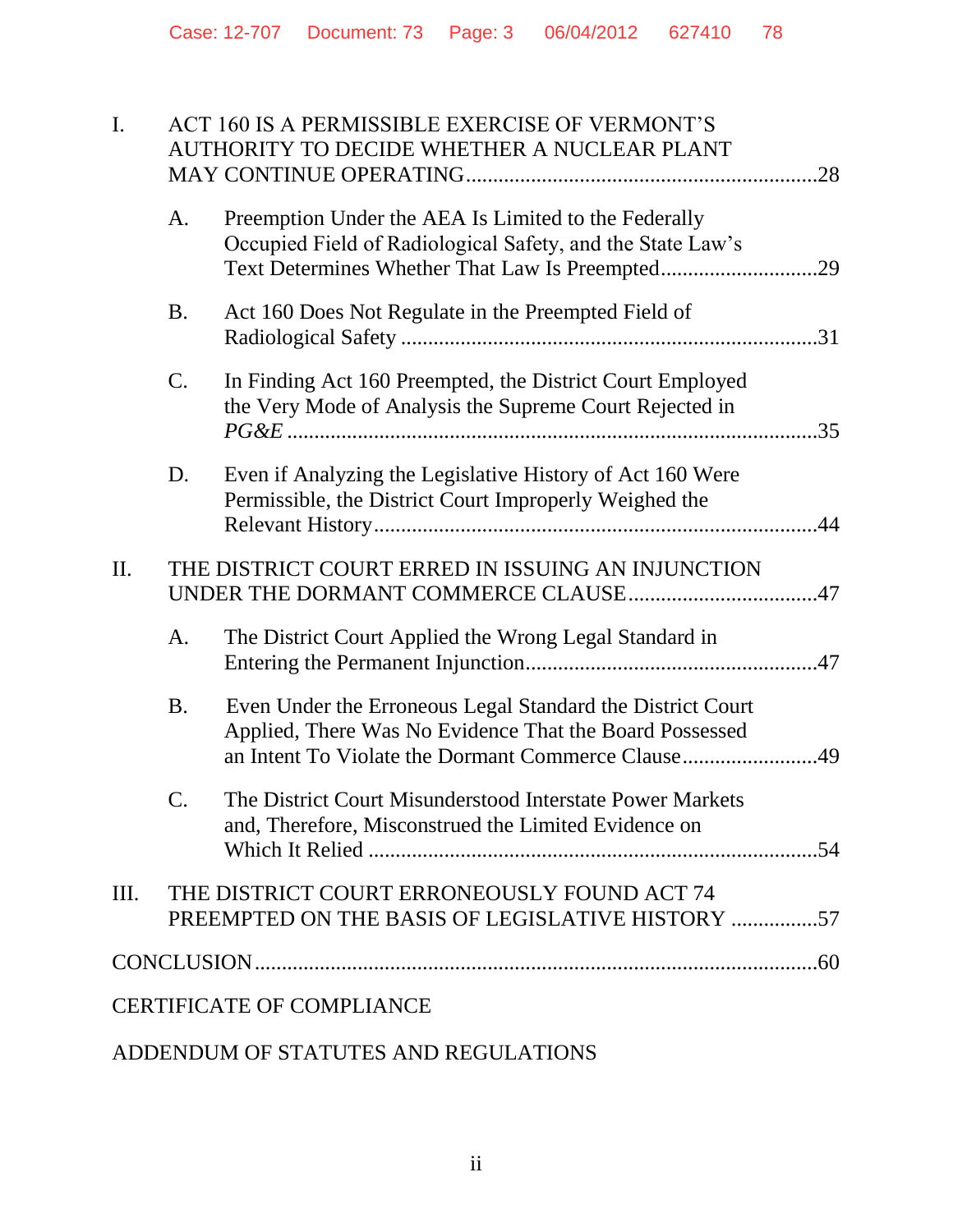# **TABLE OF AUTHORITIES**

# Page

# **CASES**

| Alleyne v. New York State Educ. Dep't, 516 F.3d 96 (2d Cir. 2008) 49  |  |
|-----------------------------------------------------------------------|--|
|                                                                       |  |
| American Express Fin. Advisors Inc. v. Thorley, 147 F.3d 229          |  |
|                                                                       |  |
|                                                                       |  |
| Blanchette v. Connecticut Gen. Ins. Corps., 419 U.S. 102 (1974)52     |  |
|                                                                       |  |
|                                                                       |  |
|                                                                       |  |
| Brown-Forman Distillers Corp. v. New York State Liquor                |  |
| Building Indus. Elec. Contractors Ass'n v. City of New York,          |  |
|                                                                       |  |
| Cherry Hill Vineyard, LLC v. Baldacci, 505 F.3d 28 (1st Cir. 2007) 53 |  |
| Commack Self-Service Kosher Meats, Inc. v. Hooker, - F.3d -,          |  |
|                                                                       |  |
|                                                                       |  |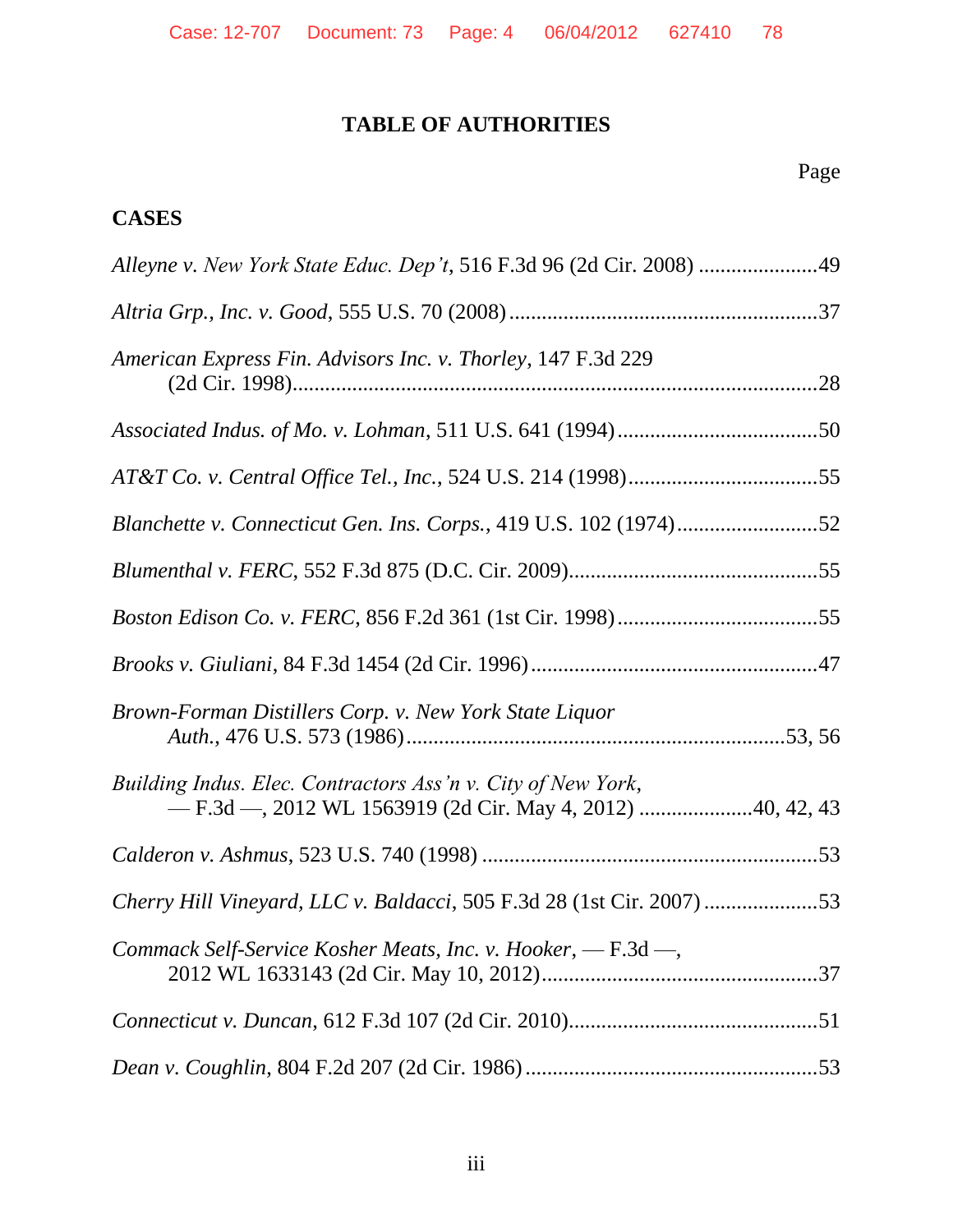| Exxon Mobil Corp. v. Allapattah Servs., Inc., 545 U.S. 546 (2005) 47                                              |
|-------------------------------------------------------------------------------------------------------------------|
| Florida E. Coast Ry. Co. v. City of W. Palm Beach, 266 F.3d 1324                                                  |
|                                                                                                                   |
| Gade v. National Solid Wastes Mgmt. Ass'n, 505 U.S. 88 (1992) 39                                                  |
| Global–Tech Appliances, Inc. v. SEB S.A., 131 S. Ct. 2060 (2011)38                                                |
|                                                                                                                   |
| Goodspeed Airport LLC v. East Haddam Inland Wetlands &<br>Watercourses Comm'n, 634 F.3d 206 (2d Cir. 2011) 28, 30 |
| Greater N.Y. Metro. Food Council v. Giuliani, 195 F.3d 100                                                        |
|                                                                                                                   |
|                                                                                                                   |
|                                                                                                                   |
|                                                                                                                   |
|                                                                                                                   |
|                                                                                                                   |
| Middle South Energy, Inc. v. City of New Orleans, 800 F.2d                                                        |
| Morgan Stanley Capital Grp. Inc. v. Public Util. Dist. No. 1,                                                     |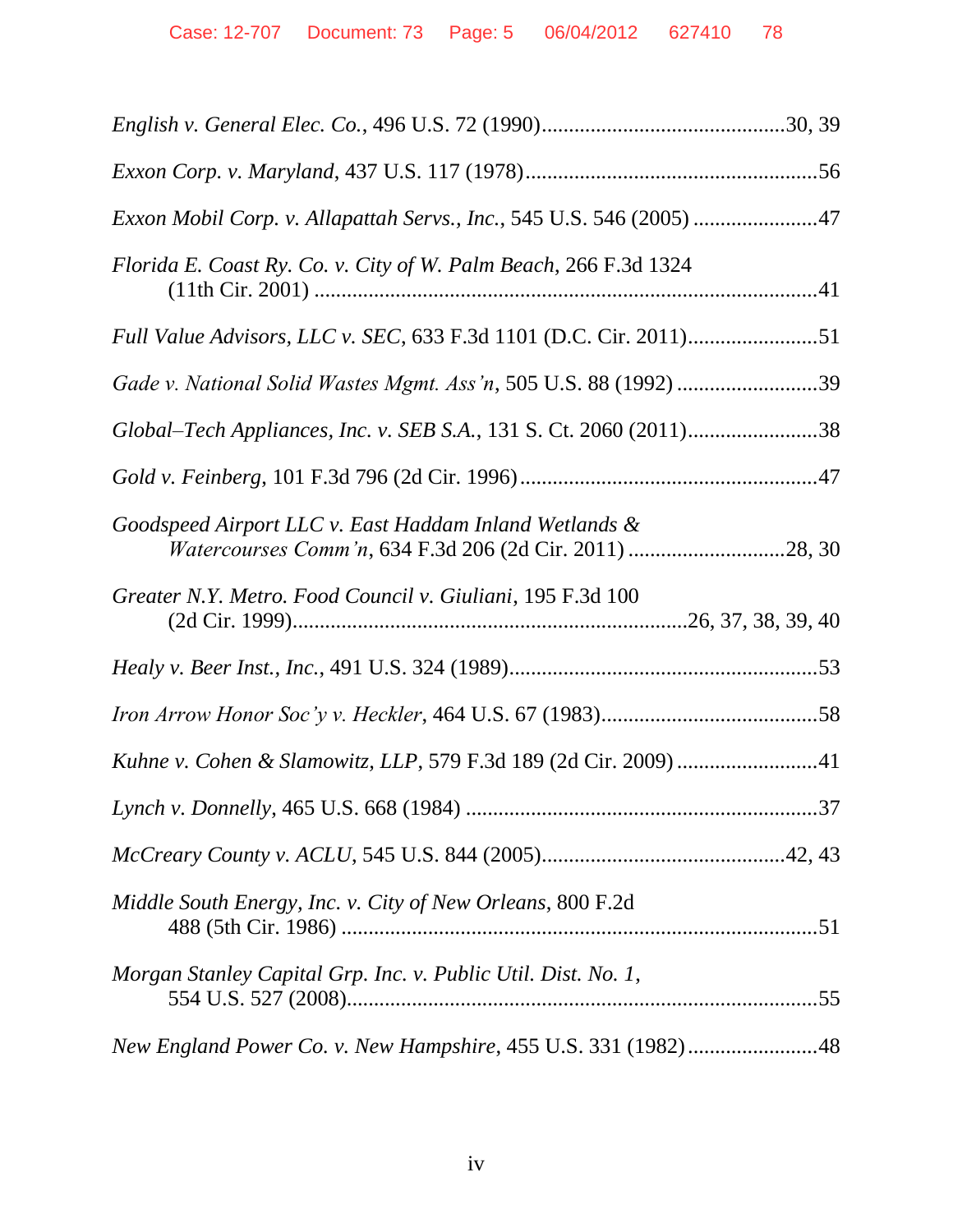| New York City Employees' Ret. Sys. v. Dole Food Co.,                   |
|------------------------------------------------------------------------|
| Northern Ill. Chapter of Associated Builders & Contractors,            |
|                                                                        |
| Otokoyama Co. v. Wine of Japan Imp., Inc., 175 F.3d 266                |
| Pacific Gas & Elec. Co. v. State Energy Res. Conservation              |
|                                                                        |
|                                                                        |
|                                                                        |
| Rodriguez de Quijas v. Shearson/Am. Express, Inc.,                     |
| State Employees Bargaining Agent Coal. v. Rowland, 494 F.3d 71         |
|                                                                        |
| Vango Media, Inc. v. City of New York, 34 F.3d 68 (2d Cir. 1994) 39    |
| Waste Mgmt. Holdings, Inc. v. Gilmore, 252 F.3d 316 (4th Cir. 2001) 49 |
|                                                                        |
|                                                                        |
|                                                                        |
|                                                                        |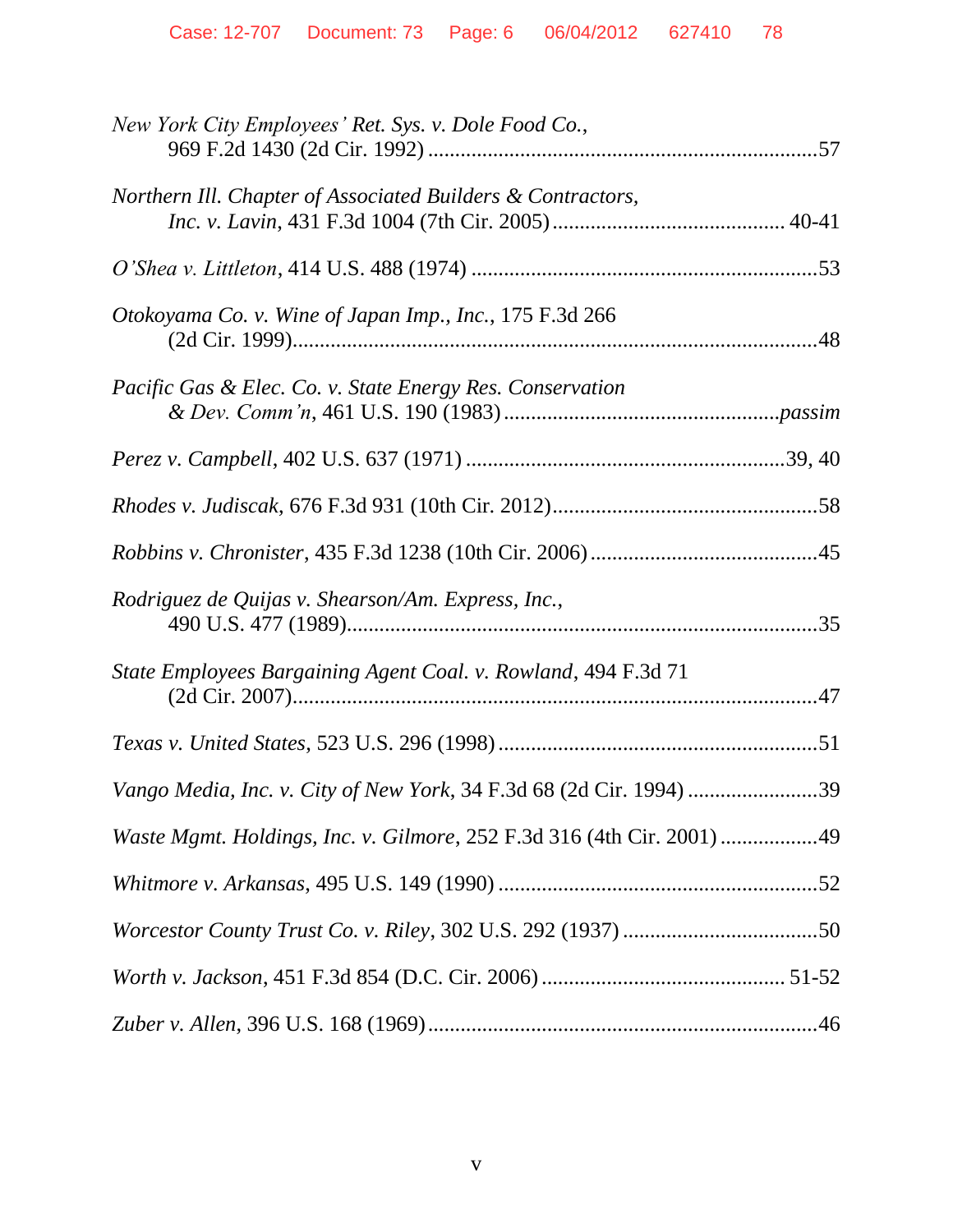# STATUTES AND REGULATIONS

Atomic Energy Act, 42 U.S.C. § 2011 et seq.:

| 1973 Vt. Acts & Resolves No. 85, § 10, codified at Vt. Stat. Ann. |
|-------------------------------------------------------------------|
|                                                                   |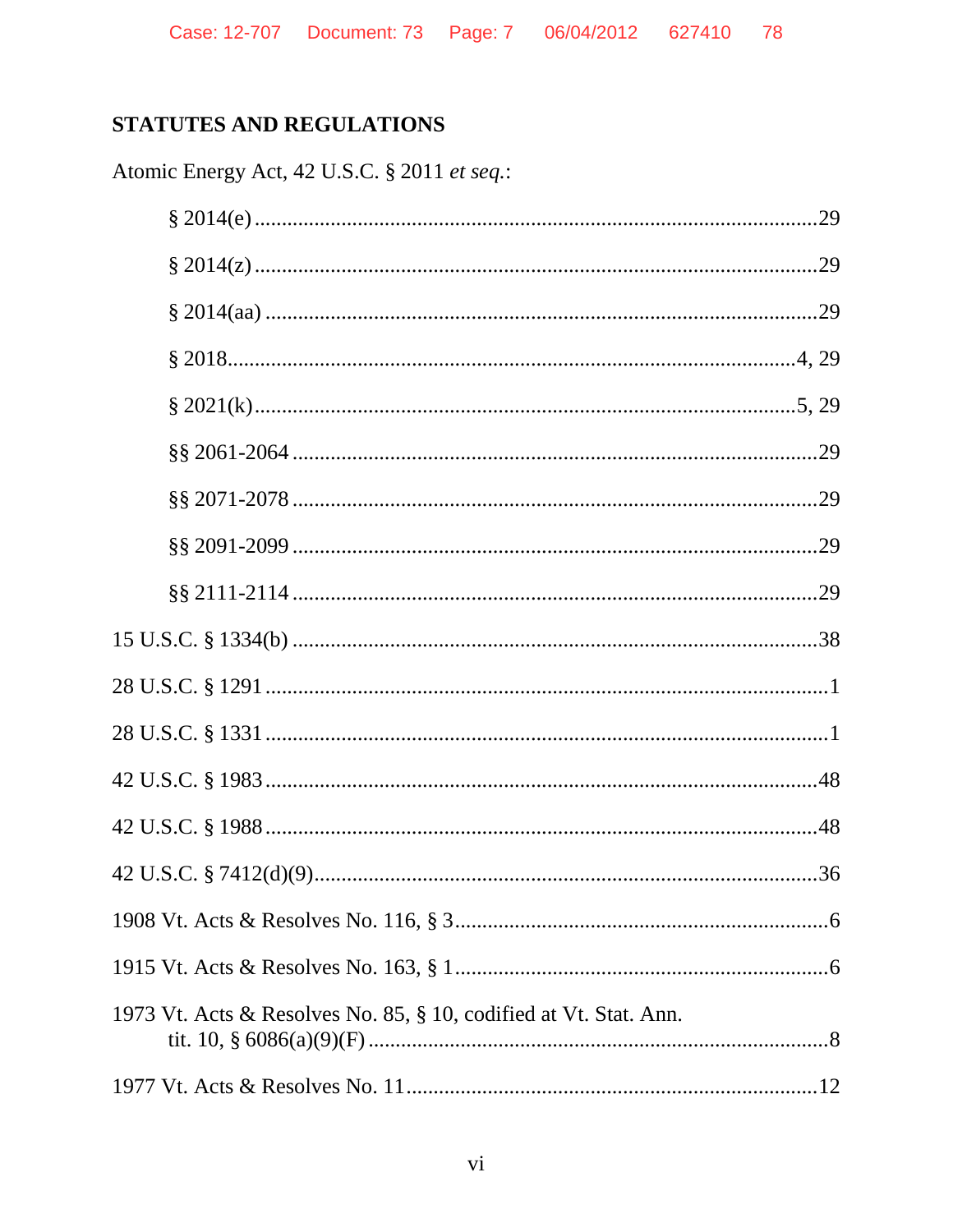| 2005 Vt. Acts & Resolves No. 74, codified at Vt. Stat. Ann. |
|-------------------------------------------------------------|
|                                                             |
|                                                             |
|                                                             |
|                                                             |
|                                                             |
|                                                             |
|                                                             |
|                                                             |
|                                                             |
|                                                             |
| .7                                                          |
|                                                             |
| Vt. Stat. Ann. tit. 10:                                     |
|                                                             |
|                                                             |
|                                                             |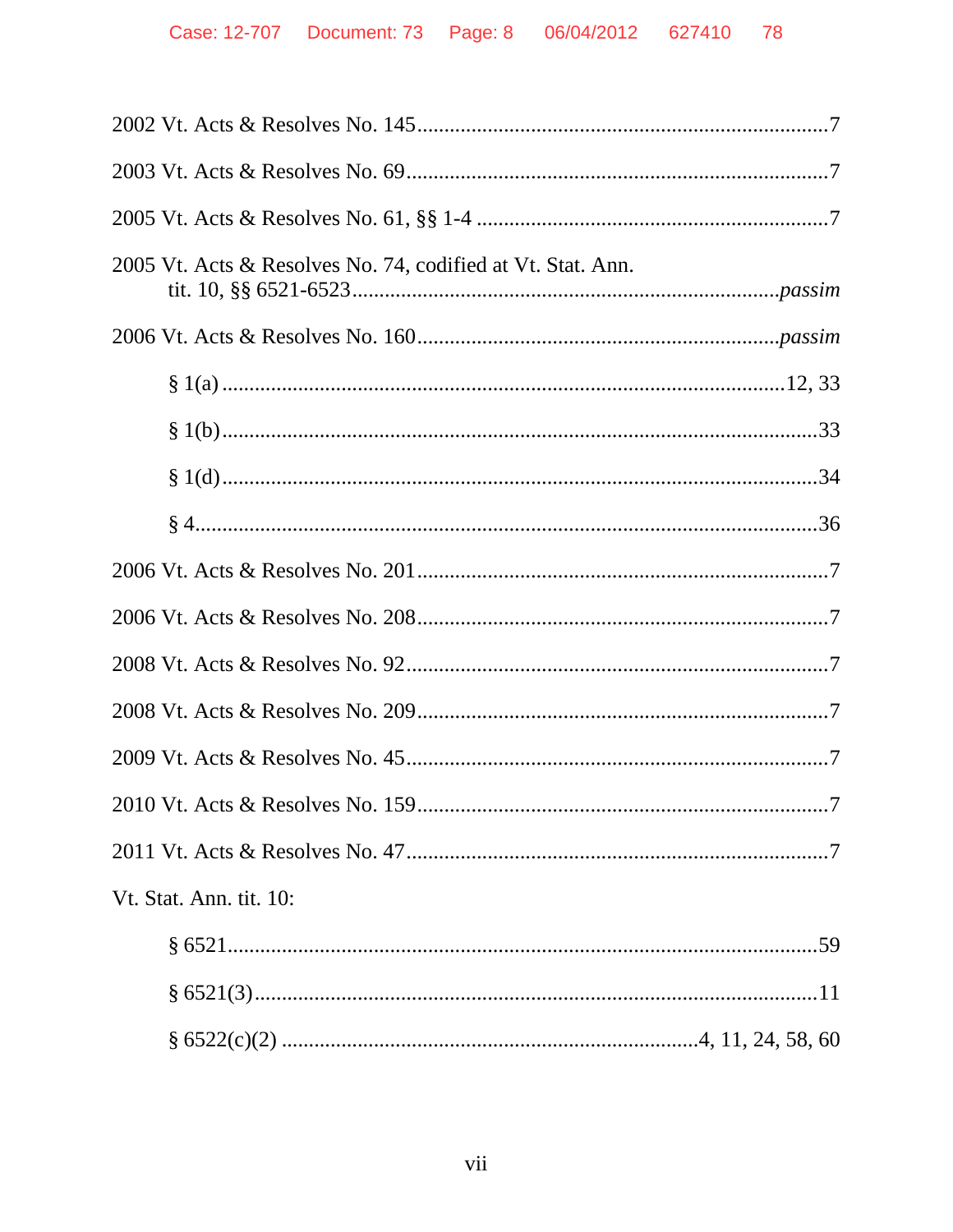| Vt. Stat. Ann. tit. 30: |
|-------------------------|
|                         |
|                         |
|                         |
|                         |
|                         |
|                         |
|                         |
|                         |
|                         |
|                         |
|                         |

# **LEGISLATIVE MATERIALS**

| Vermont Senate Journals (S.J.) and House Journals (H.J.), <i>available at</i><br>http://www.leg.state.vt.us/ResearchMain.cfm (click on "Main<br>Legislative Documents page"): |
|-------------------------------------------------------------------------------------------------------------------------------------------------------------------------------|
| H.J. 1378 (Apr. 27, 2006), <i>available at</i><br>http://www.leg.state.vt.us/docs/2006/journal/HJ060427.htm  14, 46-47                                                        |
| H.J. 1406 (Apr. 28, 2006), available at<br>http://www.leg.state.vt.us/docs/2006/journal/HJ060428.htm  16-17                                                                   |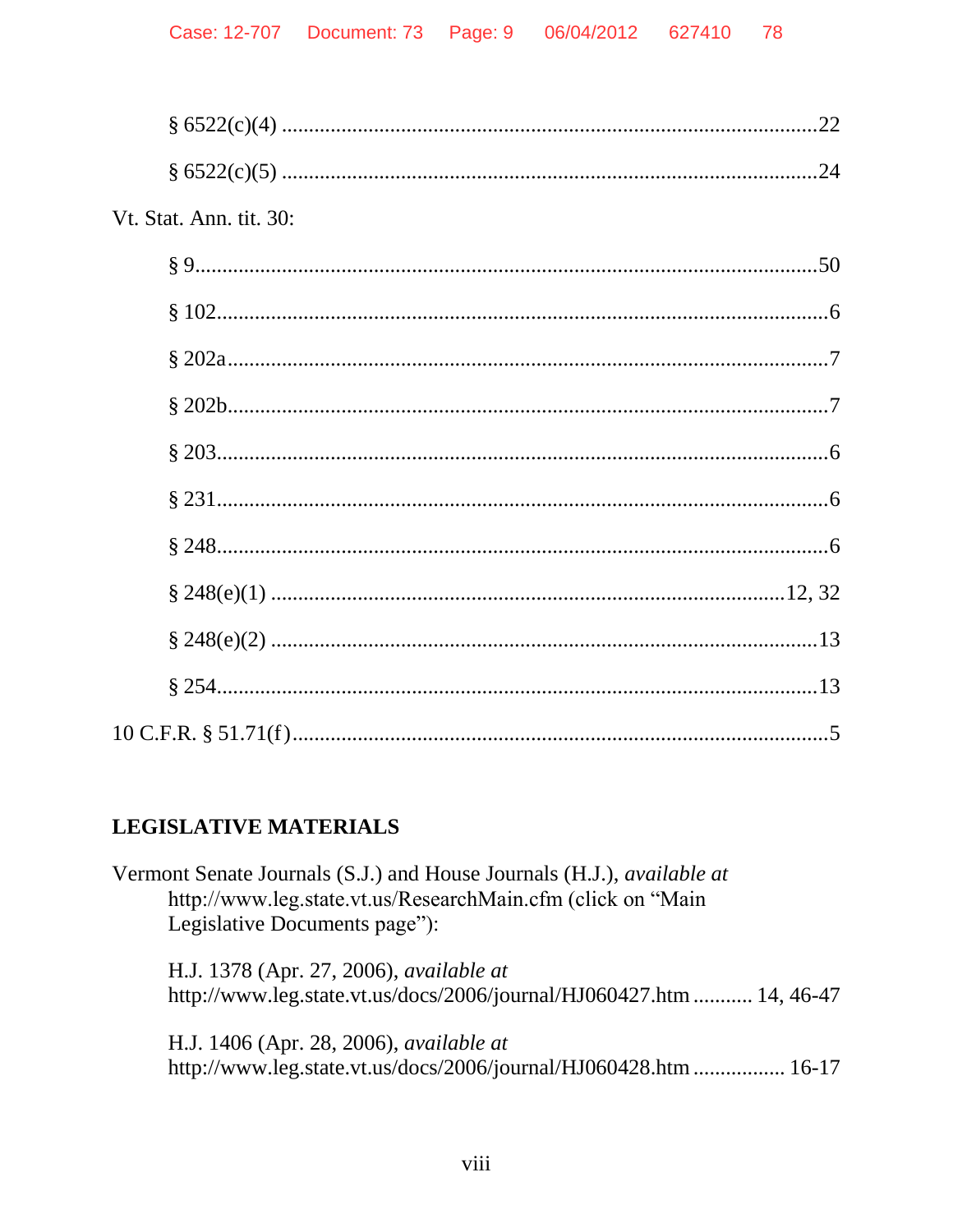| H.J. 1469 (May 31, 2005), <i>available at</i><br>http://www.leg.state.vt.us/docs/2006/journal/HJ050531.htm 14, 17 |
|-------------------------------------------------------------------------------------------------------------------|
| S.J. 51 (Feb. 24, 2010), <i>available at</i>                                                                      |
| S.J. 331 (Mar. 15, 2006), <i>available at</i><br>http://www.leg.state.vt.us/docs/2006/journal/SJ060315.htm16      |
| S.J. 1217 (May 2, 2006), <i>available at</i><br>http://www.leg.state.vt.us/docs/2006/journal/SJ060502.htm14       |
| S.J. 1325 (June 3, 2005), <i>available at</i><br>http://www.leg.state.vt.us/docs/2006/journal/SJ050603.htm17      |

# **ADMINSTRATIVE MATERIALS**

| Order Authorizing Acquisition of Securities, EAM Nelson Holding, |  |
|------------------------------------------------------------------|--|
|                                                                  |  |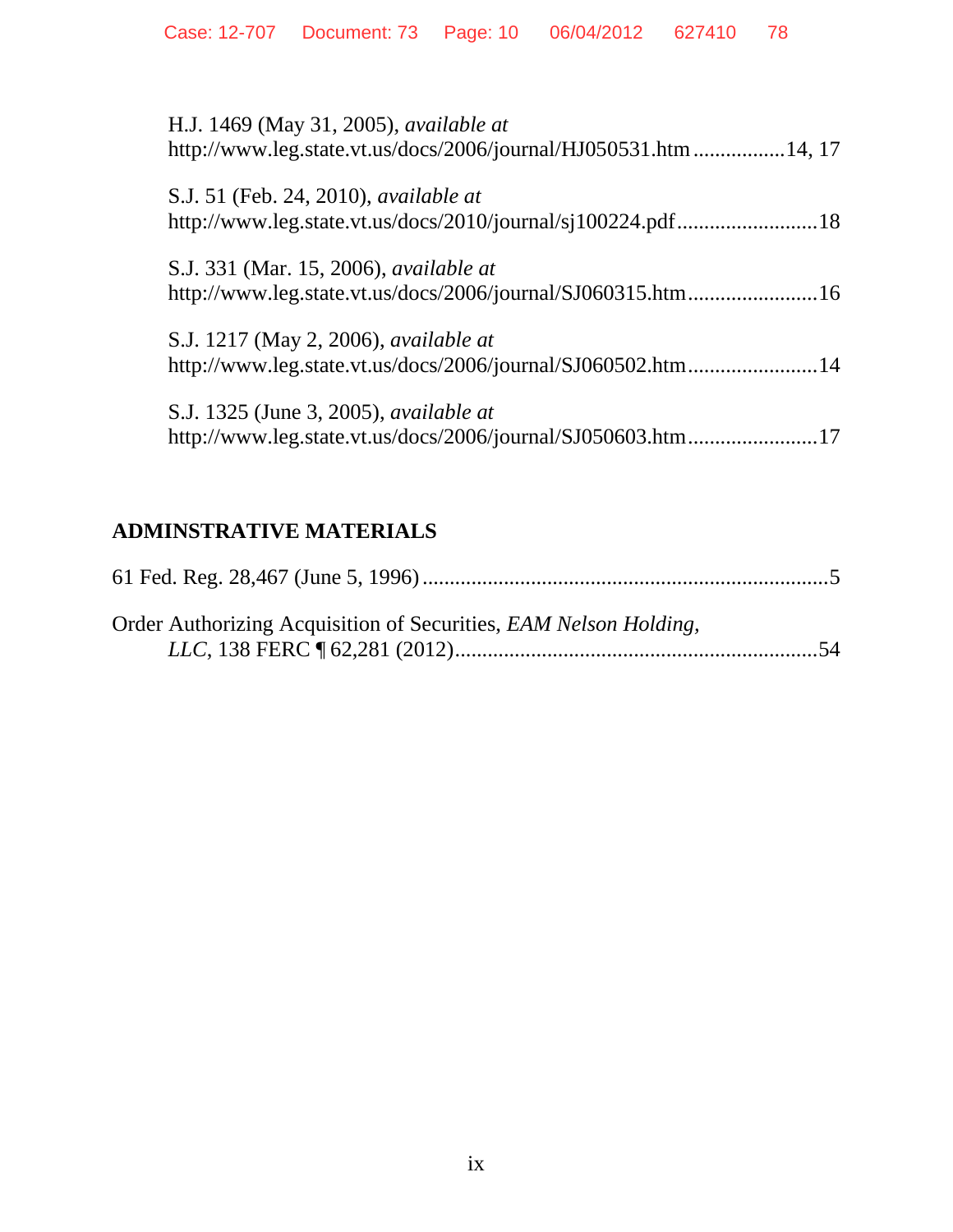# **GLOSSARY**

| <b>Act 160</b> | 2006 Vt. Acts & Resolves No. 160                                                                                                    |
|----------------|-------------------------------------------------------------------------------------------------------------------------------------|
| Act 74         | 2005 Vt. Acts & Resolves No. 74                                                                                                     |
| <b>AEA</b>     | <b>Atomic Energy Act</b>                                                                                                            |
| <b>Board</b>   | Vermont Public Service Board                                                                                                        |
| <b>CPG</b>     | Certificate of Public Good                                                                                                          |
| D.E.           | Docket Entry (from district court proceedings)                                                                                      |
| <b>DPS</b>     | Department of Public Service                                                                                                        |
| Entergy        | Entergy Nuclear Vermont Yankee, LLC and<br>Entergy Nuclear Operations, Inc.                                                         |
| H.J.           | Vermont House Journal, available at<br>http://www.leg.state.vt.us/ResearchMain.cfm<br>(click on "Main Legislative Documents page")  |
| <b>NRC</b>     | <b>Nuclear Regulatory Commission</b>                                                                                                |
| $PG\&E$        | Pacific Gas & Elec. Co. v. State Energy Res.<br>Conservation & Dev. Comm'n, 461 U.S. 190<br>(1983)                                  |
| S.J.           | Vermont Senate Journal, available at<br>http://www.leg.state.vt.us/ResearchMain.cfm<br>(click on "Main Legislative Documents page") |
| Vermont Yankee | Vermont Yankee Nuclear Power Plant                                                                                                  |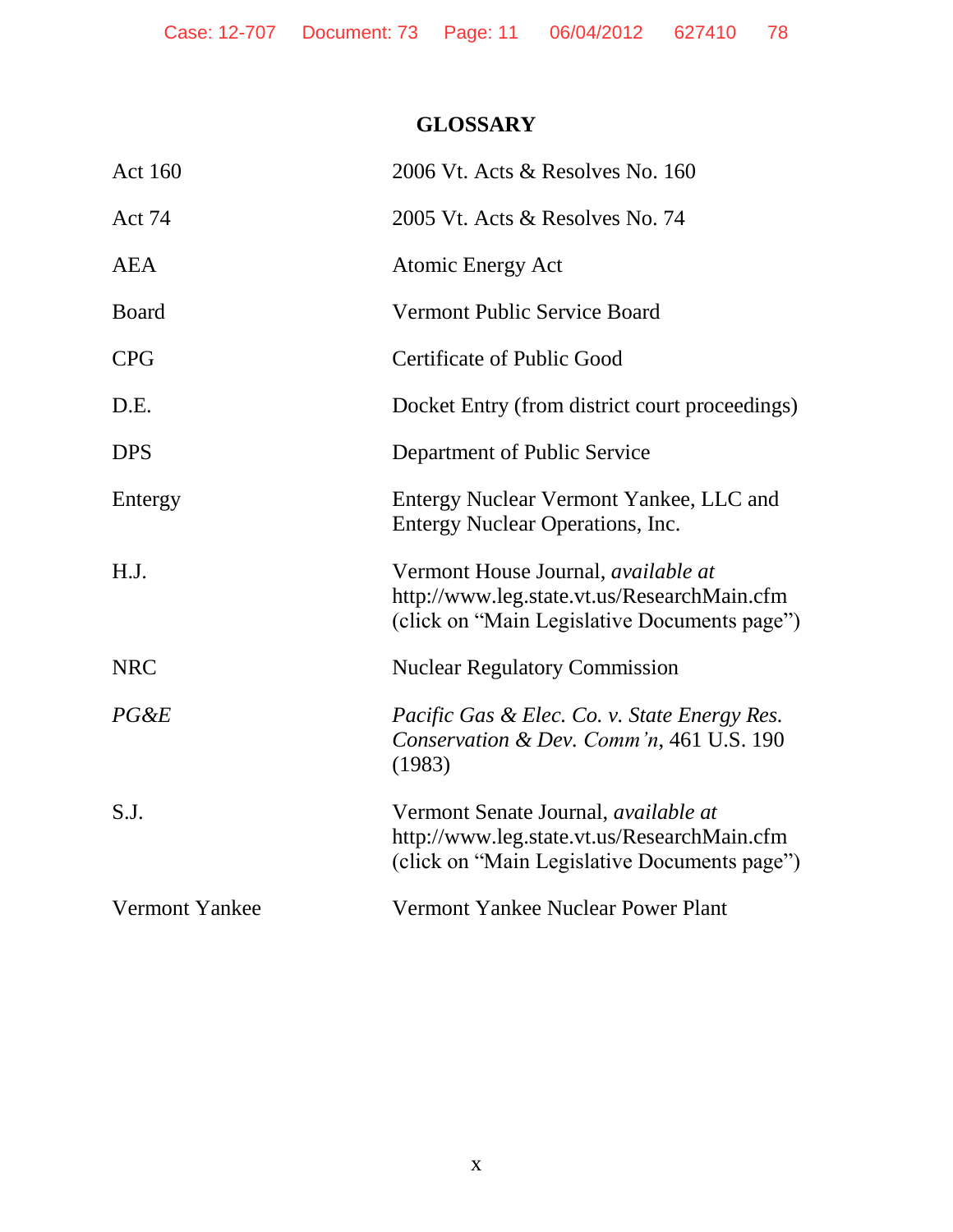#### **JURISDICTIONAL STATEMENT**

The district court had subject matter jurisdiction pursuant to 28 U.S.C. § 1331. The district court entered final judgment on January 20, 2012, and Defendants timely appealed on February 18, 2012. This Court has jurisdiction pursuant to 28 U.S.C. § 1291.

The district court entered an injunction pending appeal on March 19, 2012. Defendants filed a timely amended notice of appeal on March 23, 2012.

#### **ISSUES PRESENTED FOR REVIEW**

1. Did the district court err in holding Act 160 preempted, and in granting declaratory and injunctive relief invalidating Act 160 and enjoining its enforcement?

2. Did the district court err in granting injunctive relief under the dormant Commerce Clause against speculative and uncertain future conduct?

3. Did the district court err in holding one provision in Act 74 preempted, and in granting declaratory and injunctive relief invalidating that provision and enjoining its enforcement, as well as granting an injunction pending appeal regarding a separate provision of Act 74?

#### **STATEMENT OF THE CASE**

In 2005 and 2006, the Vermont Legislature passed two statutes, each of which required Entergy Nuclear Vermont Yankee, LLC and Entergy Nuclear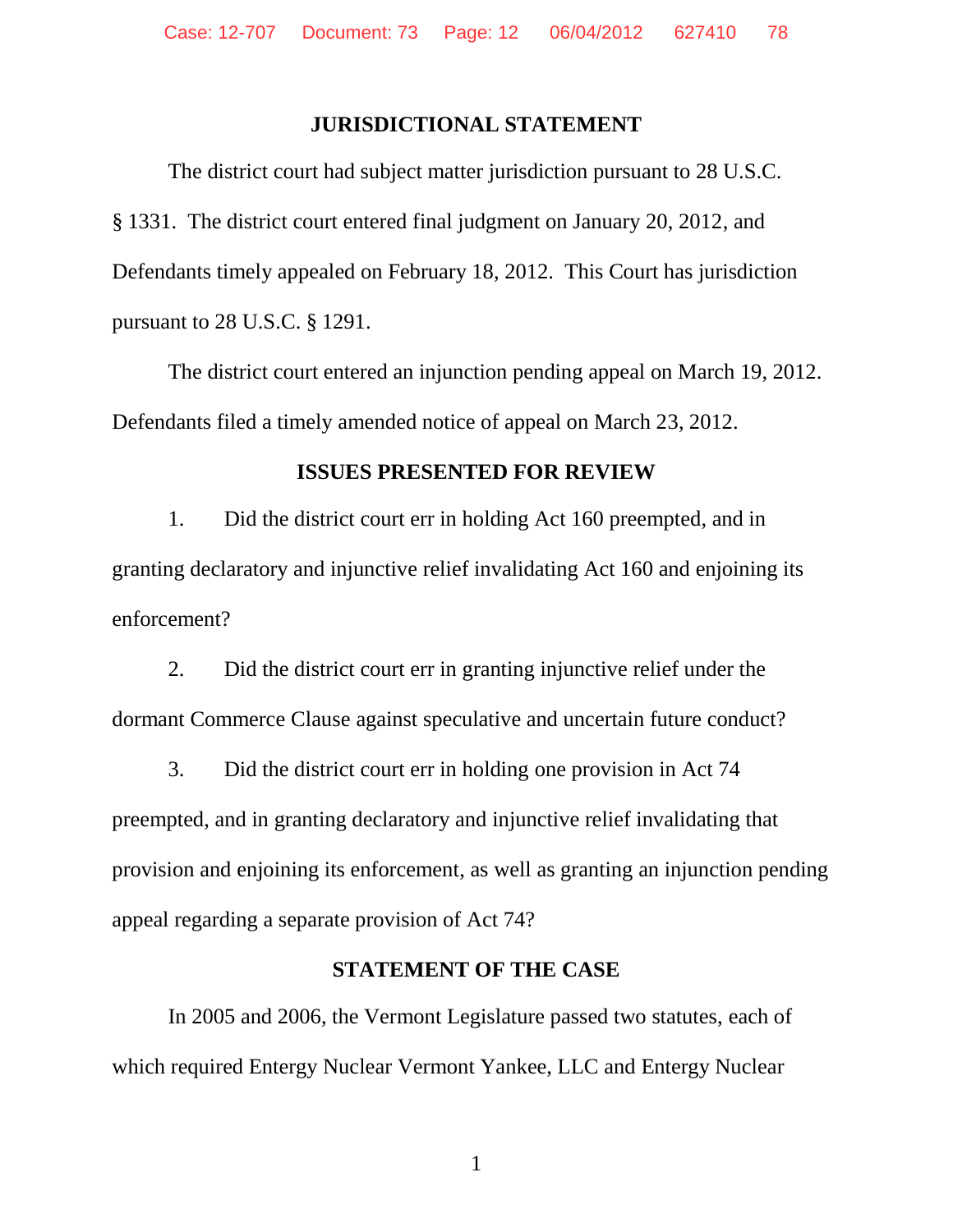Operations, Inc. (collectively, "Entergy") to obtain legislative approval to operate the Vermont Yankee Nuclear Power Plant ("Vermont Yankee") beyond March 21, 2012. On that date, the plant's original 40-year federal license and its original certificate of public good ("CPG") from the Vermont Public Service Board ("Board") were set to expire.

The Vermont Legislature did not approve Entergy's continued operations. The U.S. Nuclear Regulatory Commission approved a renewed federal license for the plant in March 2011. Entergy then filed this suit alleging that the Atomic Energy Act ("AEA") preempted these two Vermont laws. Entergy also brought preemption claims under the Federal Power Act and the dormant Commerce Clause, based on allegations that state officials were insisting on "belowwholesale-market" rates for sales of electricity to in-state utilities.<sup>1</sup>

In June 2011, the district court (Murtha, J.) denied Entergy's request for a preliminary injunction because it had not shown irreparable harm. SA112. After a three-day bench trial in September 2011, the district court issued its final decision on January 19, 2012. — F. Supp. 2d —, 2012 WL 162400 (D. Vt. Jan. 19, 2012).

l

<sup>&</sup>lt;sup>1</sup> Entergy sued, in their official capacities, the three members of the Board, the governor, and the attorney general (collectively, "Defendants"). Appellants' counsel represents all Defendants for purposes of this case but has not consulted with the Board (which is an independent, quasi-adjudicative body) on litigating strategy or positions.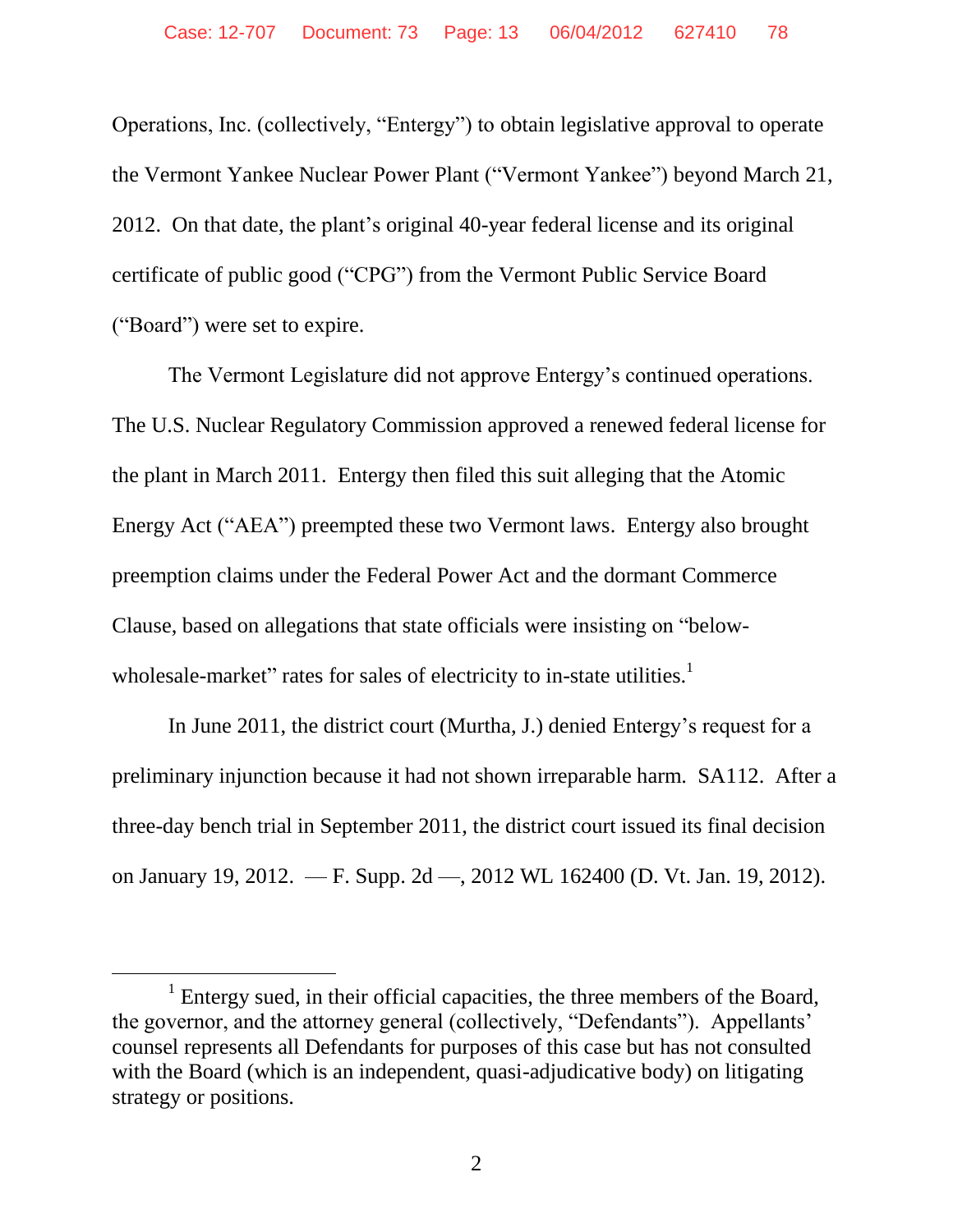The court held that the AEA preempted the 2006 law, known as Act 160, as well as part of the 2005 law, Act 74. In reaching both decisions, the court relied not on the statutory text, but on parts of the legislative history, including committee hearings and comments by witnesses at those hearings. The court permanently enjoined Defendants from enforcing the preempted statutory requirements. SA100-01.

With respect to Entergy's dormant Commerce Clause claim, the court permanently enjoined Defendants "from conditioning the issuance of a Certificate of Public Good for continued operation on the existence of a below-wholesalemarket power-purchase agreement between [Entergy] and Vermont utilities, or requiring Vermont Yankee to sell power to Vermont utilities at rates below those available to wholesale customers in other states." SA101. The court's dormant Commerce Clause ruling formed the basis for Entergy's subsequent request that the State of Vermont reimburse Entergy for more than \$4.62 million in attorney's fees in this case. *See* Motion for Attorney's Fees, Expenses, and Costs, and for Leave To File Supplemental Evidence in Support of Motion (filed Feb. 3, 2012) (Docket Entry "D.E." 184).

The State timely appealed, JA1979, and Entergy timely cross-appealed, JA1981.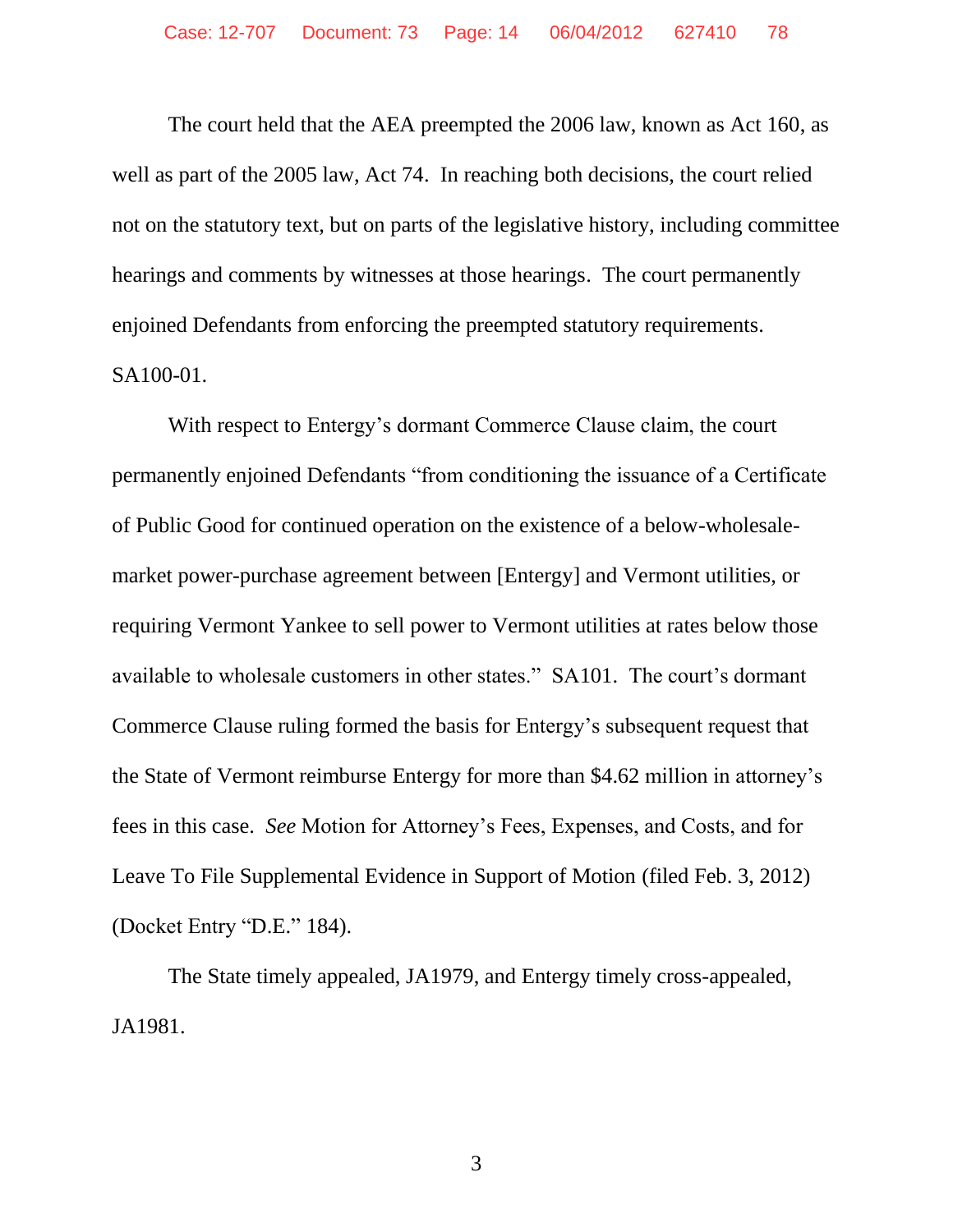On March 19, 2012, the district court entered an injunction pending appeal with respect to an additional provision of Act 74,  $\S 6522(c)(2)$ , which on one reading of the statute might allow the Board to prohibit Entergy from continuing to store spent fuel generated after March 21, 2012. SA105-09. Defendants filed a timely amended notice of appeal. JA1983.

#### **STATEMENT OF FACTS**

#### **A. Federal Statutory and Regulatory Framework**

**1.** In 1954, Congress enacted the AEA, 42 U.S.C. § 2011 *et seq.* The AEA grants the federal government "exclusive jurisdiction to license the transfer, delivery, receipt, acquisition, possession and use of nuclear materials." *Pacific Gas & Elec. Co. v. State Energy Res. Conservation & Dev. Comm'n*, 461 U.S. 190, 207 (1983) ("*PG&E*"). The AEA gives the federal government exclusive authority to regulate "the radiological safety aspects involved in the construction and operation of a nuclear plant." *Id.* at 205.

Congress did not displace the states' traditional authority to regulate all other aspects of these electric generating facilities. The AEA includes two savings clauses expressly preserving state authority. One preserves state authority "with respect to the generation, sale, or transmission of electric power produced through the use of nuclear facilities licensed by the Commission." 42 U.S.C. § 2018. The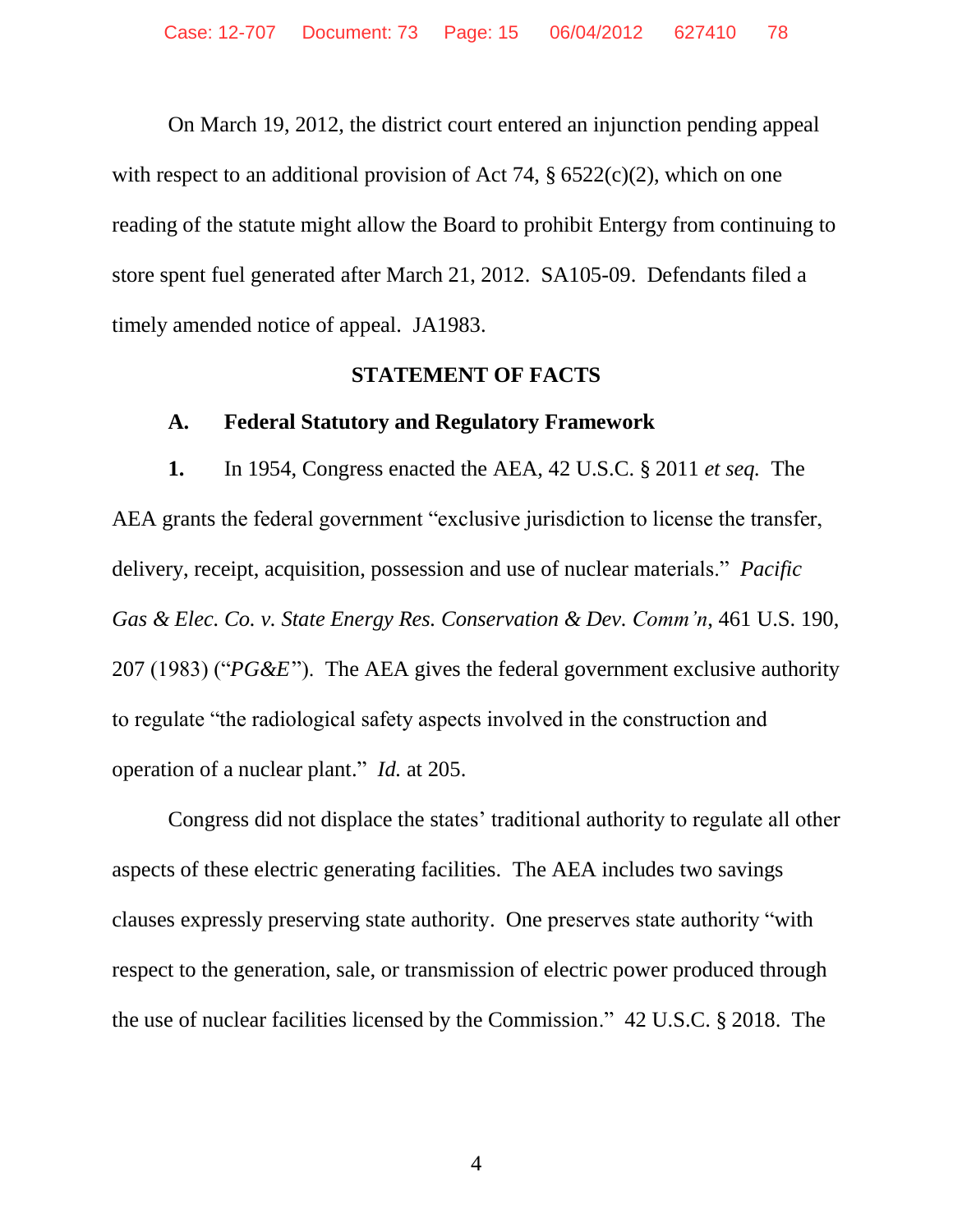other preserves state authority "to regulate activities [of nuclear power plants] for purposes other than protection against radiation hazards." *Id.* § 2021(k).

The Supreme Court has held that those savings clauses demonstrate that Congress "intended that the federal government should regulate the radiological safety aspects involved in the construction and operation of a nuclear plant, but that States retain their traditional responsibility in the field of regulating electrical utilities for determining questions of need, reliability, cost, and other related state concerns." *PG&E*, 461 U.S. at 205.

**2.** For decades, the Nuclear Regulatory Commission ("NRC") has explicitly acknowledged that preserved area of state authority. As the NRC has repeatedly explained, an NRC license, including a renewed license, does not determine whether a plant operates:

After the NRC makes its decision based on the safety and environmental considerations, the final decision on whether or not to continue operating the nuclear plant will be made by the utility, State, and Federal (non-NRC) decisionmakers. This final decision will be based on economics, energy reliability goals, and other objectives over which the other entities may have jurisdiction.

61 Fed. Reg. 28,467, 28,473 (June 5, 1996); *see*, *e.g.*, 10 C.F.R. § 51.71(f) n.4

("The [NRC's] consideration of reasonable alternatives . . . in no way preempts,

displaces, or affects the authority of States . . . to address these issues.").

The NRC has thus recognized that, even if it grants a license renewal, the

plant might "still not operate." JA796. That is "because the NRC does not have a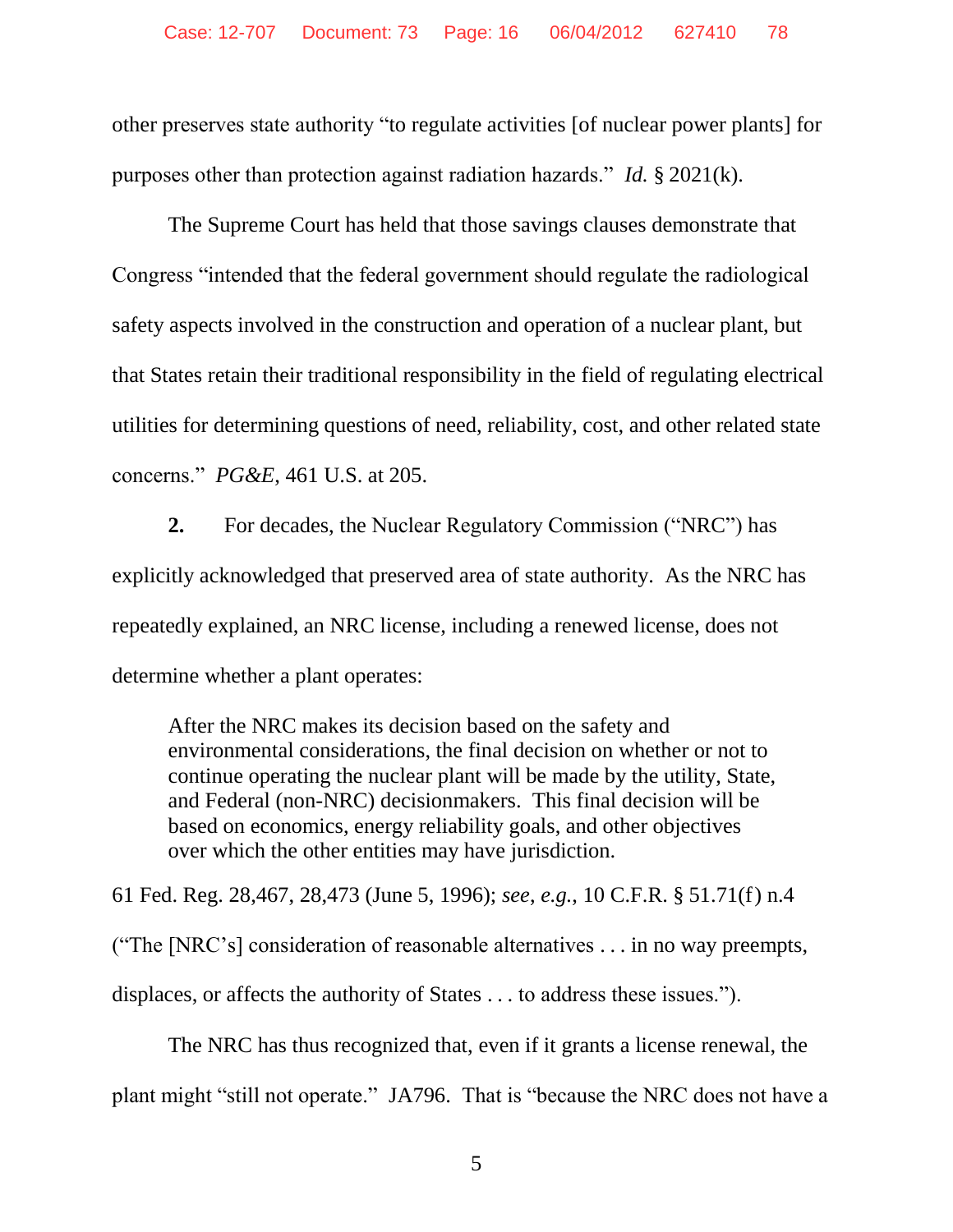role in the energy-planning decisions of state regulators and licensee officials," who are free to make decisions based on "factors such as the need for power or other matters within the state's jurisdiction or the financial interests of the owners." *Id.*

In considering the relicensing of Vermont Yankee, the NRC specifically acknowledged that state regulators will "ultimately decide" whether the plant continues to operate, and that "the NRC does not have a role in the energyplanning decisions of State regulators and utility officials as to whether a particular nuclear power plant should continue to operate." JA801-02; *see also* JA799 (state "decide[s]" continued operation).

#### **B. Vermont's Historical Energy Regulation and Policy**

Vermont requires state approval for all electric generating plants to operate, in the form of a valid, non-expired CPG. *See* Vt. Stat. Ann. tit. 30, §§ 102, 203, 231, 248. Some of these laws have been in place since the early 1900s, predating the development of atomic energy. *See* 1908 Vt. Acts & Resolves No. 116, § 3 (source of Vt. Stat. Ann. tit. 30 § 203); 1915 Vt. Acts & Resolves No. 163, § 1 (source of Vt. Stat. Ann. tit. 30 § 102).

For decades, Vermont has engaged in energy planning to move from nonrenewable sources of energy, such as oil, gas, and nuclear, toward energy efficiency and renewable energy sources, such as solar, wind, and biomass.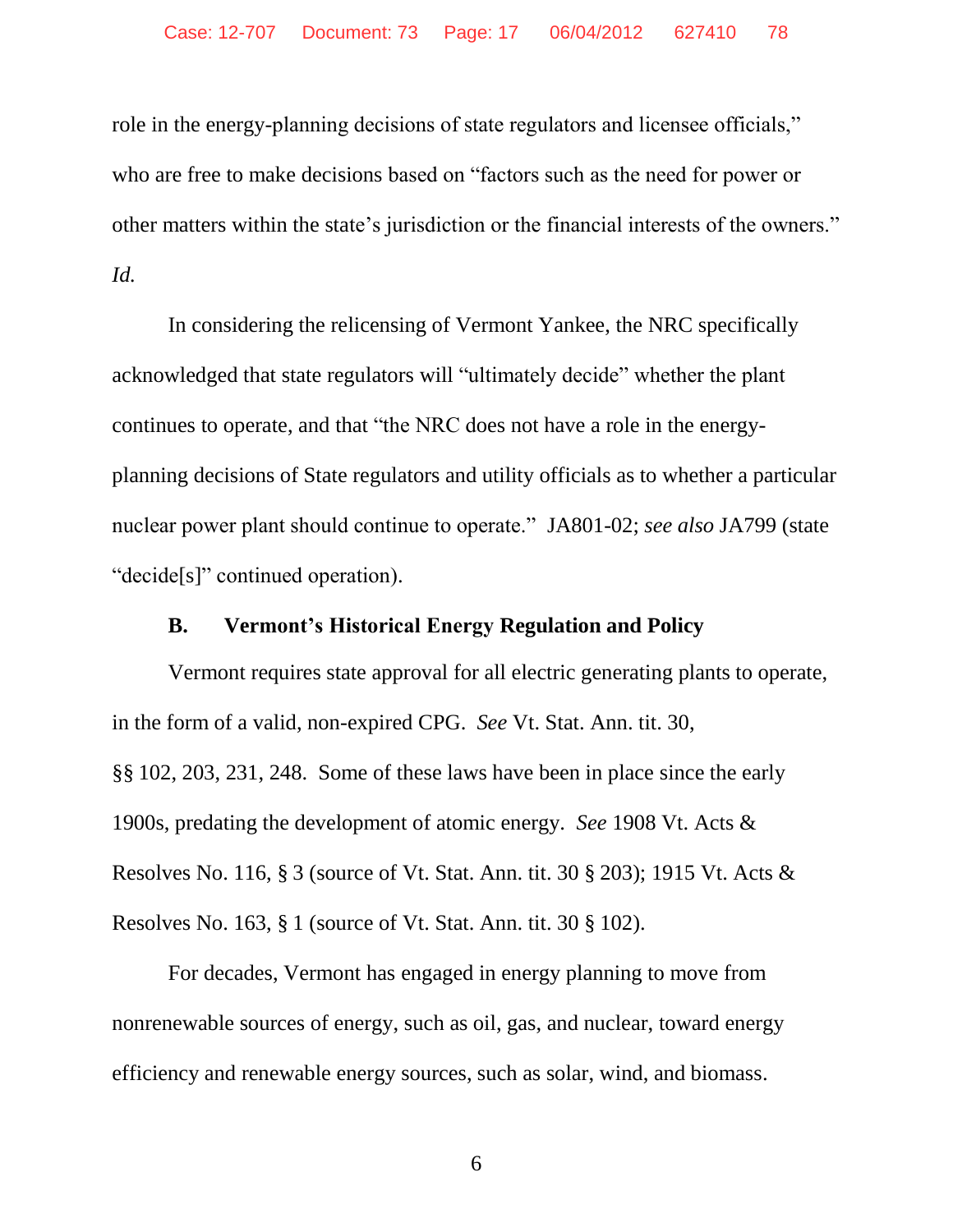Vermont's formal "state energy policy" dates back to 1981. Vt. Stat. Ann. tit. 30, § 202a. Its goals include encouraging in-state economic activity, energy efficiency, and the development of sustainable, renewable energy sources. *See id.*  That same year, the Legislature required the Department of Public Service ("DPS") to create its first long-term, 20-year electric plan, which the DPS has since continually updated and revised. *See id.* § 202b; JA184.

Vermont's energy planning is "intense[ly] concern[ed] with energy efficiency and renewable energy" toward achieving the "goal of a sustainable energy future." JA184. Over the past decade, the Legislature has passed numerous statutes that address energy efficiency, diversity, reliability, and the promotion of renewable energy.<sup>2</sup> Vermont's decades of energy planning have also specifically addressed Vermont Yankee's retirement in 2012 and the need to

 $\overline{a}$ 

<sup>2</sup> *See*, *e.g.*, 2011 Vt. Acts & Resolves No. 47 (provisions to increase energy efficiency, reliability, security, and the use of renewable energy, reduce costs and greenhouse gas emissions, and plan for future energy needs); 2010 Vt. Acts & Resolves No. 159 (same); 2009 Vt. Acts & Resolves No. 45 (same); 2008 Vt. Acts & Resolves No. 209 (same); 2008 Vt. Acts & Resolves No. 92 (creating Vermont's "25 by 25" goal of producing "25 percent of the energy consumed within the state through the use of renewable energy sources, particularly from Vermont's farms and forests"); 2006 Vt. Acts & Resolves No. 208 (energy efficiency and renewables); 2006 Vt. Acts & Resolves No. 201 (business and technical assistance to harvest biomass, convert biomass to energy, and produce biofuel); 2005 Vt. Acts & Resolves No. 61, §§ 1-4 (new renewable source requirements for retail electricity providers, and creation of the Sustainably Priced Energy Enterprise Development (SPEED) program); 2003 Vt. Acts & Resolves No. 69 (energy efficiency and renewable energy programs); and 2002 Vt. Acts & Resolves No. 145 (looking at energy efficiency and impacts on renewable energy resources).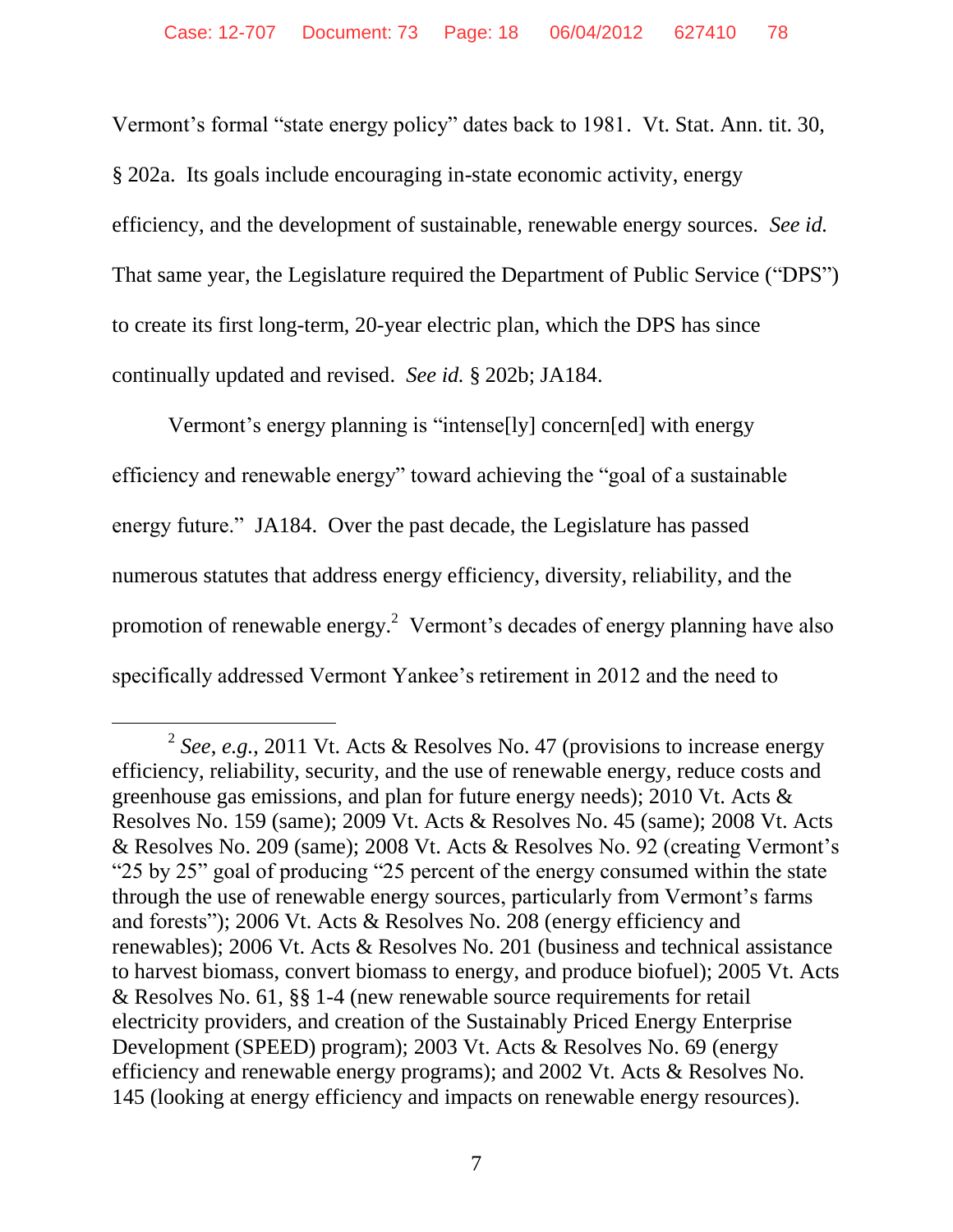transition to smaller, renewable sources of energy for those sources built and located in Vermont.

## *1. Vermont's Promotion of Energy Efficiency*

Vermont is a national leader in promoting energy efficiency. In 2000, "Vermont became the first state in the nation to have its energy efficiency programs administered by a statewide entity funded through an Energy Efficiency Charge . . . on all electric utility customers' bills." JA1026. That program known as Efficiency Vermont — is now widely viewed as "one of the best electric efficiency programs in the country." JA191. Vermont's 2011 energy plan continues that policy. JA1057. Efficiency Vermont implemented efficiency goals proposed in earlier state energy plans. *See* JA1008 (1988 plan advocated "demand side management" as an alternative to generating power); JA1003 (1983 plan introduced requirements for maximizing energy efficiency). Indeed, as early as 1973, Vermont incorporated energy conservation principles into its statewide landuse law. 1973 Vt. Acts & Resolves No. 85, § 10, codified at Vt. Stat. Ann. tit. 10,  $§ 6086(a)(9)(F).$ 

## *2. Vermont's Preference for In-State Renewable Generation*

In 1983, the DPS's first long-term electric plan stated that the "development of secure, in-state renewable energy is a key step toward establishing a sustainable future energy supply." JA1006. Future plans continued that focus.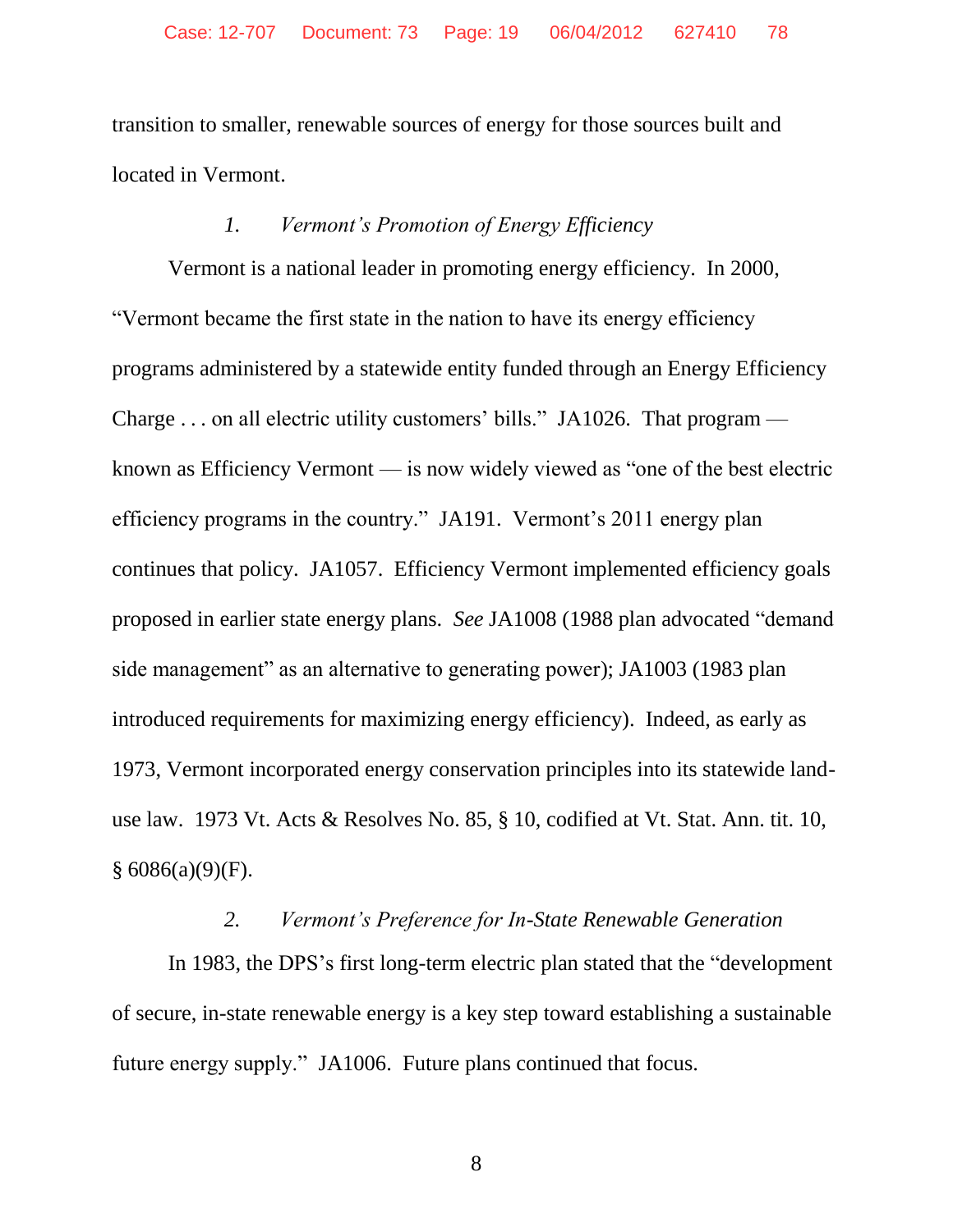The 1991 energy plan reiterated the need to build more in-state renewable energy power plants. JA1030. That plan noted that Vermont's energy future should "reduce[] the use of nonrenewable fuels," JA1030, and "transition to clean, renewable resources," JA1029. The 2005 plan explained how the development of renewables is necessary both to meet the statutory requirement of a sustainable energy future and to benefit the local economy. JA1024. The 2011 energy plan reflects Vermont's continued drive to promote the development of in-state renewable energy sources. JA1057.

#### *3. Planning To Reduce Reliance on Nuclear Power*

Vermont's 1998 Comprehensive Energy Plan discussed the economic benefits of reducing "reliance on petroleum, coal, and nuclear energy," and moving toward renewable energy. JA1042. The 1991 energy plan noted that an increase in the use of renewable biomass fuels from Vermont forests would "strengthen[] the state and local economies" because Vermont has those resources at its disposal, whereas the State does not manufacture oil, gas, coal, or nuclear fuel. JA1028.

Consistent with the State's long-term energy goals, Vermont long planned for Vermont Yankee's scheduled retirement. The 1988 energy plan cited the state's "dependence on Vermont Yankee" as a weakness in the State's energy future and noted its scheduled retirement date. JA1010-11. The 1998 plan linked the retirement of Vermont Yankee to the State's goal of promoting renewables: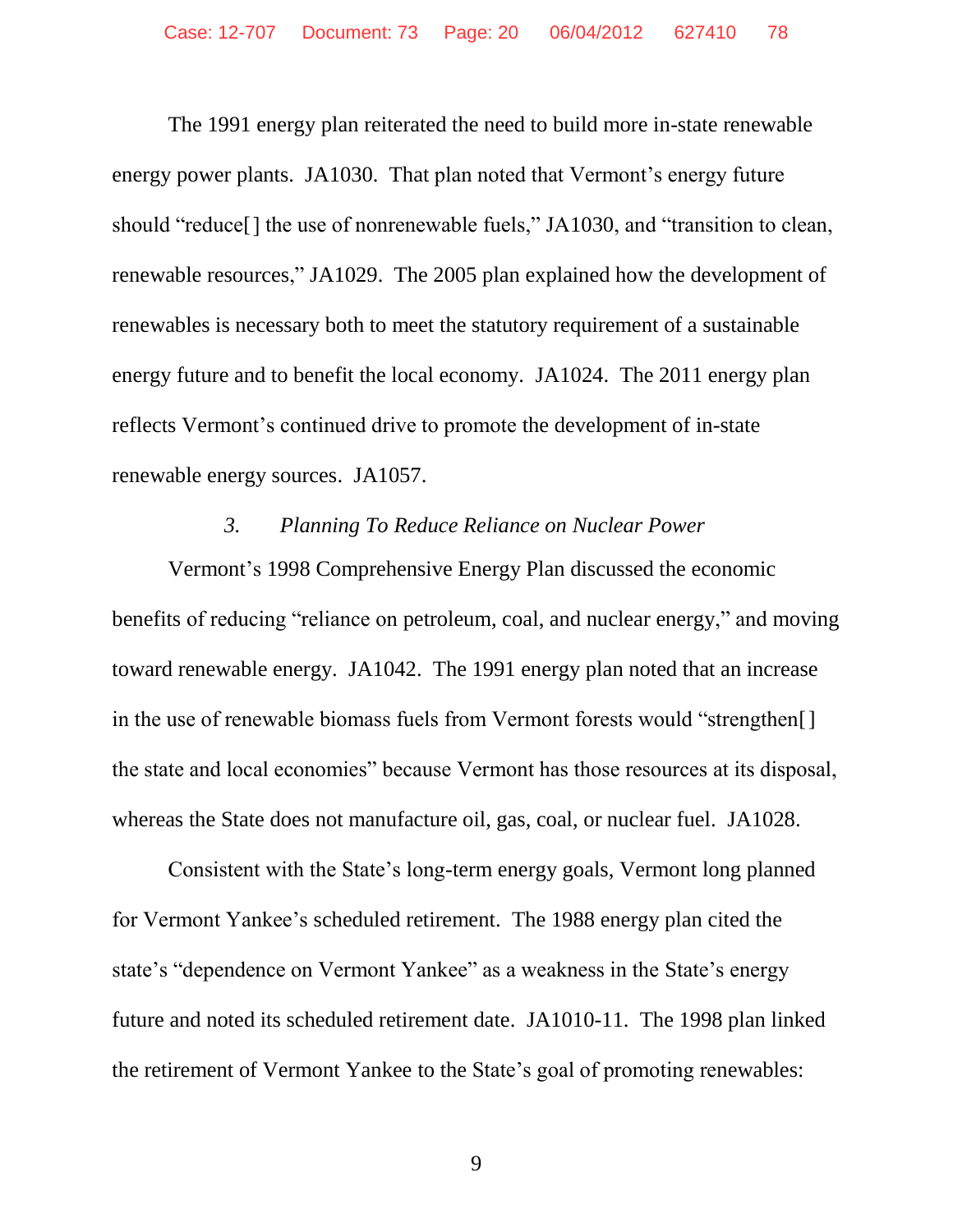Opportunities to replace non-renewable energy sources with renewable sources should not be missed. . . . Expiration of Vermont Yankee nuclear station's license in 2012 offers a rare opportunity *to substantially increase our use of renewables* ... .

JA1036 (emphasis added). The plan recommended that the State make use of the "lead time" before 2012 "to ensure that nuclear plants are replaced in an orderly way with efficiency improvements and renewable and sustainable power sources." JA1039.

## **C. Vermont's Regulation of Vermont Yankee**

Vermont has regulated Vermont Yankee since its construction in the 1960s and its opening in 1972. In 2002, Entergy needed (and received) state approval to purchase Vermont Yankee from the in-state utilities that had co-owned it. As part of that process, Entergy agreed that it had state approval to operate Vermont Yankee only until March 21, 2012 — the existing expiration date of both the plant's NRC license and its Vermont CPG. JA558, 825. In approving that purchase, the Board relied on the 2012 expiration date and on Entergy's obligation to obtain further state approval to operate after that date. JA602, 1354.

## *1. Act 74*

In 2005, Entergy was planning to increase the generating capacity of Vermont Yankee and, therefore, needed to build a dry-cask storage facility to store the additional spent nuclear fuel that would be created. Recognizing that it would need state approval, Entergy proposed draft legislation that became the foundation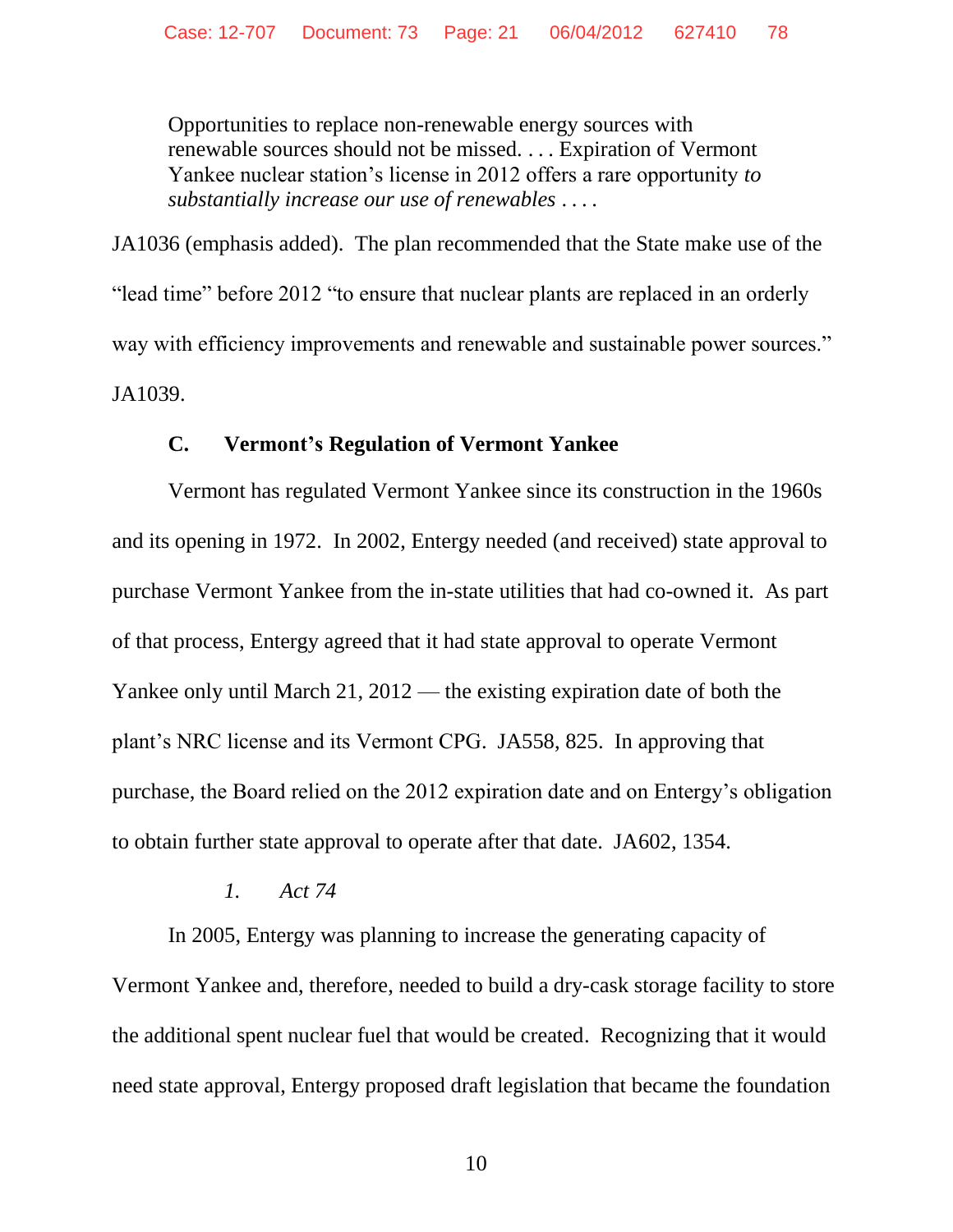for Act 74. JA865-67, 224. Entergy's proposal specifically limited the number of dry-cask storage units to those needed for Entergy's operations through March 21, 2012. JA1220-21, 224.

The Vermont Legislature passed Act 74 in June 2005. *See* 2005 Vt. Acts & Resolves No. 74 (Act 74), codified at Vt. Stat. Ann. tit. 10, §§ 6521-6523. The Act gives legislative approval for the storage facility and notes that the facility must comply with "any order or requirement" of the NRC. Vt. Stat. Ann. tit. 10, § 6522(c)(2). Consistent with Entergy's representation that it sought approval only through March 21, 2012, the Act requires Entergy to obtain further legislative approval to store spent fuel generated after that date.

Act 74 also includes other provisions intended to help move Vermont toward a more diverse energy plan with emphasis on renewable energy sources. The Act states that the Legislature sought to ensure that Vermont's "future power supply" would be "diverse, reliable, economically sound, and environmentally sustainable." *Id.* § 6521(3).

Act 74 was passed simultaneously with a Memorandum of Understanding between Entergy and the DPS that required Entergy to make payments into a Clean Energy Development Fund to promote the development of non-nuclear clean energy sources. JA226.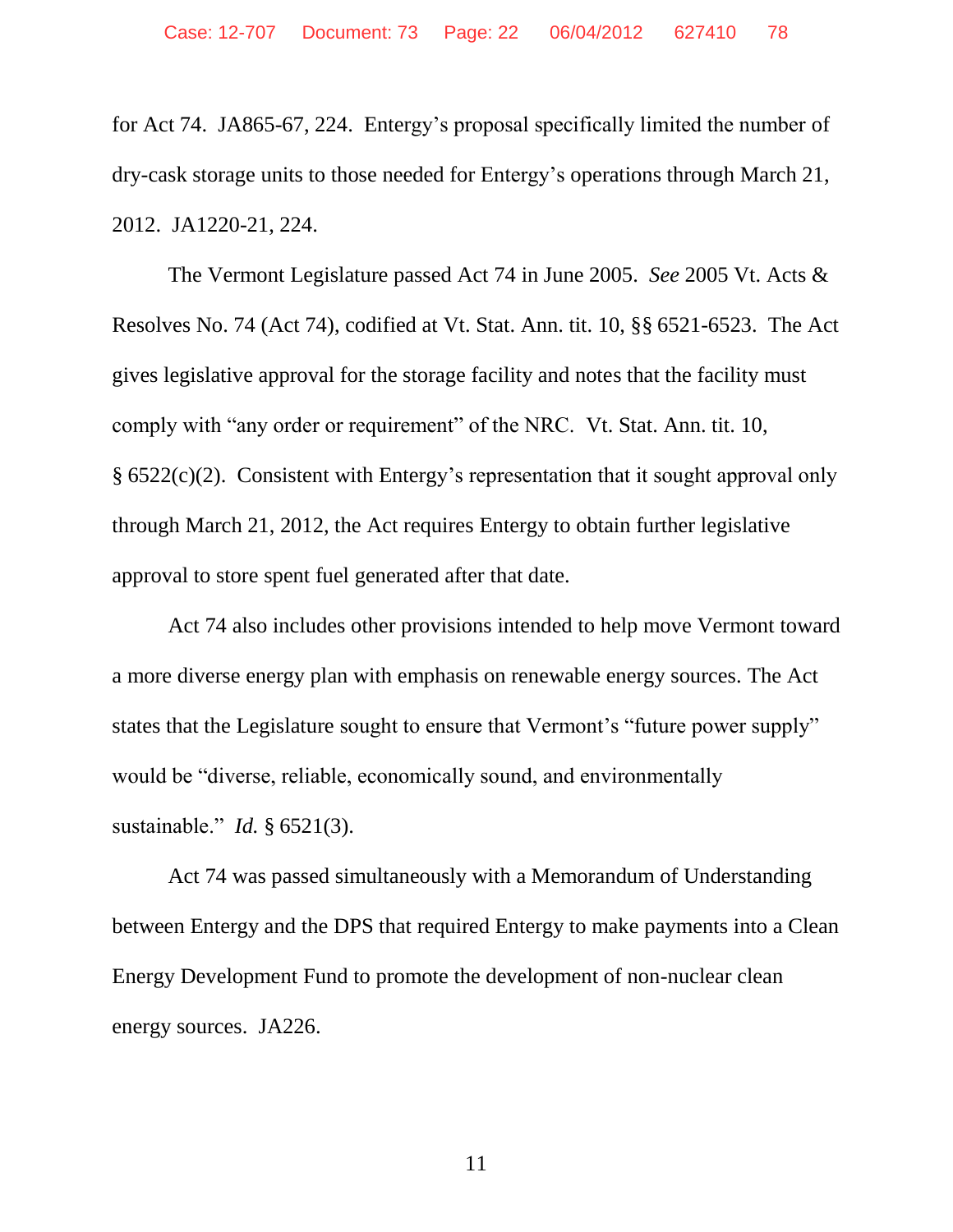The Board subsequently approved construction of the dry-cask storage facility.

#### *2. Act 160*

In 2006, the Legislature passed Act 160, which requires legislative approval before the Board may issue a renewed CPG for continued operation of a nuclear power plant in the state, thereby giving the Legislature a direct role in deciding Vermont's energy future. *See* 2006 Vt. Acts & Resolves No. 160 (Act 160).

The Act's express "Legislative Policy and Purpose" is to serve the interests of the State by allowing the Legislature to have a "full, open, and informed public deliberation and discussion" of Vermont's "need for power, the economics and environmental impacts of long-term storage of nuclear waste, and choice of power sources among various alternatives." *Id.* § 1(a).

The Act addresses licensing of nuclear plants by amending a preexisting statute that had long required legislative approval before the Board can issue a CPG for construction of a new nuclear plant in Vermont. *See* Vt. Stat. Ann. tit. 30, § 248(e)(1). That preexisting statute, dating back to 1977, *see* 1977 Vt. Acts & Resolves No. 11, has functionally imposed a moratorium on the construction of new nuclear plants*.*

Act 160 added a new subsection to the existing law, providing that no nuclear plant may continue operating beyond the date authorized in its CPG in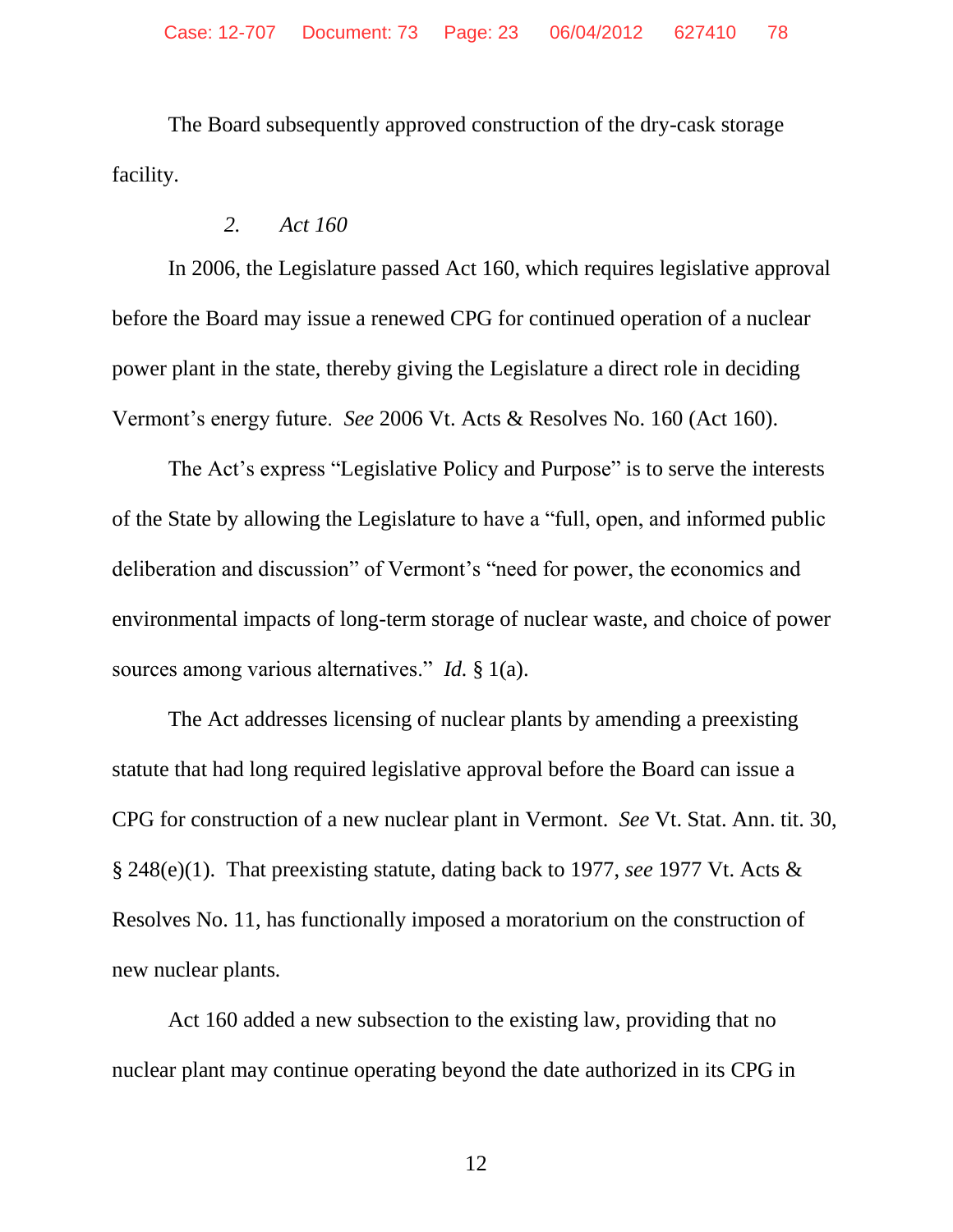force as of January 1, 2006, "unless the general assembly approves and determines that the operation will promote the general welfare, and until the public service board issues a certificate of public good under this section." Vt. Stat. Ann. tit. 30, § 248(e)(2). This section also provides that, even if the Legislature has not yet authorized a plant's continued operation by July 1, 2008, the Board may commence proceedings "relating to the storage of radioactive material," but the Board may not issue a CPG for this operation "until the general assembly determines that operation will promote the general welfare and grants approval for that operation." *Id.*

Act 160 also called for studies and a public engagement process to gather information and guide the work of the Board and the Legislature. *See id.* § 254.

#### *3. Legislative History of Acts 74 and 160*

The Vermont Legislature, a part-time citizen body, does not produce formal committee reports like those Congress prepares, and it has no requirement to preserve complete records of its proceedings. Committee hearings are generally recorded, but are not contemporaneously transcribed, and often do not identify the speaker. Floor debates are usually recorded in the Senate, but not in the House of Representatives.

The Legislature considered the bill that became Act 74 from February to June 2005. The bill was debated in several committees and on the floor of both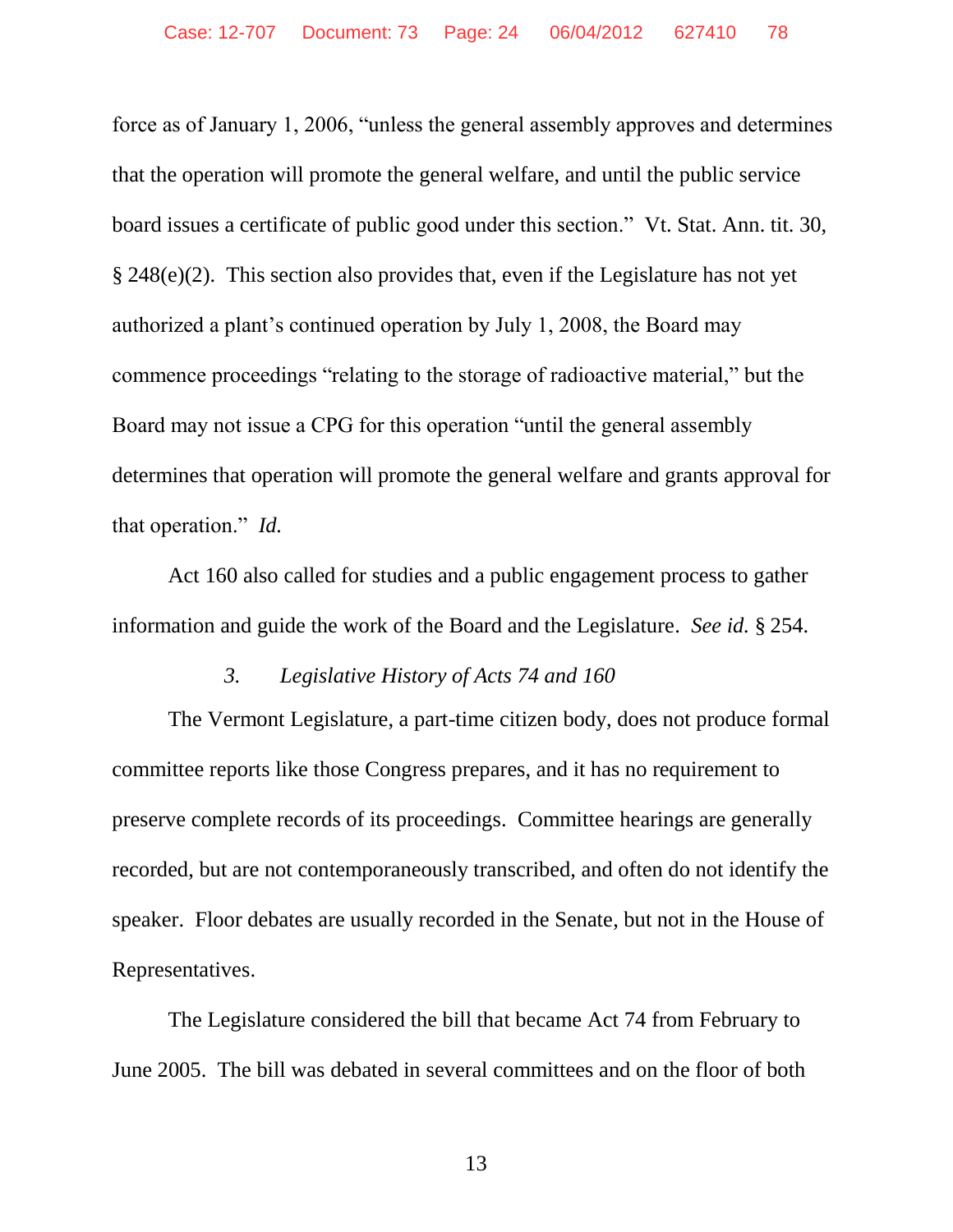chambers of the General Assembly. Although approximately 118 hours of testimony and debate were recorded on Act 74, the legislative record is incomplete. There are no recordings of the House floor debates, where the House adopted, on May 31, 2005, "strike-all" amendments — that is, amendments that replace the text approved by the Senate with entirely new language. *See* House Journal ("H.J.") 1469-79 (May 31, 2005), *available at*

http://www.leg.state.vt.us/docs/2006/journal/HJ050531.htm.

For Act 160, there are approximately 35 hours of recorded hearings. Although the Senate Finance Committee took testimony on the bill, the House later struck all of the Senate bill and substituted an amended version that substantially changed the legislation. *See* H.J. 1378-84 (Apr. 27, 2006), *available at* http://www.leg.state.vt.us/docs/2006/journal/HJ060427.htm. The House version became Act 160. *See* Senate Journal ("S.J.") 1217 (May 2, 2006), *available at* http://www.leg.state.vt.us/docs/2006/journal/SJ060502.htm. The House floor debates were not recorded.

During discussions of the bills and proposals that became Acts 74 and 160, legislators discussed the need for energy planning and diversity and the desire to foster renewable sources of energy. For instance: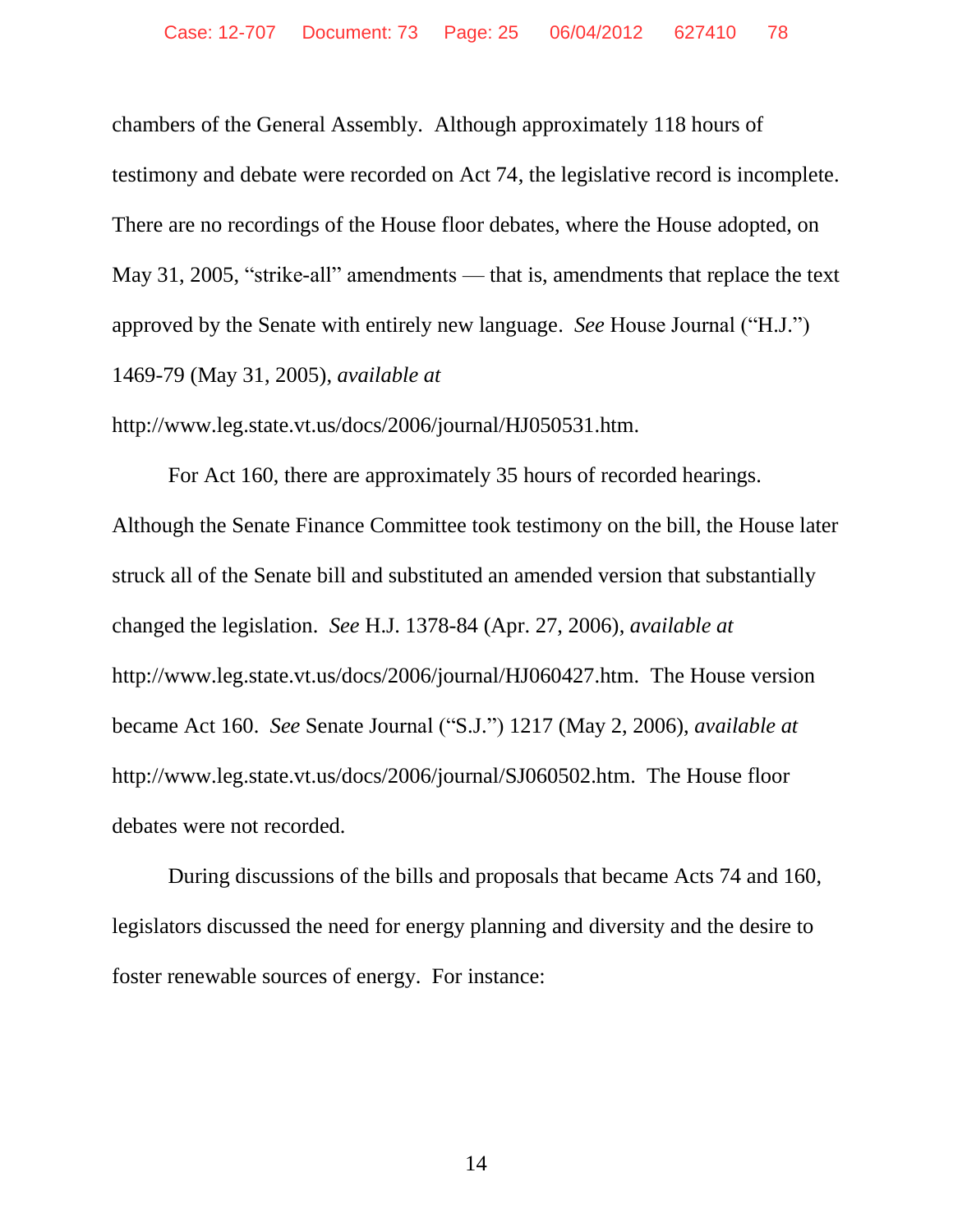# *Act 74:*

"[W]e must begin in earnest now to create a portfolio of resources that cuts the dependence and builds our own set of diverse and sustainable power sources." JA1205 (Senator Lyons).

"And the [Clean Energy Development Fund] money would be used specifically to help bridge that gap for the time when Entergy will not be providing us with electricity. So it will be used to support in-state, mostly renewable energy projects . . . ." JA1276 (Representative Dostis). $3$ 

*Act 160:*

 $\overline{a}$ 

"I would think that it would be derelict of this body, both bodies, not to — not to take a central role in the plans for the future." JA1303 (Senator Gander, reporting bill to Senate).

"And the legislature is free in that consideration to take into account its perception of what this does for Vermont's energy future, how it helps rate payers, what the economic trade-offs are, whatever negotiations may occur between the administration and/or the legislature and the licensed applicant." JA1308-09 (Senator Welch).

"[T]his bill . . . extends the legislature's ability. We've asked the public service board to conduct extensive public review to do extensive research into the economic impacts on the state. Basically, the economic impacts on the state . . . ." JA1307 (Senator Cummings). $<sup>4</sup>$ </sup>

4 *See also*, *e.g.*, Senate floor debate at JA1300-01 (energy policy), 1305 (renewables); and committee hearings at JA1312 (energy planning), 1315-17 (reliability), 1327-29 (economics of long-term spent-fuel storage), 1333-34 (reliability), 1373 (legislator on electric policy), 1376-77 (energy policy).

<sup>3</sup> *See also*, *e.g.*, Senate floor debate at JA1192-93 (trust and transparency), 1195-96 (state responsibility for spent fuel), 1200 (renewables), 1200-02 (federal role on spent fuel), 1204-05 (energy planning); and committee hearings at JA1269 (aesthetics), 1276-77 (economics and renewables).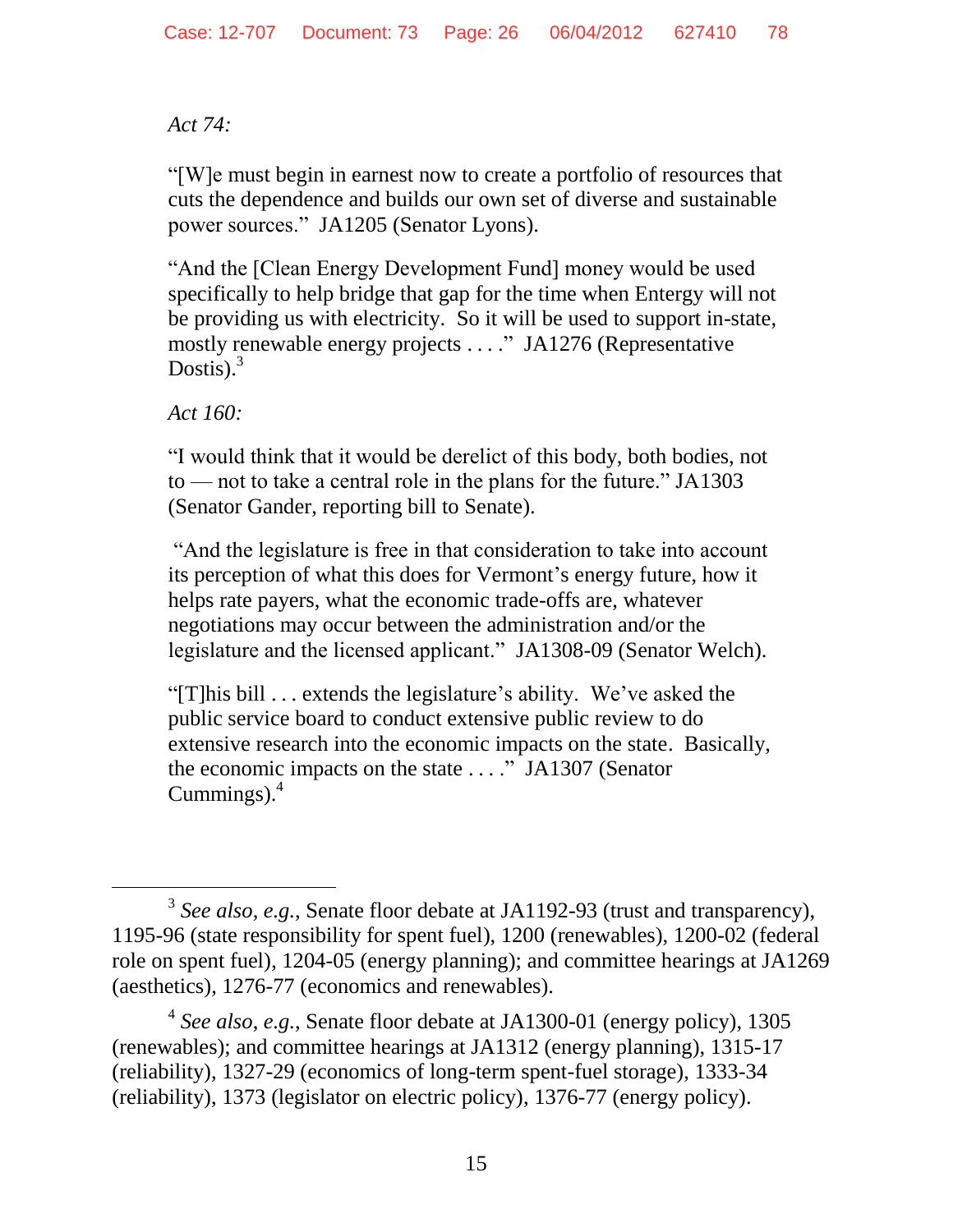Some legislators also commented on matters of radiological safety, and some committee members heard from constituents who talked about such concerns. For instance, when considering Act 74, some legislators asked questions about the safety of dry-cask storage or raised concerns about Entergy's plan to store spent fuel. In all, these recorded comments involved only a handful of legislators.

The legislative history of both bills also includes legislators explicitly acknowledging that they *cannot* regulate radiological safety:

*Act 74:*

"[W]e're very cognizant that, when it comes to issues of safety, we are preempted by the federal government."  $JA1269$ .<sup>5</sup>

*Act 160:*

l

"[T]his bill is not about the safety of nuclear fission or any entity that exists in the state. Safety is the pure duty of the NRC to determine." JA1300.

"[O]ur position is that everything that's not preempted is on the table." JA1379. 6

Both bills had widespread, bipartisan support. The bill that became Act 160

passed the Senate by a three-to-one margin, and passed unanimously in the House

(130 to 0). S.J. 331 (Mar. 15, 2006), *available at* 

http://www.leg.state.vt.us/docs/2006/journal/SJ060315.htm; H.J. 1406 (Apr. 28,

6 *See also*, *e.g.*, JA1355, 1372, 1374.

<sup>5</sup> *See also*, *e.g.*, JA1266-67.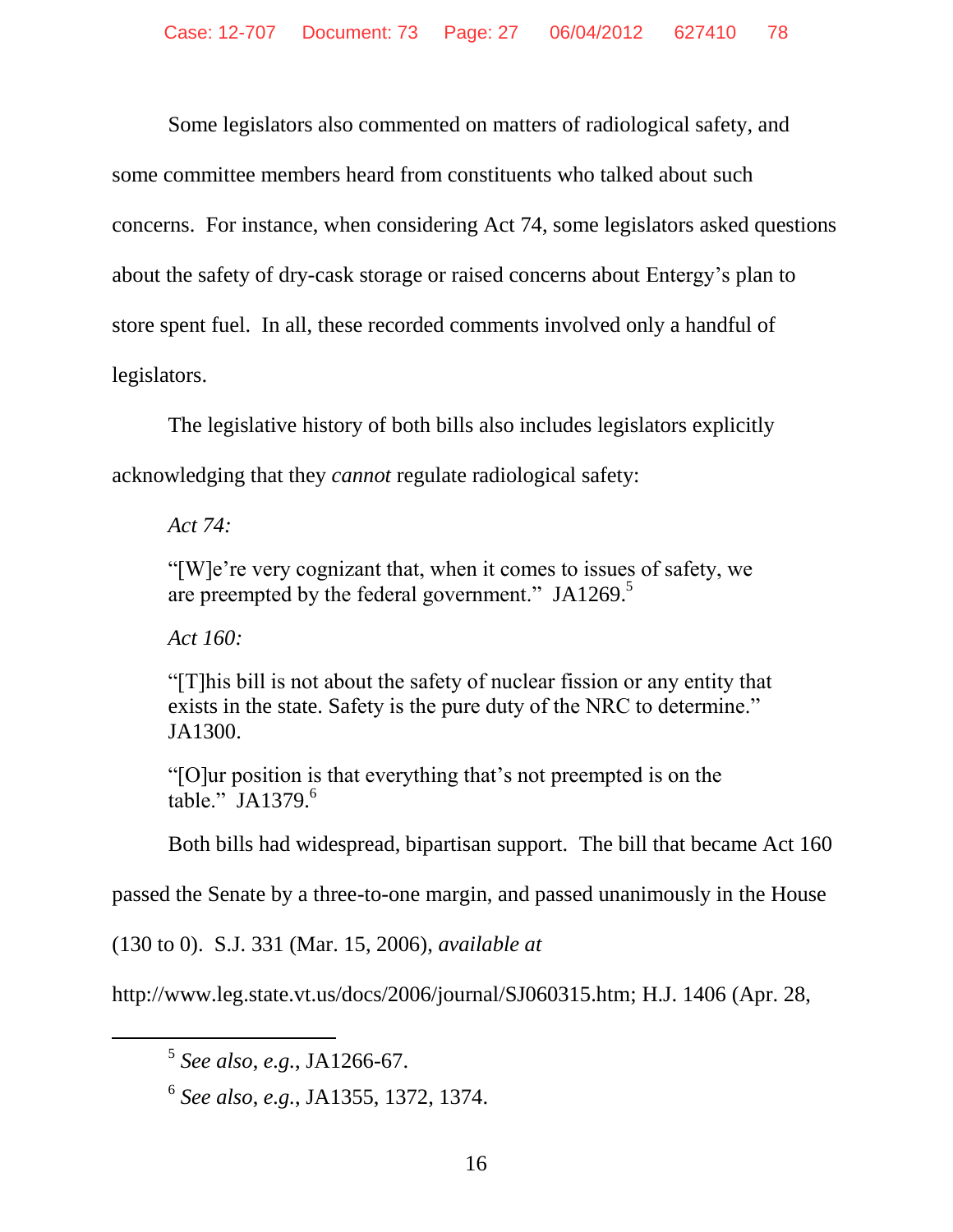2006), *available at* http://www.leg.state.vt.us/docs/2006/journal/HJ060428.htm. Senate support for Act 74 was similar, and the House approved the bill 113 to 5. S.J. 1325 (June 3, 2005), *available at* 

http://www.leg.state.vt.us/docs/2006/journal/SJ050603.htm; H.J. 1476 (May 31, 2005), *available at* http://www.leg.state.vt.us/docs/2006/journal/HJ050531.htm. Governor Douglas, a Vermont Yankee proponent, signed both Act 74 and Act 160.

At the time both bills were passed, Entergy praised them. When Act 74 passed, Entergy agreed that the "legislature needs to be involved in that future decision about Vermont's energy mix." JA1224. Entergy likewise "commend[ed] the Legislature" for passing Act 160 in order to "fully address[] the question of Vermont's future energy supplies." JA570.

#### *4. Subsequent Events and Legislative Action*

In 2008, Entergy filed a petition with the Board for renewal of its CPG to operate Vermont Yankee until March 21, 2032. The Board held hearings on the petition but did not issue a decision, given Act 160's requirement for legislative approval before the Board could act. After the Board's 2009 hearings, its docket remained open though inactive.

That same year, Entergy proposed spinning off several of its older nuclear power plants — including Vermont Yankee and two New York plants — into a separate corporate entity known as "Enexus." As one Entergy senior manager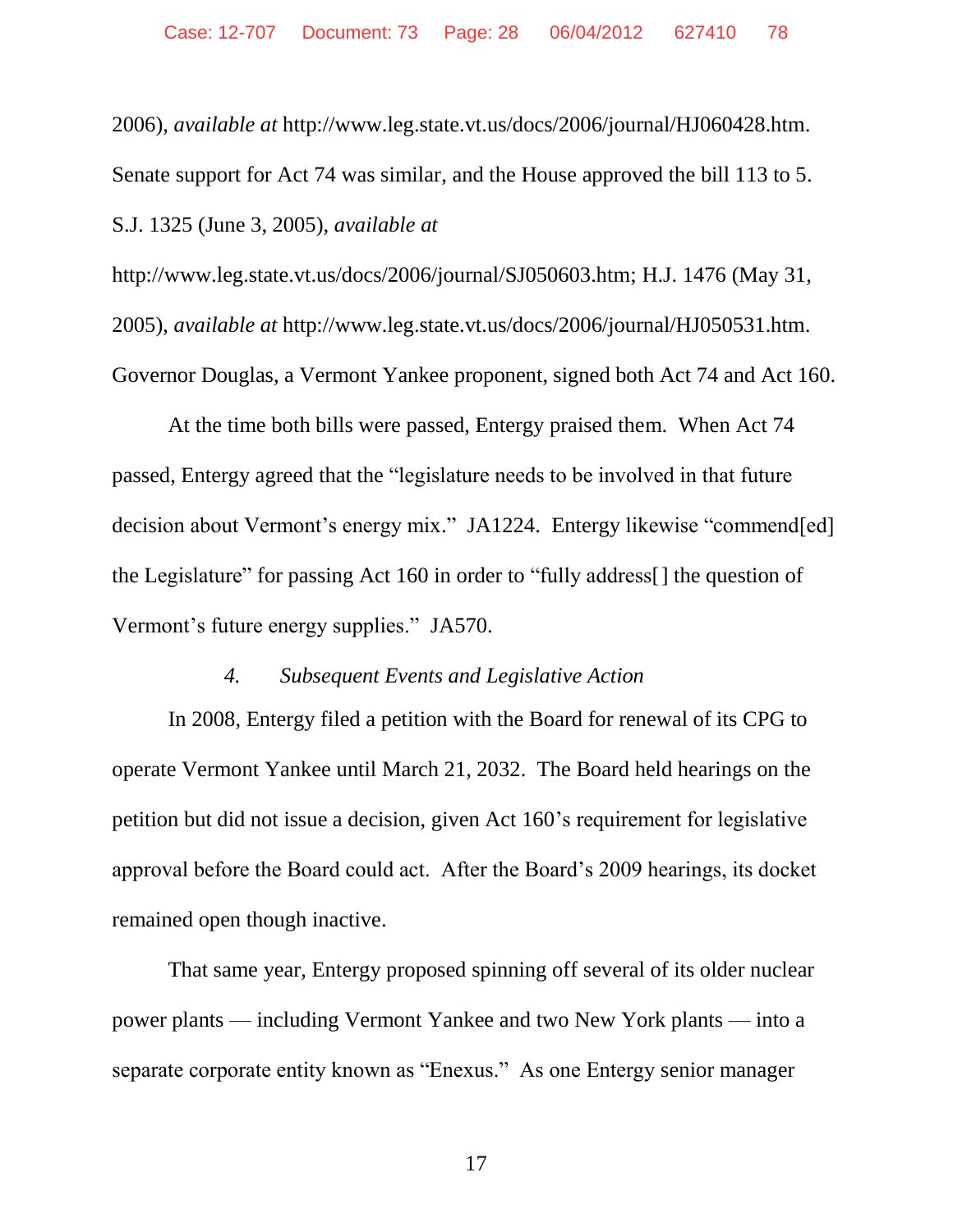noted, Vermonters expressed "deep mistrust" for this proposal because it was viewed as a "ploy by Entergy to shed decommissioning risk and ultimately stick Vermont taxpayers with the cost of decommissioning" Vermont Yankee. JA959. Entergy abandoned this proposal after it failed to obtain clearance for the spinoff from New York regulators in March 2010. *See* JA962.

In January 2010, Entergy disclosed that tritium, a low-level radiological byproduct of nuclear fission, was leaking from underground pipes at Vermont Yankee despite Entergy's earlier misstatements (made in sworn testimony to the Board) that such pipes did not even exist. *See* JA959. Eleven employees were disciplined, Entergy's senior manager in Vermont was transferred, and his replacement acknowledged that the incident "had a corrosive effect on [Entergy's] supporters throughout the state, particularly with [Entergy's] strongest and most visible supporter: Vermont Governor James Douglas, who stated that he had lost confidence in Entergy and [Vermont Yankee]." *Id.*

In late February 2010, the Vermont Senate debated the future of Vermont Yankee and voted 26 to 4 against a bill that would have provided the legislative approval required by Act 160 for Vermont Yankee to operate beyond March 21, 2012. S.J. 51 (Feb. 24, 2010), *available at* 

http://www.leg.state.vt.us/docs/2010/journal/sj100224.pdf. In that debate, senators spoke about the need for renewables, Vermont's overall energy policy, the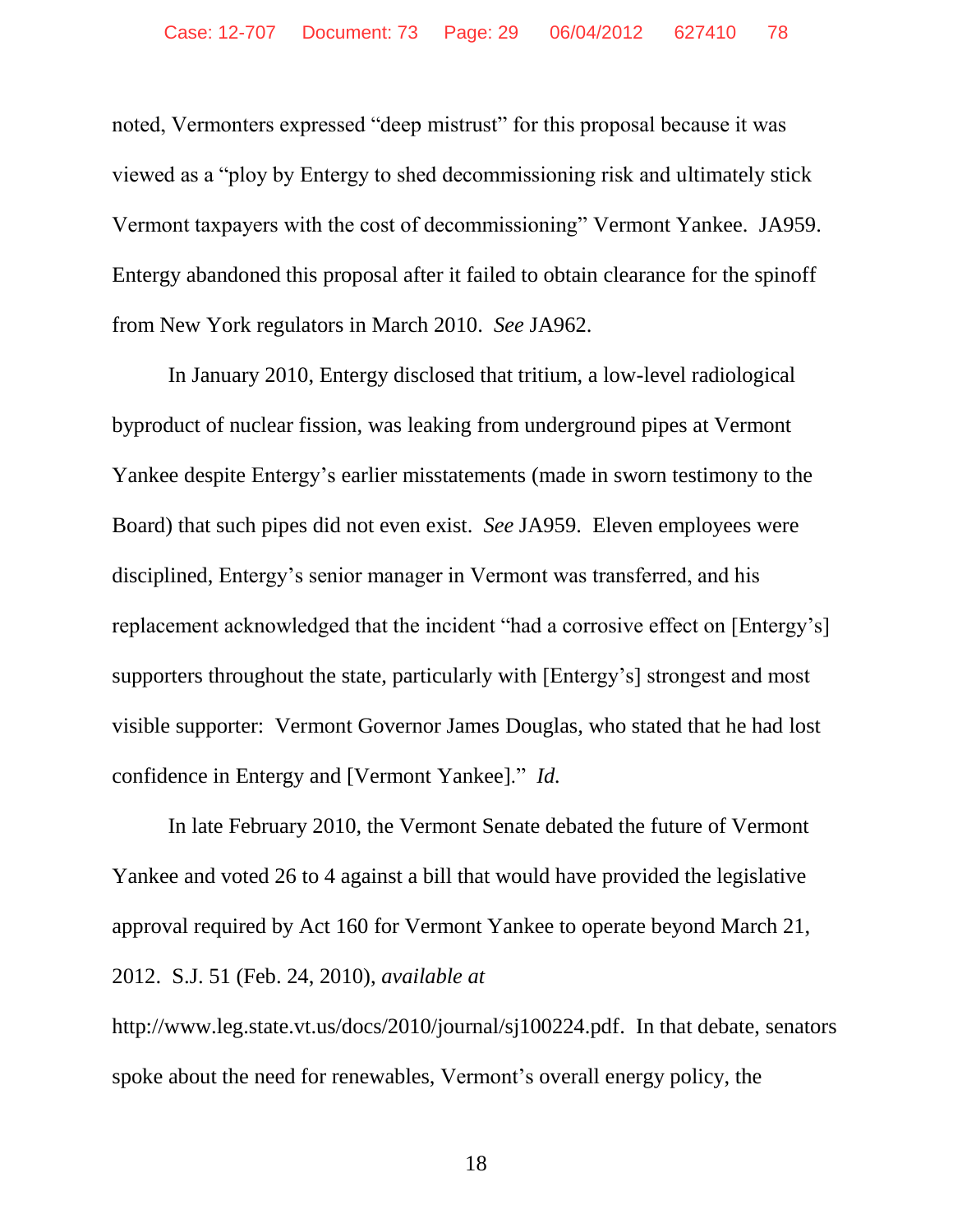economics of Entergy's then-pending Enexus spin-off proposal, and distrust of

Entergy, which had recently been less than transparent in its dealings with

Vermont:

"[We need] a better energy future . . . based on conservation and efficiency, and renewable energy . . . [which will] create jobs in the State of Vermont." JA1580-81 (Senator Racine).

"[W]e will see economic development as a result of the decisions that we make here today." JA1575 (Senator Lyons).

"[Enexus] will be a very highly leveraged company. . . . [I]t's a very high risk . . . . [G]iven this high [risk] situation, what happens if Enexus goes bankrupt? What happens if more than one plant needs to be decommissioned at one time? Where is the money coming from?" JA1516 (Senator Cummings).

Even well-known supporters of Vermont Yankee were among the 26

Senators who voted against continued operations. For instance, one senator who

previously supported Vermont Yankee voted "no" based on his concern with

"financial arrangements [*i.e.*, the proposed Enexus spin-off] that will leave us with

a debt-ridden, highly-leveraged company that does not make economic sense."

JA1576-77 (Senator Brock).

As part of its CPG renewal strategy, Entergy entered into negotiations with Vermont utilities in an attempt to reach a long-term power-purchase agreement. Entergy's existing power-purchase agreement with those utilities, like its CPG, was set to expire on March 21, 2012. The negotiations focused on price, quantity of power, and other terms such as credit requirements, contingencies, and the value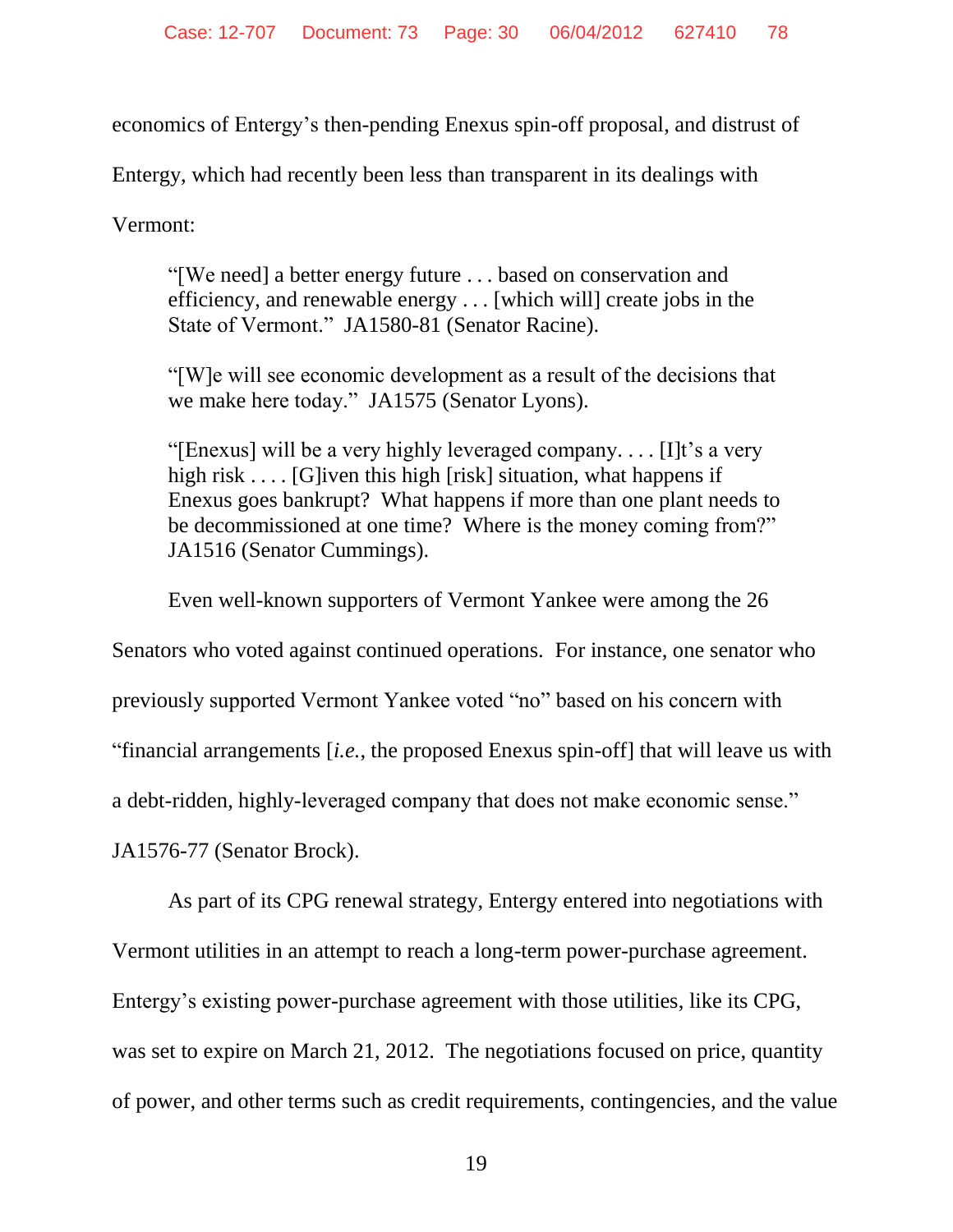of an existing revenue-sharing agreement between Entergy and the utilities.

JA165-66. The negotiations fell apart for reasons other than price. JA171-74.

In April 2011, soon after receiving NRC approval for its renewed federal license, Entergy filed this suit, seeking to set aside all state legislative and Board approvals needed for continued operation past March 21, 2012.

#### **D. The District Court's Decision**

Following a three-day trial, the district court issued an opinion finding for Entergy on its preemption claims as to Act 160 and Act 74, and its dormant Commerce Clause claim relating to purported requirements that Entergy provide below-wholesale-market rates to Vermont utilities.

The bulk of the district court's opinion addresses the legislative history of Acts 160 and 74. SA12-41, 70-82.

The court discussed the scope of field preemption under the AEA, and noted *PG&E*'s holding that the state law's avowed purpose should control and that courts "'should not become embroiled in attempting to ascertain California's true motive.'" SA63 (quoting *PG&E*, 461 U.S. at 216). However, the district court viewed other preemption decisions in cases that did not involve the AEA to call for analysis of legislative history or purpose beyond that contained in the statutory text. The court also reasoned that the analysis of purpose in a preemption case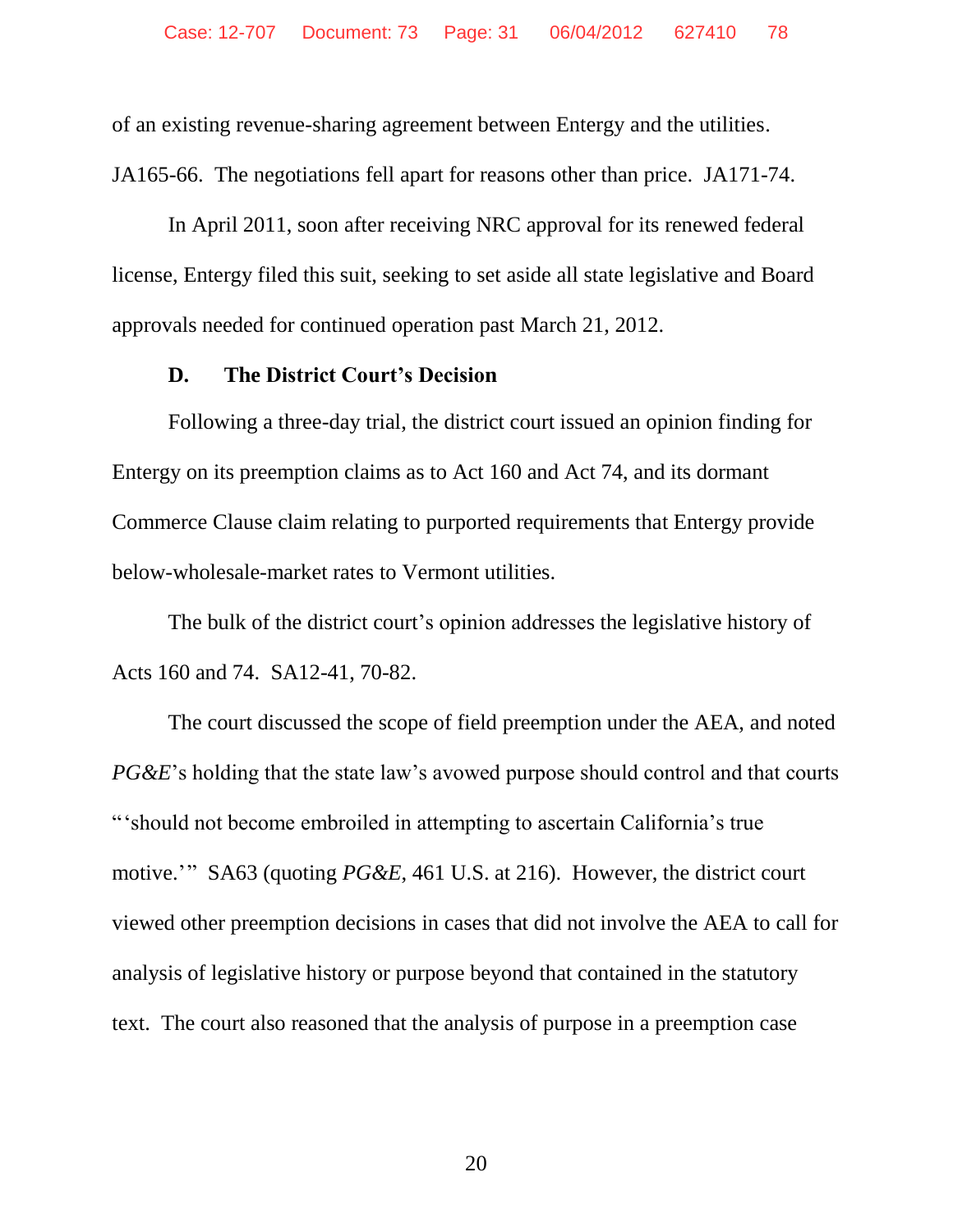should be similar to the assessment of purpose or motive in discrimination and Establishment Clause jurisprudence. SA68, 73-74, 78.

The district court recognized that the "Legislative Policy and Purposes" set forth in Act 160 "do not refer to any preempted purposes." SA73. Yet the court expressed concern about one reference to "public health" in a separate section of the law, SA72, and about what the court called the "virtually unreviewable" power of the Legislature to not allow renewal of Entergy's CPG, SA71. The district court found these aspects of Act 160 sufficient to justify delving into its legislative history to determine whether Vermont legislators acted with a preempted motive "in mind." SA72.

The district court reproduced quotations from a handful of participants (some legislators, some witnesses) in the legislative proceedings — nearly all from previous versions of the bill that were later replaced by substantial amendments. Based on its review of the available legislative history, the district court concluded that "the legislature's motivation to regulate radiological safety . . . emerges substantially net positive." SA75. Finding "insufficient evidence the legislature, absent this radiological safety motivation, would have enacted Act 160 for the purposes articulated in its text," *id.*, the district court held that Act 160 is preempted by the AEA. SA78.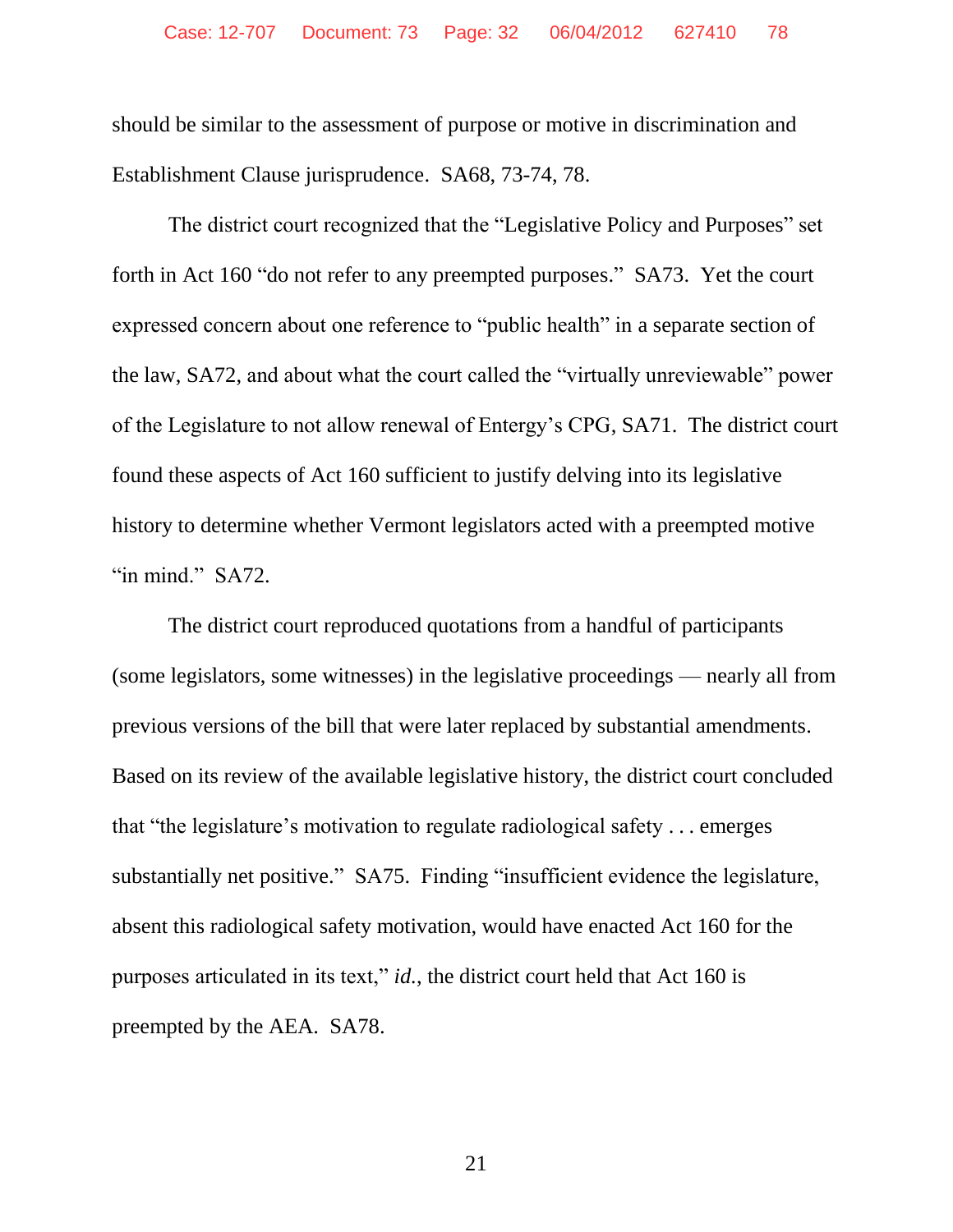With respect to Act 74, the district court employed the same mode of analysis, asking "whether this provision was enacted with a preempted purpose in mind." SA79. The district court gave no weight to the Act's express findings regarding energy planning and the development of renewable energy, stating that the findings in Section 1 of the Act were relevant only to the unchallenged Clean Energy Development Fund provision in Section 3, not to the challenged provisions in Section 2. SA78. Instead, the district court cited statements from the legislative record relating to safety concerns, and it explained that "[n]one" of the passages expressing non-safety concerns "persuades the Court that the legislature would have enacted the provision . . . had the legislature not also been motivated to regulate radiological safety." SA81. It concluded "after reviewing the legislative history and transcripts, and listening to recordings of relevant legislator statements," that safety was "the primary motivating force" for legislators. *Id.* Thus, it found preempted the provision requiring legislative approval for the storage of spent nuclear fuel generated after the date on which Entergy's licenses were set to expire. SA99 (striking down one sentence of Vt. Stat. Ann. tit. 10,  $§ 6522(c)(4)).$ 

The district court also granted Entergy injunctive relief on its dormant Commerce Clause claim. It explained that the dormant Commerce Clause prevents States from engaging in economic protectionism. SA86. Turning to Entergy's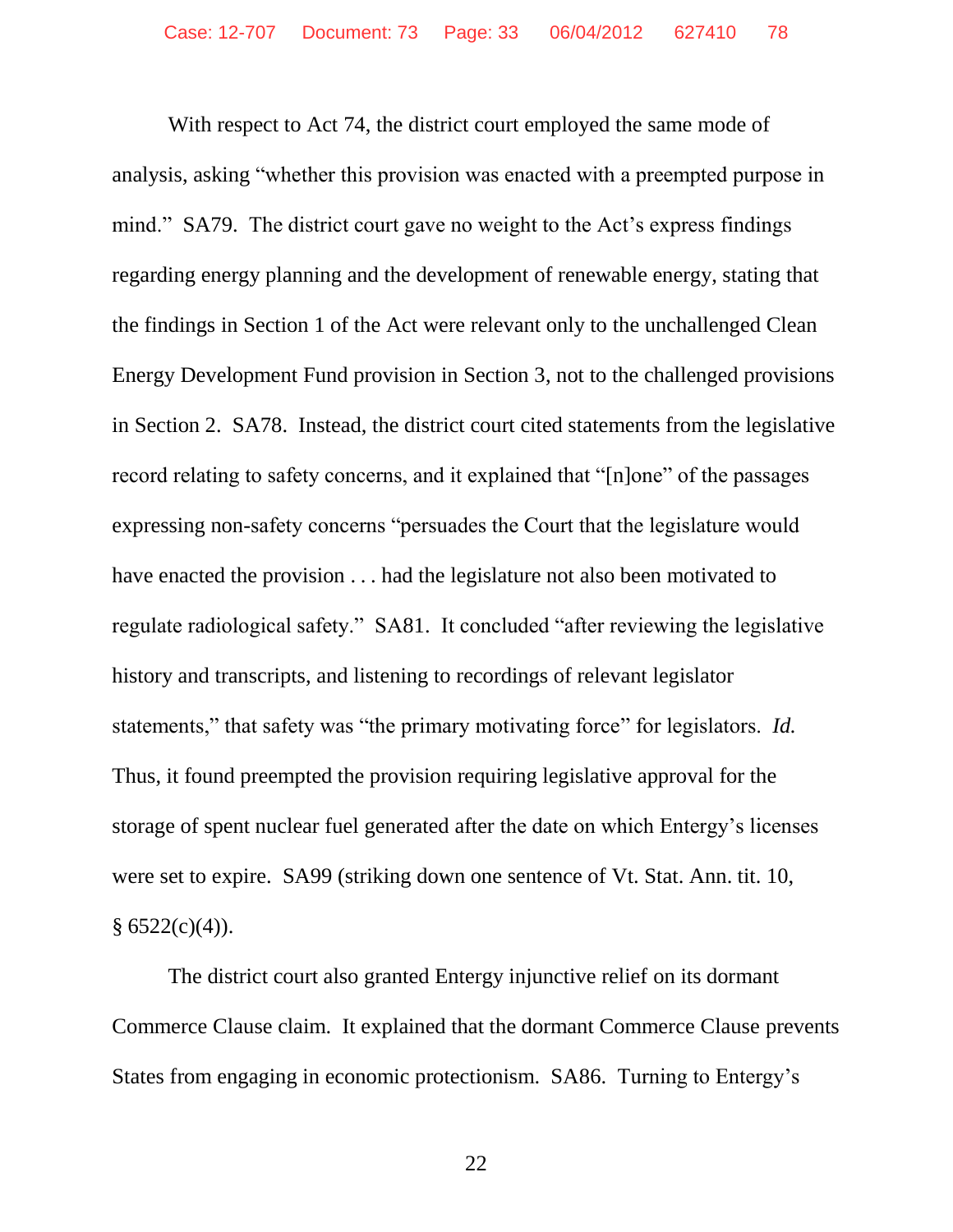allegations, the district court stated that "there is evidence of intent to condition continued operation" of Vermont Yankee on the provision of "below-wholesalemarket" rates to Vermont utilities. SA88. The district court cited briefs and testimony submitted by the DPS to the Board in 2009, as well as letters from two legislators explaining their interest in a power-purchase agreement between Entergy and Vermont utilities. SA89-92.

On this basis, the district court "permanently enjoined" the Board, as well as Vermont's governor and attorney general, "from conditioning the issuance of a [CPG] on the existence of a below-wholesale-market power purchase agreement between [Entergy] and Vermont utilities, or requiring Vermont Yankee to sell power to Vermont utilities at rates below those available to wholesale customers in other states." SA101.

#### **E. The District Court's Injunction Pending Appeal**

Shortly after the district court issued its opinion, Entergy returned to the Board and asked it immediately to grant Entergy's pending CPG petition to authorize Vermont Yankee to continue operating after March 21, 2012. (The Board's CPG docket, though inactive, had remained open.) The Board sought briefing on Entergy's motion and asked the parties to address several issues, including the scope of the Board's authority under state law. D.E. 195-1. In response to that request, Entergy immediately sought further relief in the district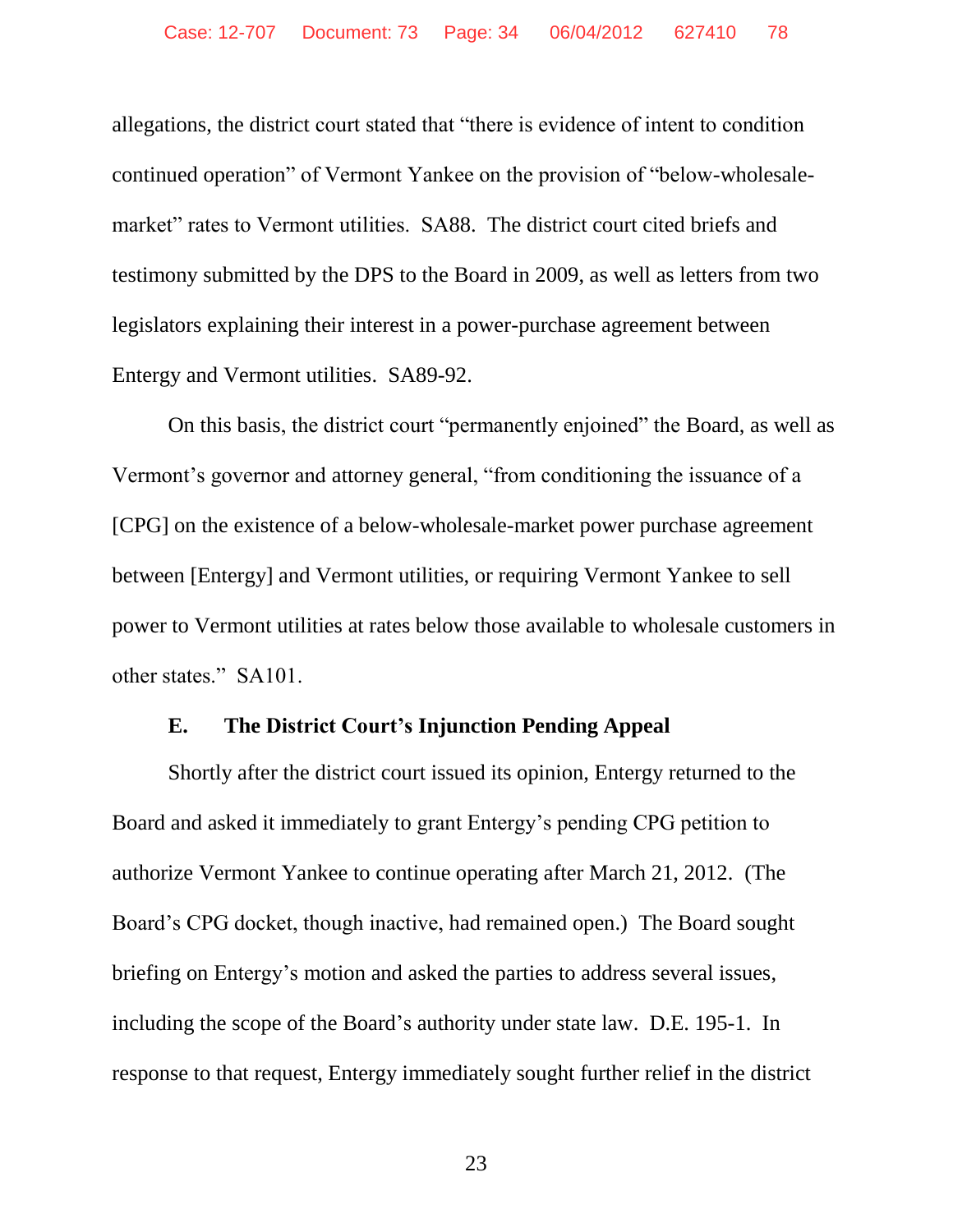court, asking for an injunction to bar enforcement of two other provisions of Act 74, *see* Vt. Stat. Ann. tit. 10, § 6522(c)(2) & (5), and to prevent the State from taking action to close Vermont Yankee pending the Board's decision and judicial review of that decision. D.E. 190-196. Entergy also cross-appealed the district court's judgment, seeking the same relief as to these provisions of Act 74. D.E. 189.

The district court ruled that Entergy had made a sufficient showing that it was likely to succeed on the merits as to section 6522(c)(2) and entered an injunction pending appeal that bars the Board from relying on that provision.

After the court's post-judgment ruling, and after taking written submissions and argument from the parties to the Board proceeding, the Board effectively closed the former CPG docket, ordered Entergy to file a new CPG petition, and entered a scheduling order for the new docket on that petition.<sup>7</sup> The scheduling order calls for hearings during the summer of 2013, with briefing to conclude on August 26, 2013.<sup>8</sup>

 $\overline{a}$ 

<sup>7</sup> *See* Order, PSB Dkt. #7440 (Mar. 29, 2012), *available at*  http://psb.vermont.gov/sites/psb/files/orders/2012/2012-4/2012-5/7440%20order %20re%20motion%20for%20issuance%20and%20procedural%20matters.pdf.

<sup>8</sup> *See* Prehearing Conference Memorandum, PSB Dkt. # 7862 (May 4, 2012), *available at* http://psb.vermont.gov/sites/psb/files/orders/2012/2012-4/7862%20 PrehearingConfMemo.pdf.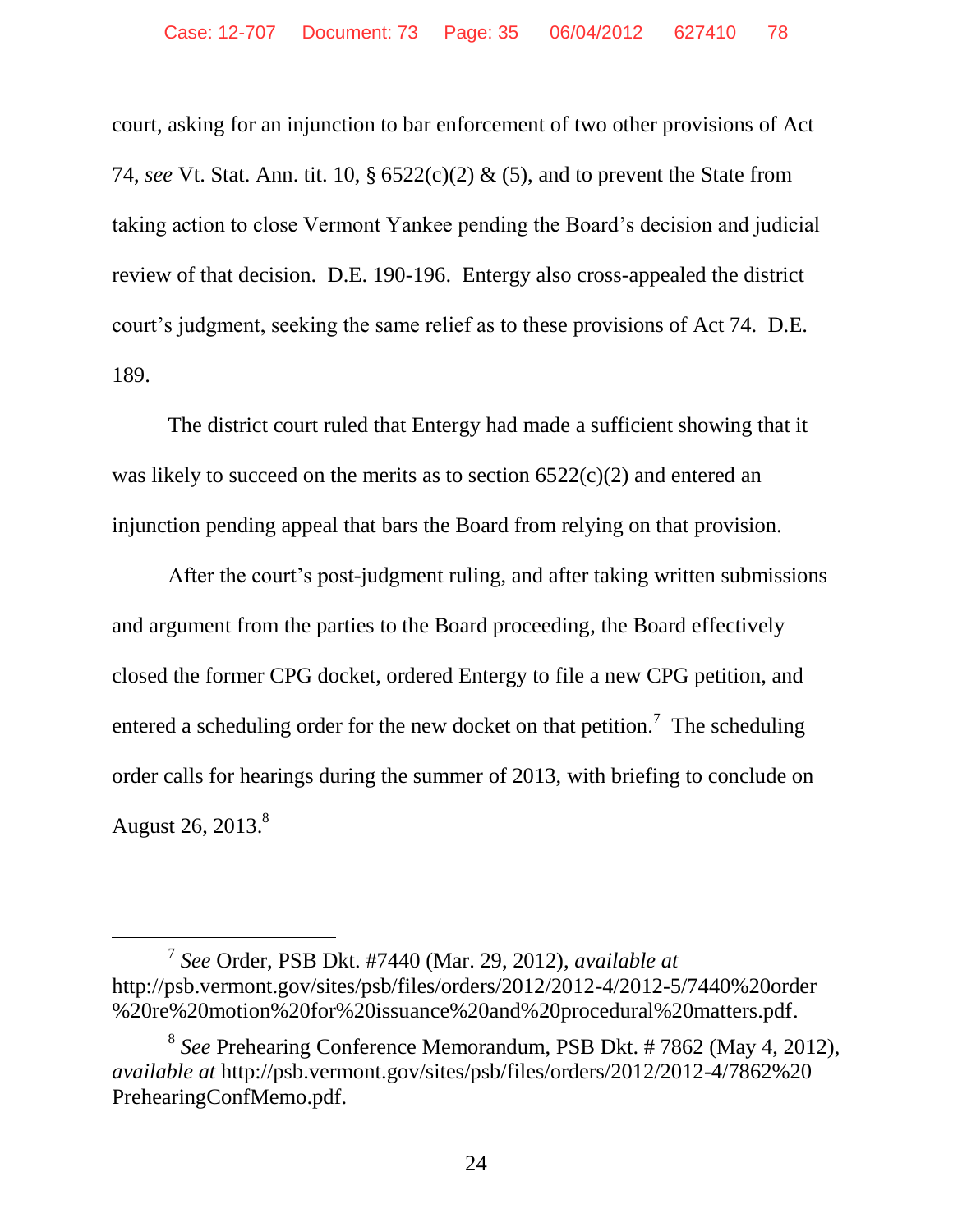#### **SUMMARY OF ARGUMENT**

**I.A.** The Supreme Court long ago confirmed that states have the authority to decide whether nuclear power plants will operate within their borders and are preempted only from regulating matters of radiological safety. In analyzing whether a state law regulates radiological safety, the Supreme Court held that the "avowed" purpose of the state law controls, so long as the substance of the law does not encroach on the preempted field. *PG&E*, 461 U.S. at 216. The Court refused to analyze legislative history, and thus "become embroiled in attempting to ascertain [the state's] *true* motive" for enacting a law that, on its face, was not preempted. *Id.* (emphasis added).

**B.** Under this framework, Act 160 is not preempted because it is a process statute — as relevant here, a sunset provision — by which the Legislature granted itself a role in deciding whether Vermont Yankee would continue to operate past the date on which its existing licenses were set to expire. Act 160 sets forth the Legislature's purposes for making this change to the CPG renewal process, and those purposes are consistent with decades of Vermont energy policy: to provide the people of Vermont a greater say over the State's energy planning and the economics associated with a nuclear plant operating within the state, as well as to promote the use of in-state renewable energy sources. All of these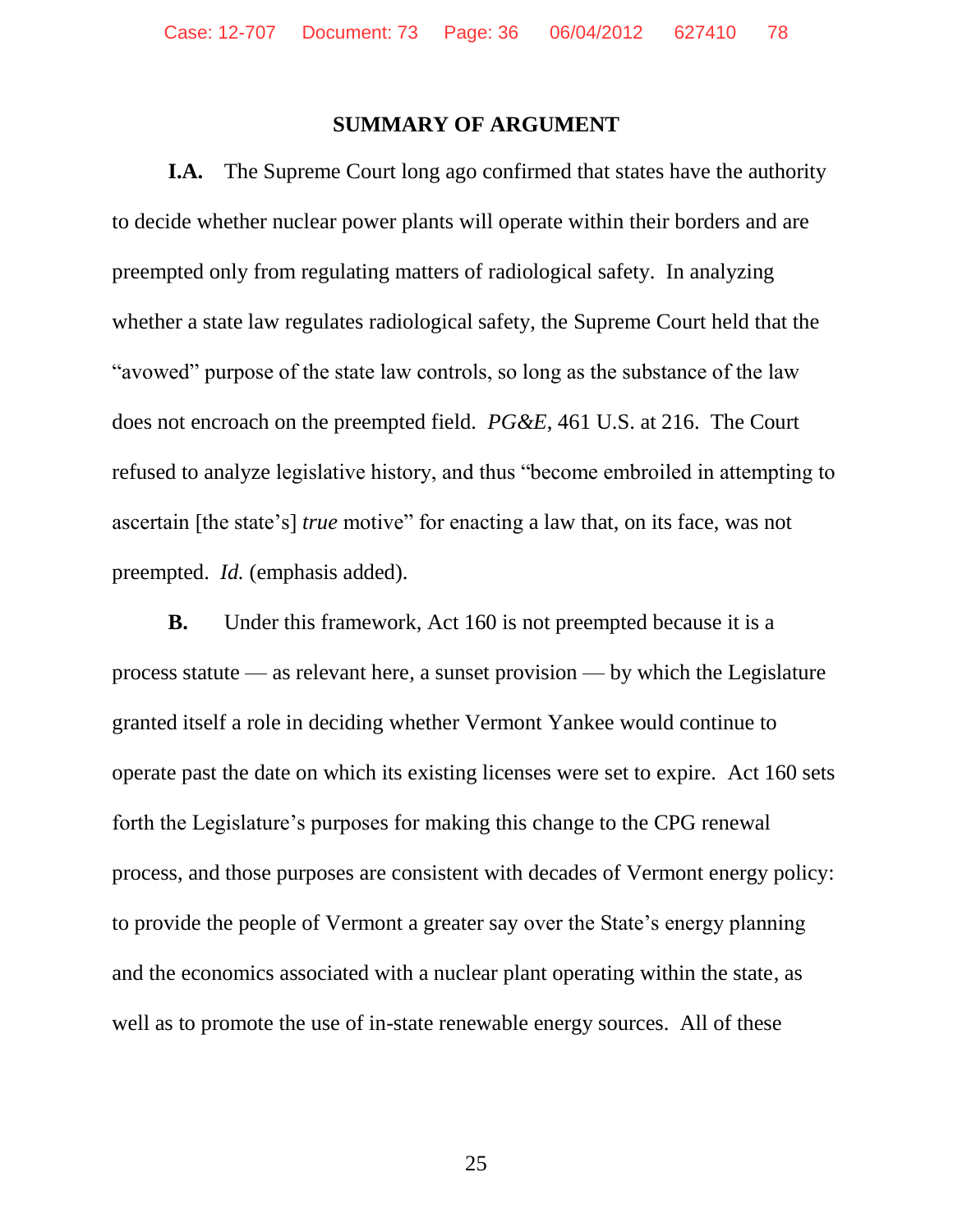purposes fall squarely within the permissible scope of state authority over nuclear plants.

**C.** In finding Act 160 preempted, the district court largely ignored the text of the law and, instead, delved into the legislative history to attempt to divine whether legislators had improper purposes "in mind" when they voted on Act 160. This approach is flatly inconsistent with *PG&E*. Each of the district court's rationales for disregarding the Supreme Court's approach lacks merit.

First, the district court mistakenly viewed a reference to "public health" in Act 160 as sufficiently similar to public *safety* from radiation to warrant an investigation into legislative history, even though public health incorporates a multitude of non-radiological safety matters, and *PG&E* makes clear that a statute is not preempted even if safety is one of multiple motives. Second, the district court misread *Greater New York Metropolitan Food Council, Inc. v. Giuliani*, 195 F.3d 100 (2d Cir. 1999), to justify probing into legislative history, even though that decision merely states the principle — not applicable here — that the professed purpose of a state law cannot save it from preemption if it regulates in a preempted field. Third, the district court erred in importing a burden-shifting framework from discrimination and Establishment Clause jurisprudence, requiring Vermont to prove that Act 160 was *not* motivated by radiological safety concerns. Finally, the court erroneously believed that the lack of reviewability of the Legislature's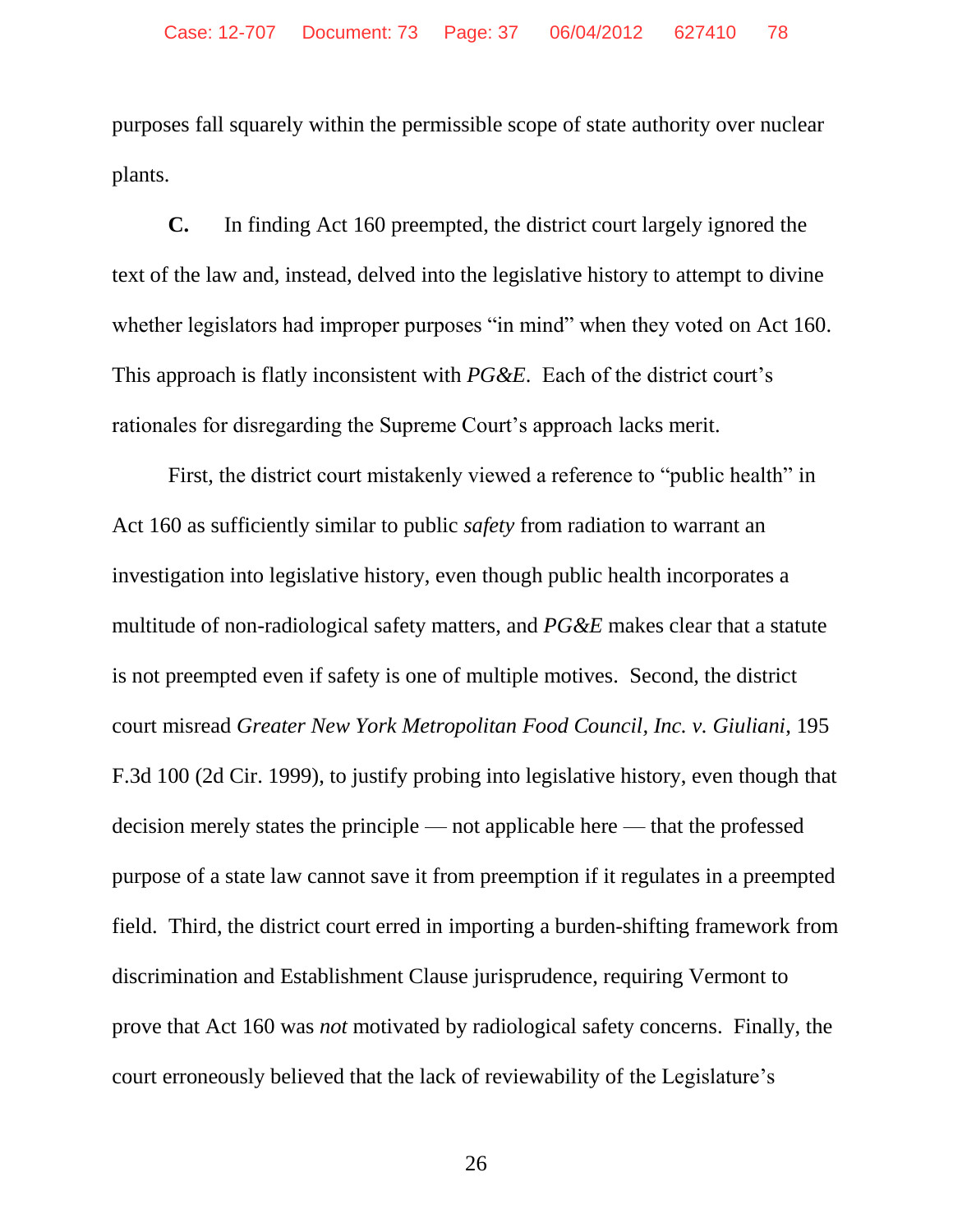decision not to approve Vermont Yankee's continued operation justified analyzing legislative history, even though the same was true of the California moratorium the Supreme Court upheld in *PG&E*.

**D.** Even if legislative history *were* relevant to the preemption analysis, the district court badly misread the legislative record, key aspects of which were incomplete or unrecorded. It gave excessive weight to a small sliver of statements by a handful of legislators, and it disregarded statements by legislators consistent with the avowed purposes of the Act, as well as statements evincing a recognition that radiological safety falls within the purview of the NRC.

**II.** The district court additionally erred by enjoining Defendants under the dormant Commerce Clause, despite the absence of any evidence of an ongoing violation of the Constitution, or even an impending one. Entergy's claim therefore is speculative and premature. Furthermore, the court's injunction is based on a misunderstanding of interstate power markets. And enforcing the injunction would require the district court to act as superintendent of the Board, in violation of principles of comity and federalism.

**III.** The Court need not reach whether the two provisions of Act 74 the district court addressed in its decision and injunction pending appeal are preempted. If this Court reverses the district court's preemption ruling as to Act 160, Entergy's freestanding challenges to the requirement of legislative approval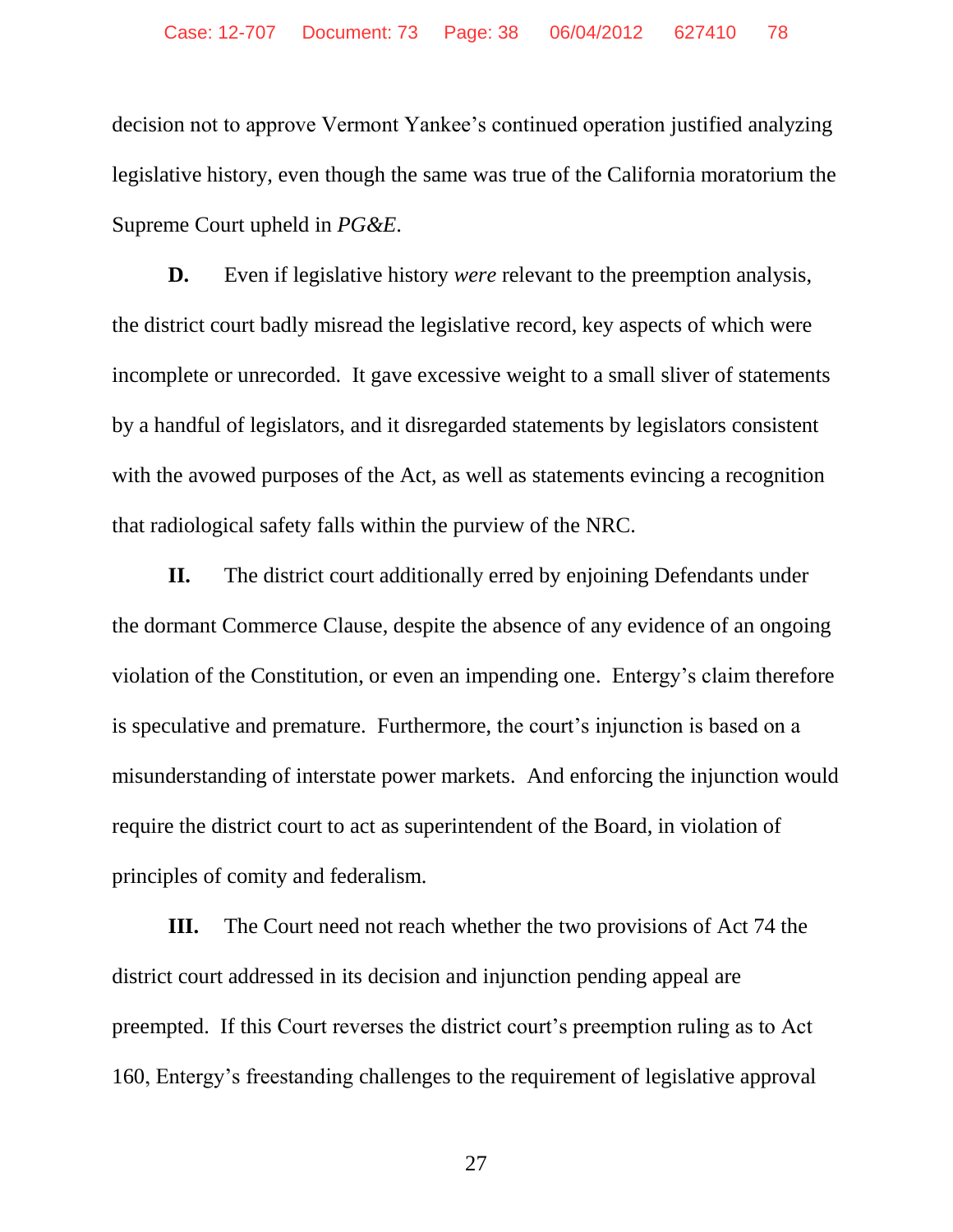for storage of spent nuclear fuel would become moot. If the Court does reach Act 74, the judgment below should be reversed for committing the same error relying on legislative history rather than statutory text — as it did with respect to Act 160.

#### **STANDARD OF REVIEW**

This Court "review[s] *de novo* a district court's application of preemption principles." *Goodspeed Airport LLC v. East Haddam Inland Wetlands & Watercourses Comm'n*, 634 F.3d 206, 209 n.3 (2d Cir. 2011) (quotation omitted). Questions of law decided in connection with issuing injunctive relief, including "whether a district court should have reached the merits of a requested injunction," are reviewed de novo, and the issuance of an injunction itself is reviewed for abuse of discretion. *American Express Fin. Advisors Inc. v. Thorley*, 147 F.3d 229, 231 (2d Cir. 1998).

#### **ARGUMENT**

# **I. ACT 160 IS A PERMISSIBLE EXERCISE OF VERMONT'S AUTHORITY TO DECIDE WHETHER A NUCLEAR PLANT MAY CONTINUE OPERATING**

Act 160 altered the process for relicensing a nuclear power plant in Vermont. By its terms, Act 160 does not regulate radiological safety — the field over which the federal government retains exclusive authority. Instead, Act 160 operates entirely within the scope of authority Congress preserved for the states.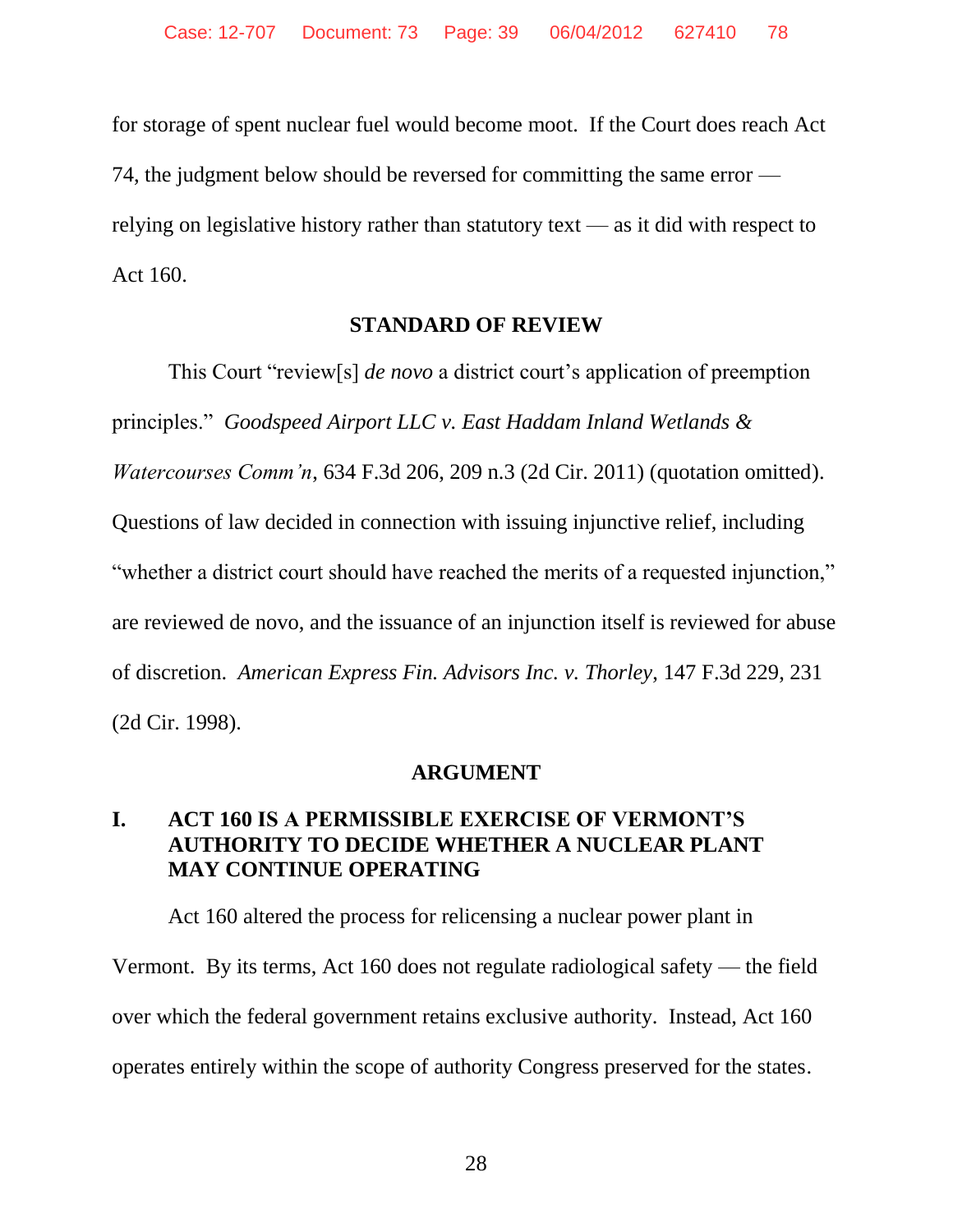The district court's erroneous contrary finding overrides the statute's clear text and expressed purposes, based on snippets of legislative history. Because the Supreme Court has rejected that very approach, this Court should reverse the district court's finding that Act 160 is preempted.

# **A. Preemption Under the AEA Is Limited to the Federally Occupied Field of Radiological Safety, and the State Law's Text Determines Whether That Law Is Preempted**

The AEA provides for dual regulation of nuclear plants by federal and state governments. The AEA preempts only state regulation of radiological safety, *not* other regulation of nuclear plants. The AEA provides the federal government "exclusive jurisdiction to license the transfer, delivery, receipt, acquisition, possession and use of nuclear materials." *PG&E*, 461 U.S. at 207 (citing 42 U.S.C. §§ 2014(e), (z), (aa), 2061-2064, 2071-2078, 2091-2099, 2111-2114). But "[n]othing in this section shall be construed to affect the authority of any State or local agency to regulate activities for purposes other than protection against radiation hazards," 42 U.S.C. § 2021(k), or to affect state authority "with respect to the generation, sale, or transmission of electric power produced" by nuclear plants, *id.* § 2018. As the Supreme Court has explained, Congress "intended that the federal government should regulate . . . radiological safety . . . but that the States retain their traditional responsibility in the field" to determine "questions of need, reliability, cost and other related concerns." *PG&E*, 461 U.S. at 205; *see also*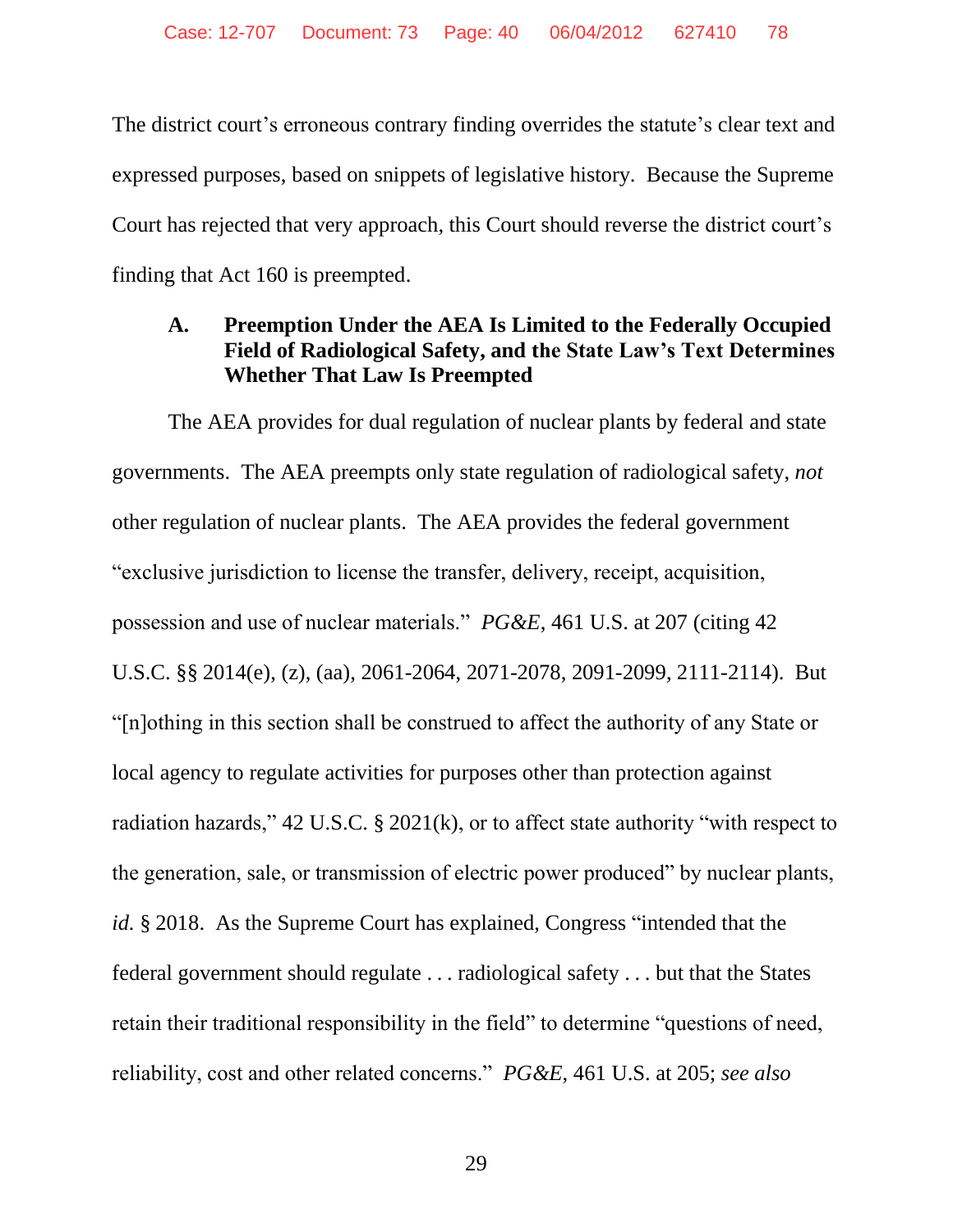*English v. General Elec. Co.*, 496 U.S. 72, 81-83 (1990). Congress did not intend to leave a "regulatory vacuum" over these important matters; rather, it created a framework of "dual regulation" over nuclear power plants. *PG&E*, 461 U.S. at 208, 211; *see also supra* pp. 4-6.

Because the scope of the federally occupied field — radiological safety already has been defined, the only question is whether Act 160 falls within that scope. *See*, *e.g.*, *Goodspeed*, 634 F.3d at 211 (first defining "scope of [federal] preemption," and then concluding that "state laws at issue here do not interfere with federal laws and regulations sufficiently to fall within the scope of the preempted field").

The Supreme Court in *PG&E* showed how a court should approach that question. In *PG&E*, the Court considered whether California's moratorium on new nuclear power plants fell within the AEA's preemptive scope. The AEA, the Court held, "does not . . . require the States to construct or authorize nuclear power plants." 461 U.S. at 205. Accordingly, the Court explained that the law, which required legislative approval before the construction of a new nuclear plant, is preempted only if "grounded in safety concerns" because that judgment would "conflict directly with the countervailing judgment of the NRC." *Id.* at 213.

The Court concluded that the California moratorium was not preempted because, by its terms, it did not seek to regulate based on radiological safety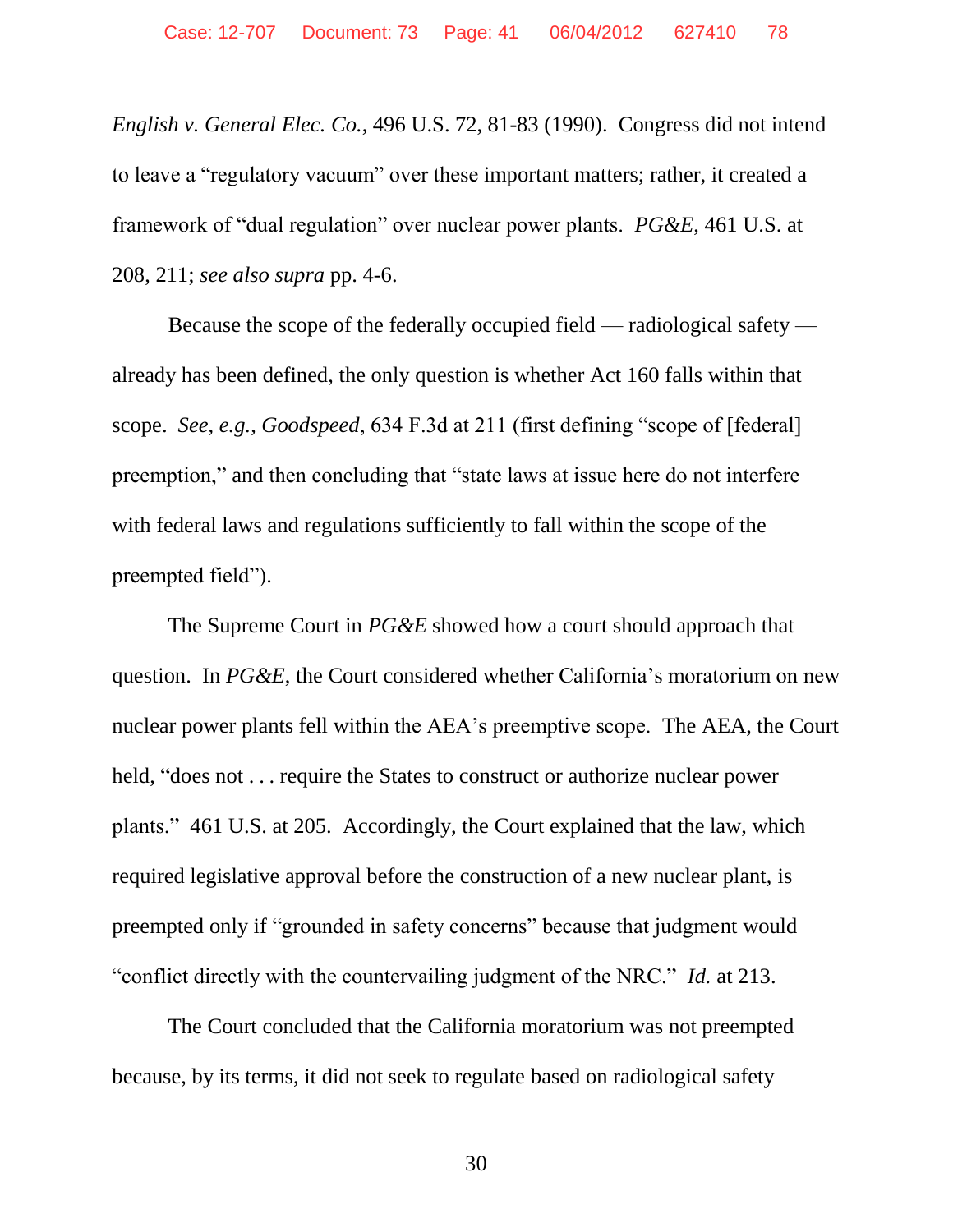concerns. The Court accepted the "avowed" purpose for California's moratorium on nuclear plants — namely, economic concerns connected with the long-term storage of spent nuclear fuel — as a controlling "non-safety rationale" that defeated preemption. *Id.* at 213, 216.

The Court refused to look beyond the text and the State's proffered purpose to "become embroiled in attempting to ascertain California's true motive" for enacting the moratorium. *Id.* at 216. "[I]nquiry into legislative motive," the Court observed, "is often an unsatisfactory venture." *Id.* "What motivates one legislator to vote for a statute is not necessarily what motivates scores of others to enact it." *Id.* And it was "particularly pointless" to engage in this hunt for an impermissible motive when the state was free, in any event, to prevent construction of plants on economic grounds. *Id*. In evaluating whether the AEA preempts Act 160, therefore, this Court's duty is to evaluate Act 160's plain terms, not the statements of legislators who debated its enactment.

## **B. Act 160 Does Not Regulate in the Preempted Field of Radiological Safety**

A proper application of *PG&E* shows conclusively that Act 160 is not preempted. Act 160 altered the process by which nuclear plants in Vermont could renew a CPG, bringing that process into line with the pre-existing process for issuing a CPG for the construction of a new nuclear plant. Since 1977, Vermont has had in place a moratorium on new nuclear plants similar to the California law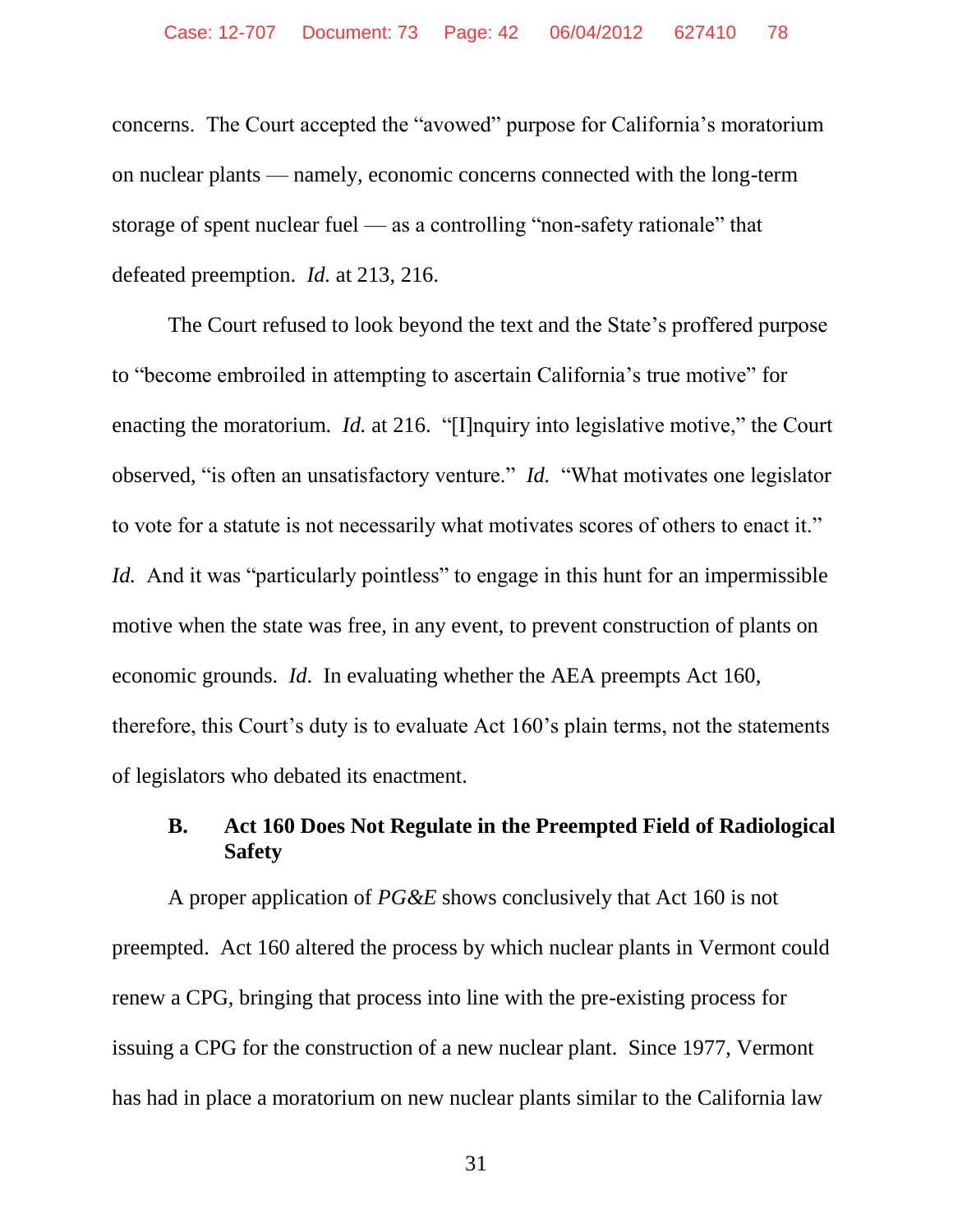upheld in *PG&E*. *See* Vt. Stat. Ann. tit. 30, § 248(e)(1). Under Act 160, both renewals and new construction require the Legislature's approval before the Board can grant a CPG. For an existing plant like Vermont Yankee, the effect of Act 160 was to create a sunset date for the plant of March 21, 2012, the date on which its original state CPG was set to expire.

In *PG&E*, the Supreme Court upheld a very similar process statute by which California barred all new nuclear plants. The parties who challenged the law on preemption grounds argued that California improperly adopted a legislative moratorium instead of allowing its expert state public utility commission to consider the matter. The Court rejected that argument, noting that the "economic uncertainties" associated with "nuclear waste disposal problems" do not tend to "vary from facility to facility," and thus a wholesale "legislative judgment" was appropriate. 461 U.S. at 215. Importantly, the Court also emphasized that the state "is certainly free to make these decisions" based on the economics of each plant "on a case-by-case basis." *Id.*

Act 160 is grounded in purposes unrelated to radiological safety. Its stated "Legislative Policy and Purpose" is to implement a "statutory process" for approving Vermont Yankee's continued operation "after full, open, and informed public deliberation and discussion" of factors including "the state's need for power, the economics and environmental impacts of long-term storage of nuclear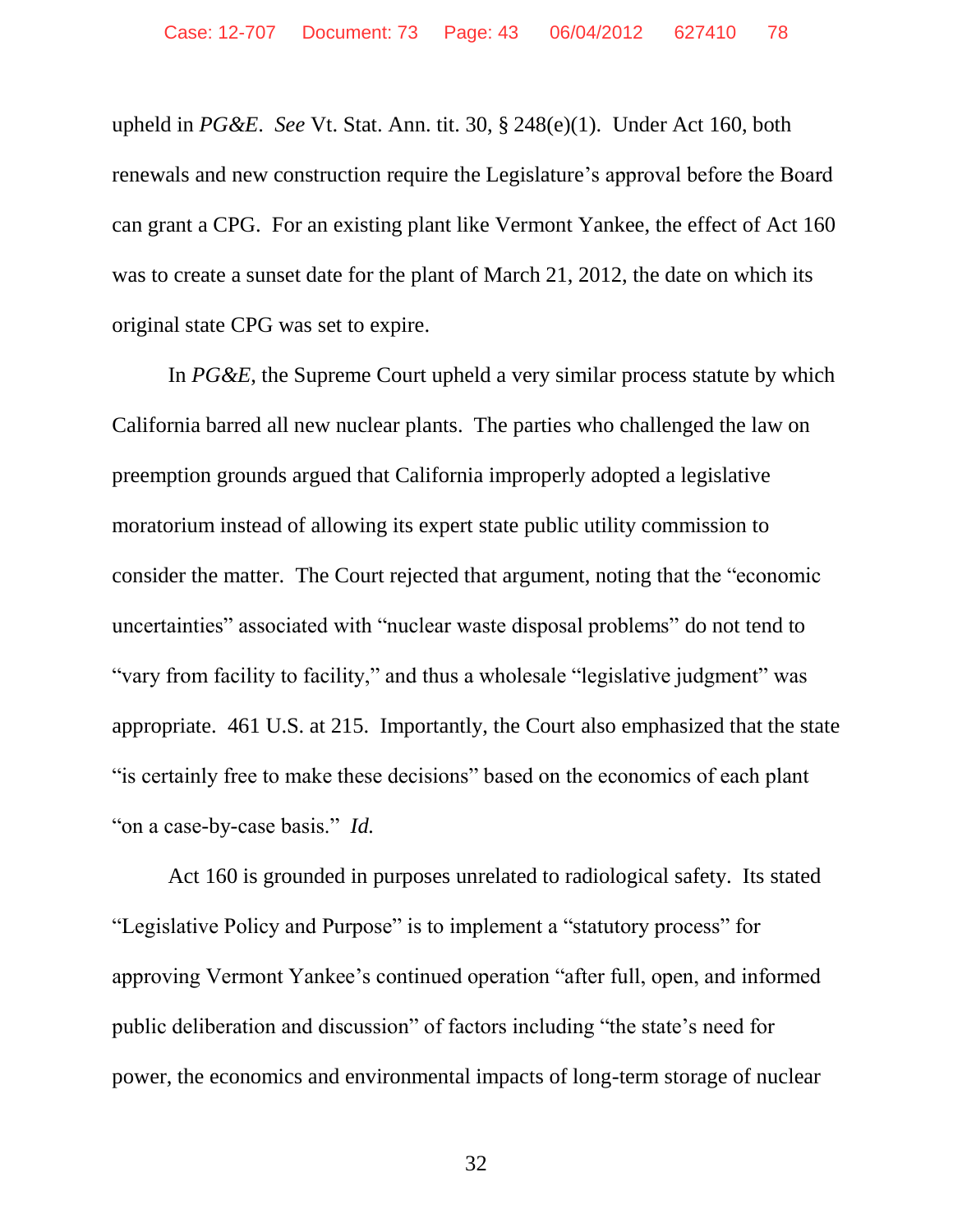waste, and choice of power sources among various alternatives." Act 160,  $§ 1(a)-(b).$ 

These avowed purposes are consistent with decades of Vermont energy plans and legislation seeking to address issues of cost, reliability, energy efficiency, and the promotion of a diverse group of renewable, sustainable in-state energy sources. JA184-87, 189-94; *see supra* pp. 6-10. Unrebutted trial testimony, not mentioned by the district court, established that Vermont has long pursued the "goal of a sustainable energy future." JA184. None of these longstanding goals falls within the scope of the NRC's exclusive authority over matters involving radiological safety.

Moreover, Act 160 is designed to provide the Legislature — and thus the people of Vermont — a greater say over the future of the State's energy planning. The Act emphasizes the importance of "full, open, and informed public deliberation and discussion" on any decision to renew Vermont Yankee's operation. Act 160, § 1(a). It likewise sets forth "pertinent factors" to guide this decision-making process: "the state's need for power, the economics and environmental impacts of long-term storage of nuclear waste, and choice of power sources among various alternatives." *Id.*

The Legislature also viewed the issue of storage of spent fuel (the same concern California had in *PG&E*) "as a part of the larger societal discussion of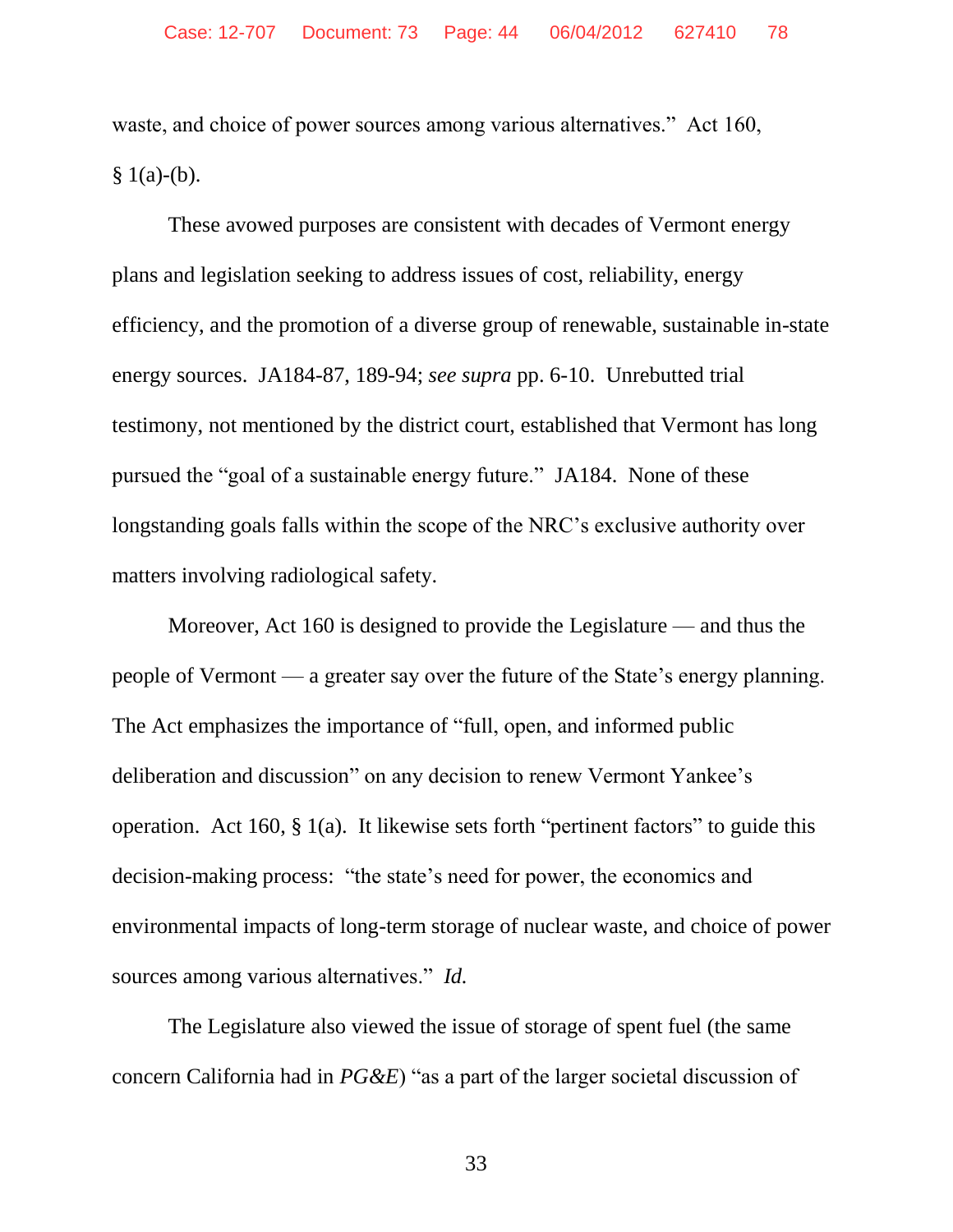broader economic and environmental issues relating to the operation of a nuclear facility in the state." *Id.* § 1(d). To that end, the Legislature sought to assess "the potential need for the operation of the facility and its economic benefits, risks, and costs" and "alternatives that may be more cost-effective or that otherwise may better promote the general welfare." *Id.* This is the same "non-safety rationale" upheld in *PG&E*. 9

Vermont's expressed intent in Act 160 is to promote a diverse group of renewable, sustainable, in-state energy sources. Congress left all of these matters under state authority. *See PG&E*, 461 U.S. at 205, 207 & n.18, 212. The NRC likewise recognizes that these matters are for states to decide, and disclaims any role in energy-planning decisions. *See supra* pp. 5-6. The Legislature's decision to adopt a process to help effectuate those goals is consistent with that intent.

Under *PG&E*, the purposes set forth in the statutory text are controlling, and there is no need to engage in further inquiry into state legislative motive or intent to conclude that Act 160 is not preempted. *See* 461 U.S. at 216 (accepting state's

 $\overline{a}$ 

<sup>&</sup>lt;sup>9</sup> The specter of "unpredictably high costs" relating to spent nuclear fuel, *PG&E*, 461 U.S. at 214, rings even truer today than it did 30 years ago. Now that the proposed facility at Yucca Mountain has been withdrawn, the federal government has no plan at all for permanent disposal of spent fuel. If plant operators such as Entergy become insolvent or abandon their obligations, the financial burdens will fall on host states.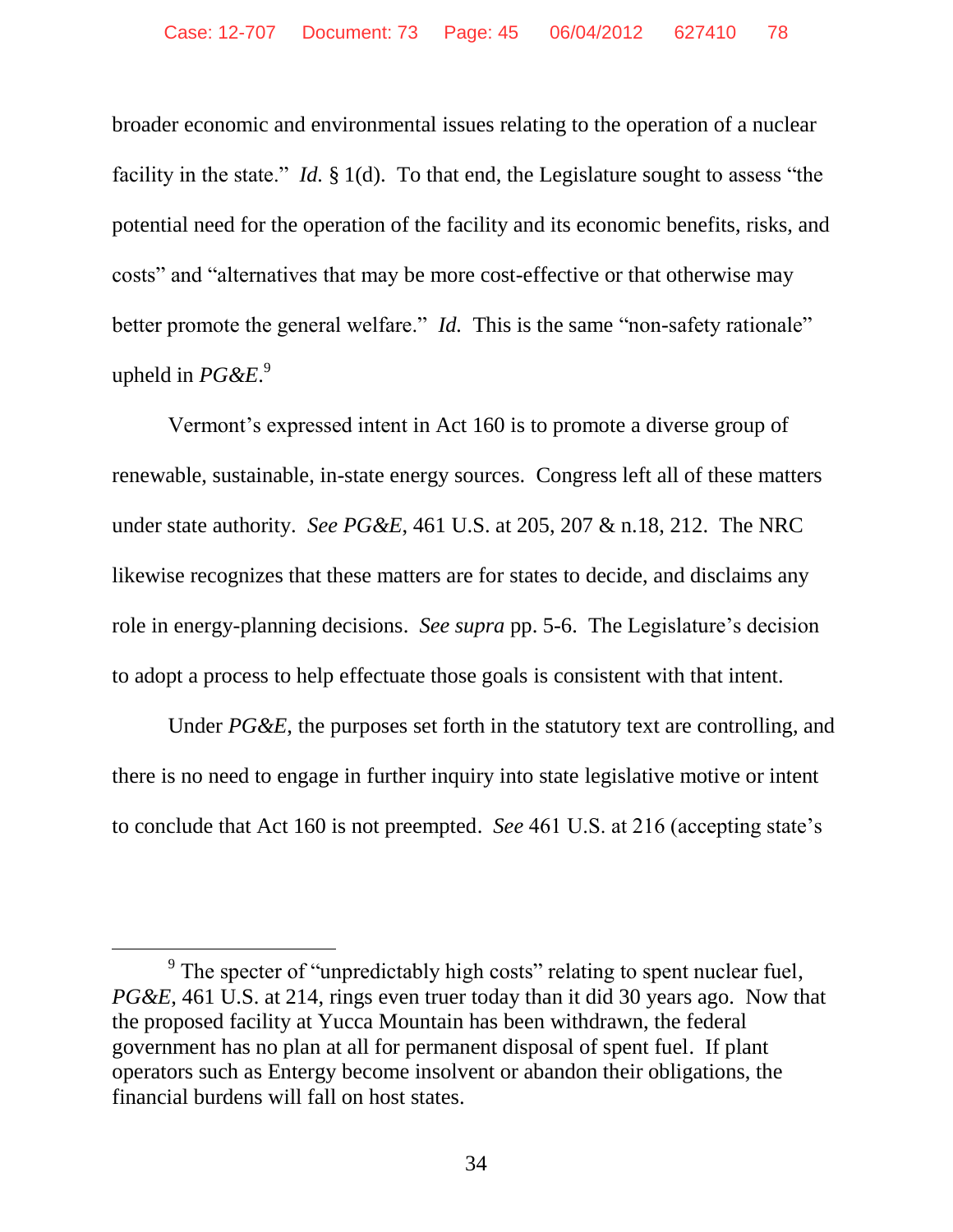"avowed economic purpose as the rationale" for enacting law that did not regulate radiological safety and whose text did not reveal a preempted purpose).

# **C. In Finding Act 160 Preempted, the District Court Employed the Very Mode of Analysis the Supreme Court Rejected in** *PG&E*

Although Act 160 sets forth a non-preempted purpose consistent with decades of Vermont energy policy, the district court nevertheless engaged in the "pointless" and "unsatisfactory" exercise of "attempting to ascertain [the Legislature's] true motive," which the Supreme Court has rejected. *PG&E*, 461 U.S. at 216. The court reasoned that it could not rely on the purposes set forth by the Legislature in the text of Act 160, but instead had to consider whether legislative history pointed in some other direction. *E.g.*, SA65, 68-69. It noted throughout its decision that it was evaluating whether legislators had improper purposes "in mind." SA49 n.20, 72, 77, 79, 82.

The court suggested four reasons for engaging in such an analysis of legislative history despite binding Supreme Court precedent holding that this methodology is impermissible under the AEA. *Cf.*, *e.g.*, *Rodriguez de Quijas v. Shearson/Am. Express, Inc.*, 490 U.S. 477, 484 (1989) (noting that, if Supreme Court precedent "has direct application in a case," the lower court "should follow the case which directly controls" until the Court elects to overturn its own precedent). Those reasons are neither persuasive nor consistent with *PG&E*.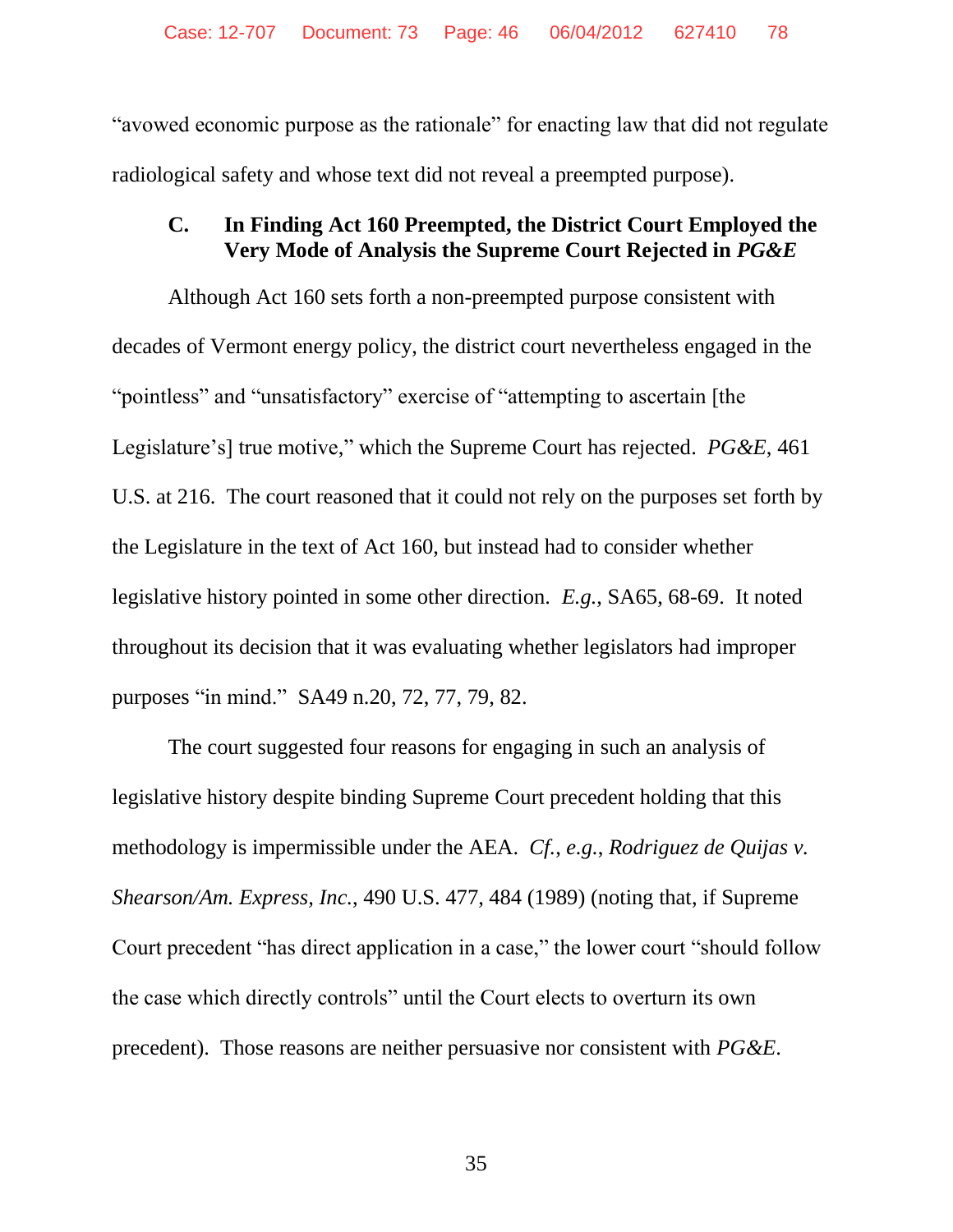**1.** The district court mistakenly viewed a reference in Act 160 to "public health" to reflect a potential motive to regulate radiological safety, which, in its view, required probing into legislative history. SA73. The court was mistaken because the "public health" language is contained only in one provision of the Act that merely calls for studies that look broadly at "long-term environmental, economic, and public health issues, including issues relating to dry cask storage of nuclear waste and decommissioning options." Act 160, § 4.

The operation of any major generating facility on the banks of the State's largest river raises a range of potential public health issues, including storm-water runoff, thermal discharges, and potential releases of diesel fuel and other *nonradioactive* contaminants at the facility.<sup>10</sup> Given the range of environmental and public health issues legitimately within the State's regulatory authority, the words "public health" cannot be lifted out of one section of a process statute, relabeled as "public *safety*," and seized upon to justify an analysis of legislative history.

Further, even if the solitary reference to "public health" could be read to somehow create mixed motives by the Legislature, there is no preemption. The district court held that "multiple purposes, some permissible, others impermissible"

 $10$  For instance, the plant's air emissions are a public-health matter within the State's purview, because the Clean Air Act preserves state authority "to adopt or enforce any standard or limitation respecting emissions of radionuclides which is more stringent" than the federal standard. 42 U.S.C. § 7412(d)(9).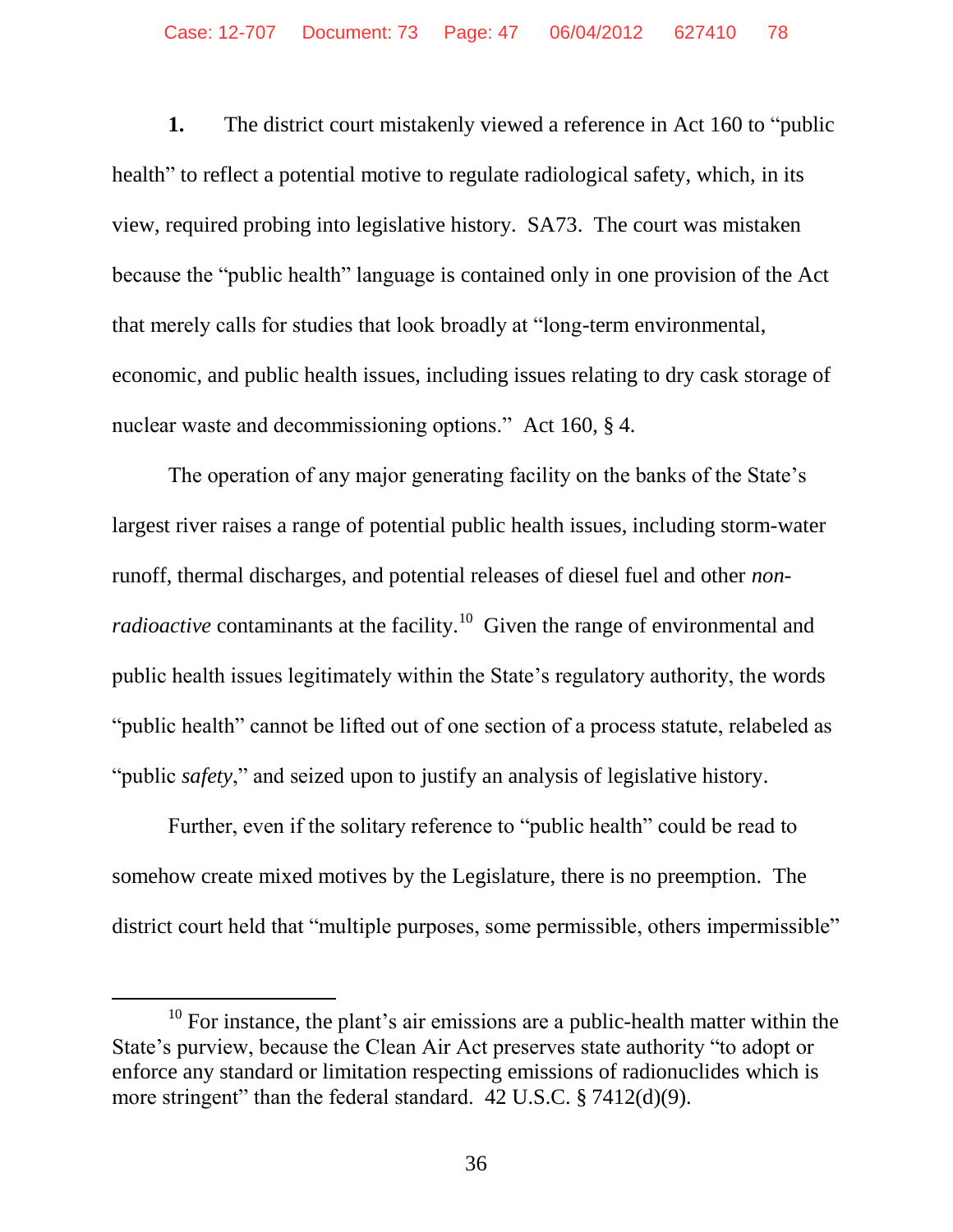will "doom the statute and it will be preempted," SA65, but this holding is foreclosed by *PG&E*. The *PG&E* Court found "*both* safety and economic aspects to the nuclear waste issue," 461 U.S. at 196 (emphasis added), and yet still held that California's moratorium was not preempted because the state law had "a" nonsafety rationale. *Id.* at 213. The *PG&E* Court also summarily dismissed the argument that the legislature's contemporaneous consideration of related statutes expressly addressing nuclear safety concerns "taint[ed]" the law under review. *Id.*  at 215-16 & n.27.<sup>11</sup>

**2.** The district court erroneously relied on *Greater N.Y.*, 195 F.3d 100, to justify probing into legislative history because that decision did so in another field preemption context. *Greater N.Y.* did not involve preemption under the AEA. Yet the evaluation of a statute's preemptive scope is necessarily a statute-specific inquiry that turns on congressional intent in that context. *See*, *e.g.*, *Altria Grp., Inc. v. Good*, 555 U.S. 70, 76-77 (2008). In addition, this Court's holding in *Greater N.Y.* is *consistent* with the principle that a state's professed purpose controls unless the act itself regulates within a field preempted by federal law.

 $11$  Even in the Establishment Clause context — which the district court mistakenly viewed as analogous — this "mixed motives" analysis is incorrect. As this Court recently explained, invalidating legislation "on the ground that a secular purpose [is] lacking" should occur "only" when there is "no question" that the statute "'was motivated *wholly* by religious considerations.'" *Commack Self-Service Kosher Meats, Inc. v. Hooker*, — F.3d —, 2012 WL 1633143, at \*6 (2d Cir. May 10, 2012) (quoting *Lynch v. Donnelly*, 465 U.S. 668, 680 (1984)).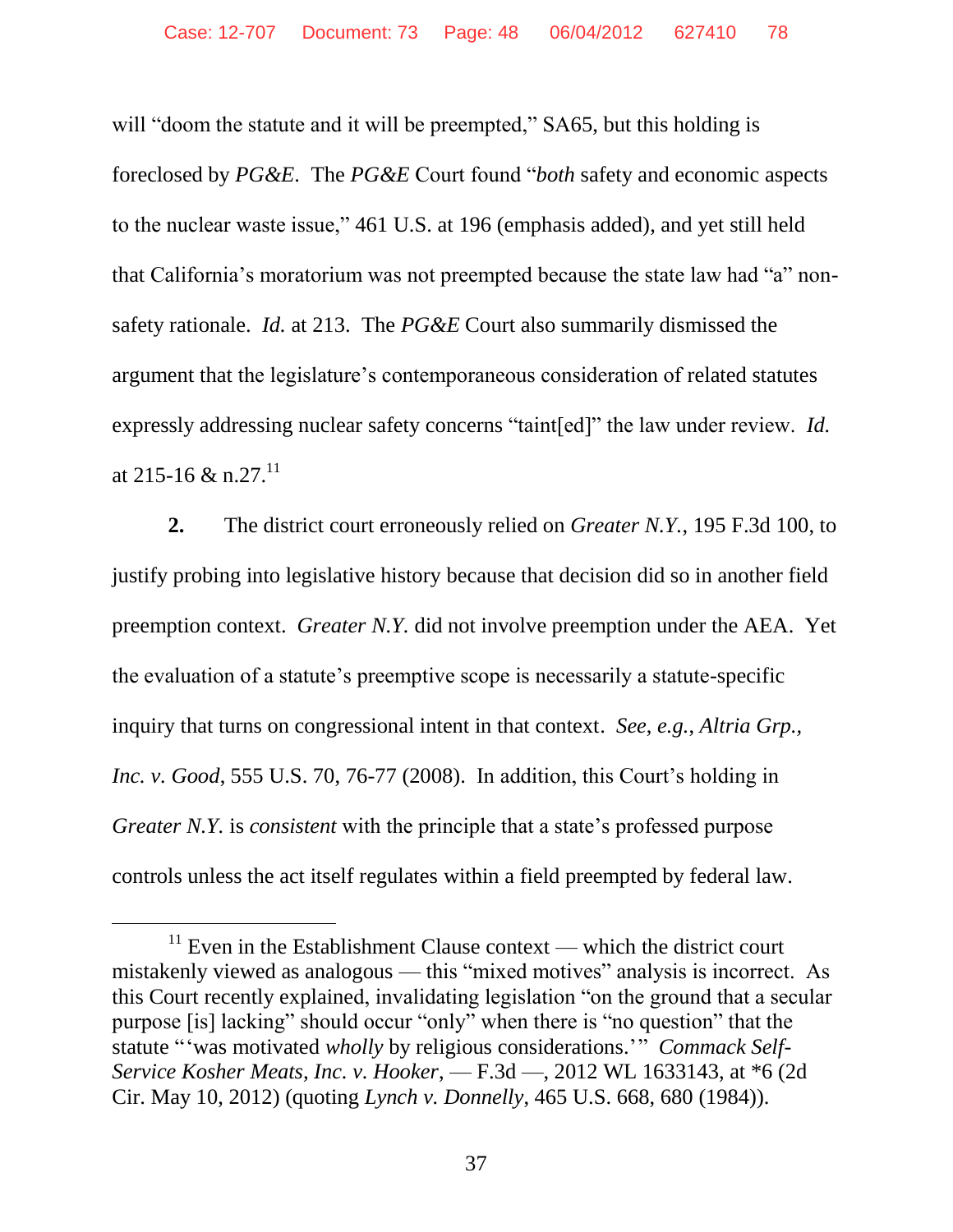The district court's reliance on *Greater N.Y.* to disregard the avowed purpose of state law is inconsistent with *PG&E*. In *PG&E*, the Court addressed the same question presented here — how to determine whether a state law is preempted by the AEA — and the Court refused to look beyond California's "avowed economic purpose" for adopting a moratorium on nuclear plants. 461 U.S. at 216. Although any tension that might be perceived between *PG&E* and *Greater N.Y.* is best understood as reflecting different congressional purposes to preempt under the two federal statutes at issue in those cases, the Supreme Court's decision under the AEA controls here. *See*, *e.g.*, *Global–Tech Appliances, Inc. v. SEB S.A.*, 131 S. Ct. 2060, 2068 (2011) (noting the "special force of the doctrine of *stare decisis* with regard to questions of statutory interpretation" (quotation omitted)).

The district court erred further because *Greater N.Y.* is not, in fact, in tension with the Supreme Court's approach in *PG&E*. In *Greater N.Y.*, this Court considered whether New York City's cigarette advertising rules were preempted. The relevant federal law preempted any "'requirement or prohibition based on smoking and health . . . with respect to the advertising or promotion of any cigarettes.'" 195 F.3d at 104 (quoting 15 U.S.C. § 1334(b)). New York City's regulation required stores selling tobacco products to post only one form of indoor advertising, a City-designed sign in the form of a tombstone. *See id.* at 103. The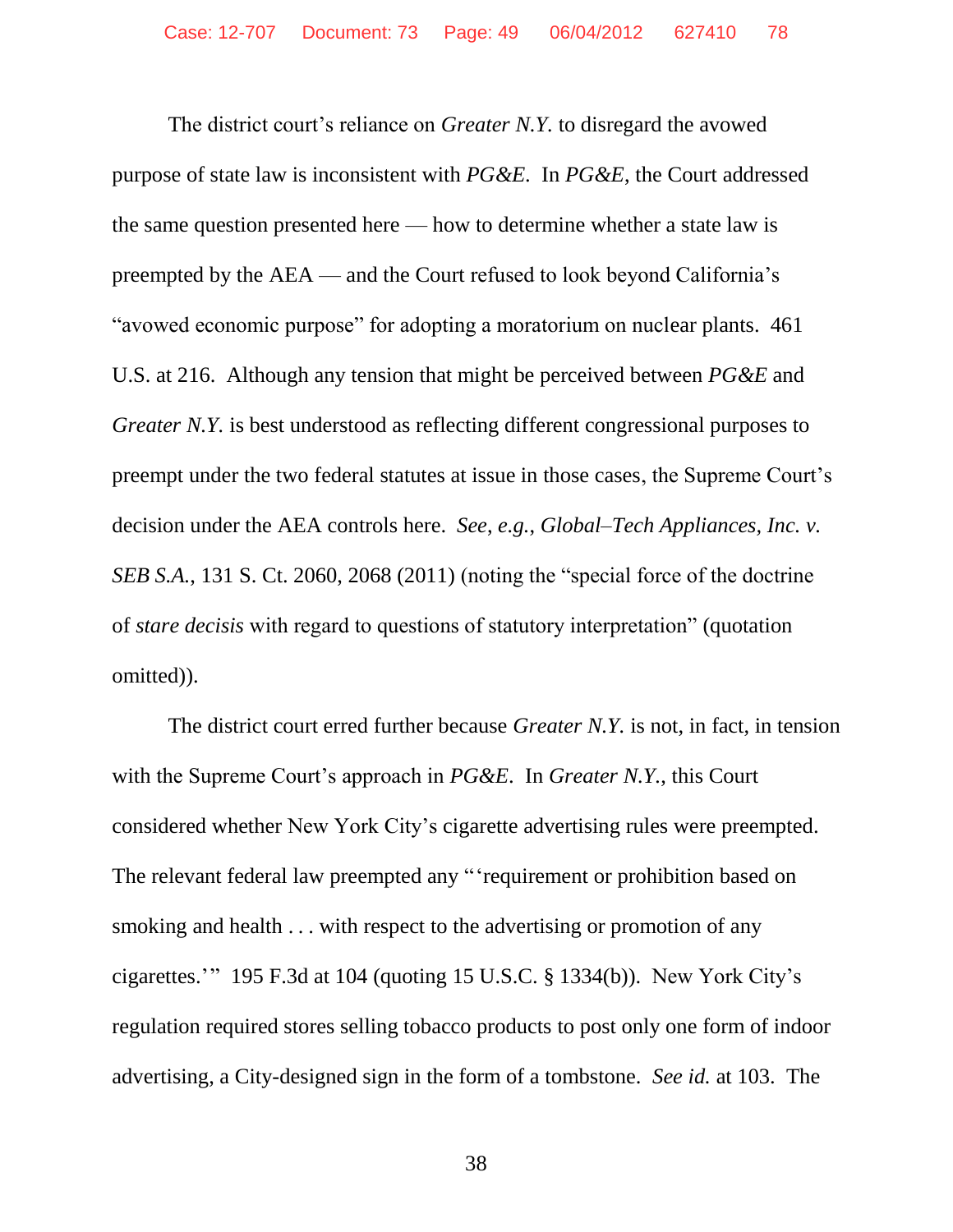City defended its advertising requirement as motivated by a law enforcement rather than a public health — purpose. *See id.* at 108. The Court, however, found that it could not "blindly accept the articulated purpose" of the regulation because the legislative design and "effect . . . is clearly to promote health." *Id.*

Therefore, *Greater N.Y.* stands for the uncontroversial proposition that, whatever the stated purpose of a state law, it is preempted if its legislative mandate encroaches on a field occupied by federal law. *See also*, *e.g.*, *English*, 496 U.S. at 84-85 (state law not motivated by safety concerns would nonetheless be preempted if it intrudes upon that "pre-empted zone" of radiological safety matters); *Gade v. National Solid Wastes Mgmt. Ass'n*, 505 U.S. 88, 105-08 (1992) (courts may not rely "solely" on a legislature's expressed purpose, but must instead look to whether state law intrudes on a federally occupied field, in which case it is preempted regardless of its purpose); *cf. Perez v. Campbell*, 402 U.S. 637, 649-52 (1971) (state's articulation of non-preempted purpose will not save statute that conflicts with or frustrates the objectives of federal law).<sup>12</sup> As  $PG\&E$  made clear, a statute that prevents a nuclear plant from operating creates no "actual conflict" between

<sup>12</sup> The same was true in *Vango Media, Inc. v. City of New York*, 34 F.3d 68 (2d Cir. 1994), on which the district court also relied. SA66-67, 78. In *Vango Media*, a local ordinance required certain public health messages about smoking. *See* 34 F.3d at 70. Whether the City was motivated by economic or public health concerns related to smoking, the impact of its regulation was the same: it fell within the preempted area of "educat<sup>[ing]</sup> the public as to the adverse health risks of smoking." *Id.* at 73.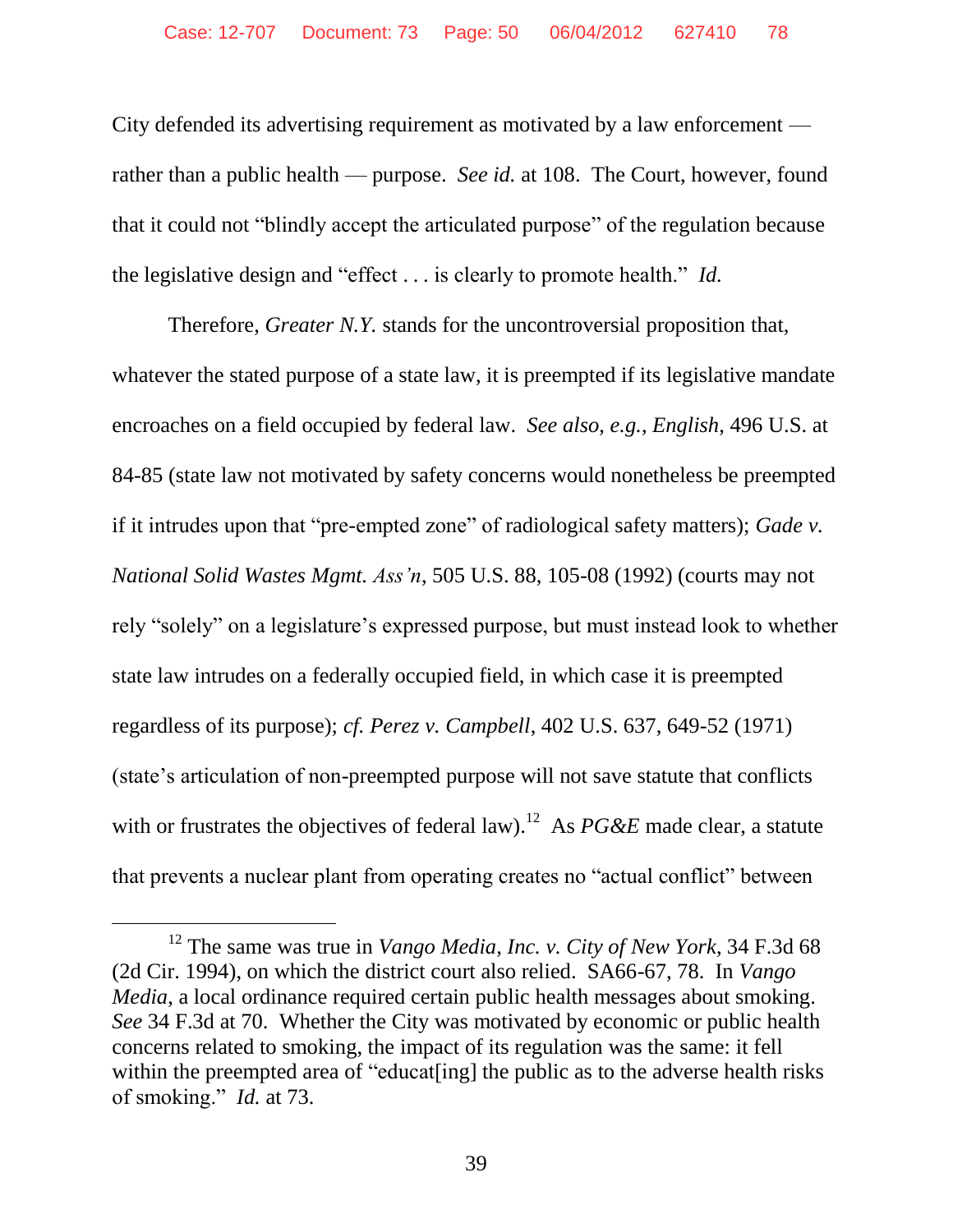state and federal law, nor does it "seek to regulate the construction or operation of a nuclear plant." 461 U.S. at 212, 216 n.28.<sup>13</sup> What the law mandated did not encroach on the field of radiological safety even though the consequence of the state law was to produce a moratorium on nuclear power generation in the state.

This Court recently reaffirmed that this is the proper approach to field preemption in *Building Industry Electrical Contractors Ass'n v. City of New York*, — F.3d —, 2012 WL 1563919 (2d Cir. May 4, 2012) ("*BIECA*"), explaining that courts should ignore "allegations about individual officials' motivations in adopting the policy" and "will not search for an impermissible motive where a permissible purpose is apparent." *Id.* at \*6. "'[F]ederal preemption doctrine evaluates what legislation *does*, not why legislators voted for it or what political coalition led to its enactment.'" *Id.* (quoting *Northern Ill. Chapter of Associated* 

 $\overline{a}$ 

<sup>13</sup> The district court quoted a passage from *Greater N.Y.* and *Gade*, first articulated in *Perez*, stating that "courts cannot 'blindly accept' a challenged statute's 'articulated purpose,' because doing so would enable legislatures to 'nullify nearly all unwanted federal legislation by simply publishing a legislative committee report articulating some state interest or policy — other than frustration of the federal objective — that would be tangentially furthered by the proposed state law.'" SA65; *Perez*, 402 U.S. at 651-52. But in *PG&E*, the Court held that this reasoning from *Perez* did *not* apply, because California's moratorium did not conflict with or frustrate the purpose of federal law. 461 U.S. at 216 n.28. Similarly, a process statute permitting a legislative decision not to allow continued operation of a plant does not intrude on the preempted field, so there is no question, as in *Perez* and *Greater N.Y.*, of a state attempting to salvage a law preempted on its face by pointing to a legitimate purpose.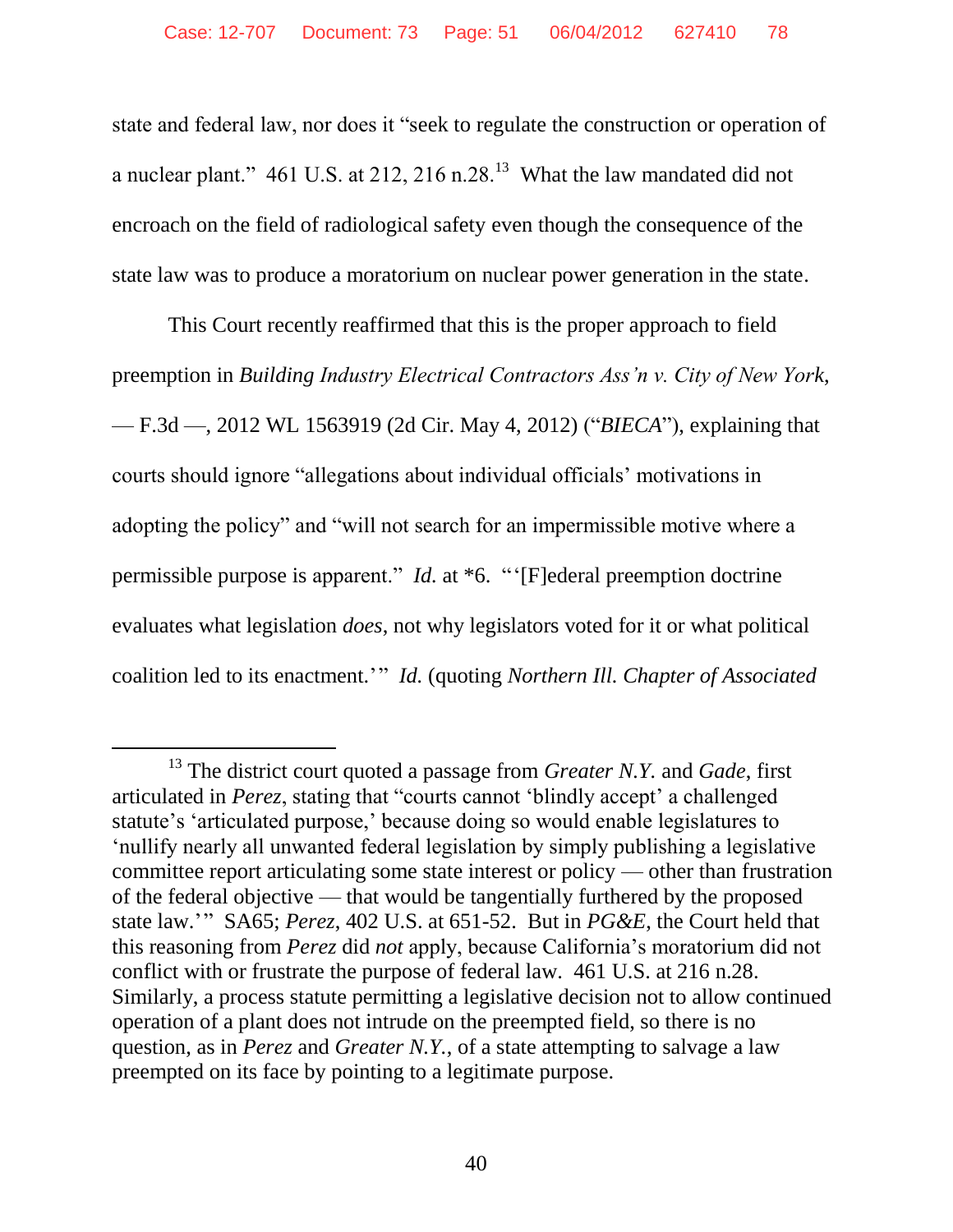*Builders & Contractors, Inc. v. Lavin*, 431 F.3d 1004, 1007 (7th Cir. 2005)); *see also Florida E. Coast Ry. Co. v. City of W. Palm Beach*, 266 F.3d 1324, 1339 n.12 (11th Cir. 2001) (finding that a city's alleged "hostile motivation" for enacting the challenged laws is irrelevant so long as there is "no frustration of the federal objective"); *cf. Kuhne v. Cohen & Slamowitz, LLP*, 579 F.3d 189, 193 (2d Cir. 2009) (noting that "the clearest indicator of legislative intent is the statutory text" (quotation omitted)).

**3.** The district court looked to legislative history on the belief that the "burden shifts to the Defendants" to establish a *lack* of preemptive purpose "where it is evident the statute was motivated, even in part, by an impermissible purpose." SA68. Based on its concern that certain legislators may have been motivated, at least in part, by radiological safety concerns, the district court believed it "would be remiss if it failed to evaluate the purposes behind Vermont's enactments 'as a whole.'" *Id.* The court accordingly placed the burden on Vermont to prove that Act 160 would have passed "absent this radiological safety motivation." SA75. Instead of looking to the statutory text, the court sifted through and weighed an incomplete legislative history, and decided that it was "insufficient" to demonstrate that Act 160 still would have passed but-for radiological safety concerns. *Id.*

The district court failed to identify *any* preemption precedent employing such a burden-shifting framework, instead impermissibly importing legal standards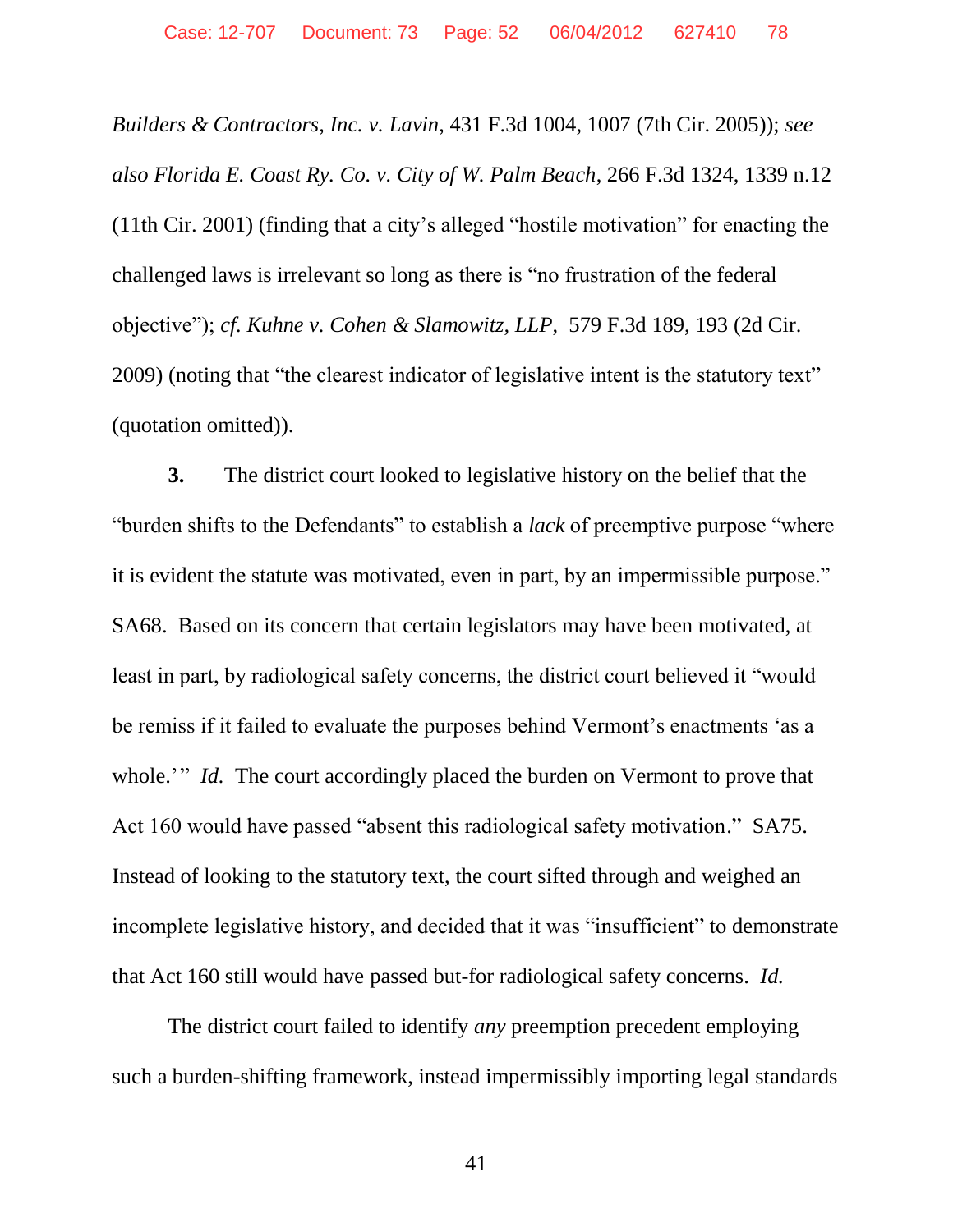from discrimination and Establishment Clause doctrine. A bedrock principle of preemption, however, is that courts "start with the assumption that the historic police powers of the States were not to be superseded by the Federal Act unless that was the clear and manifest purpose of Congress." *PG&E*, 461 U.S. at 206 (quotation omitted). There is no burden-shifting in this context — indeed, *PG&E*  refused to shift the burden to the State of California even though the plaintiffs pointed to legislative history that evidenced a concern for radiological safety. *Id.*  at 215-16 & nn.27-28.

The district court relied on *McCreary County v. ACLU*, 545 U.S. 844 (2005), an Establishment Clause case, as support for its reliance on legislative history instead of statutory text. SA73-74. The Establishment Clause's test for discerning the "official purpose" for religious displays in public places, 545 U.S. at 861, has no bearing on a preemption analysis under the AEA. The First and Fourteenth Amendments protect individual liberties against government overreach. Courts are expected to engage in searching scrutiny of suspect government action to protect individuals' religious freedom or prevent invidious discrimination. Preemption analysis, however, differs markedly from this civil rights framework. Preemption addresses the allocation of power between federal and state law, and rests on *congressional* intent to displace state law. As this Court's decision in *BIECA*  confirms, a hunt for "impermissible motive" under *state law* is unwarranted in a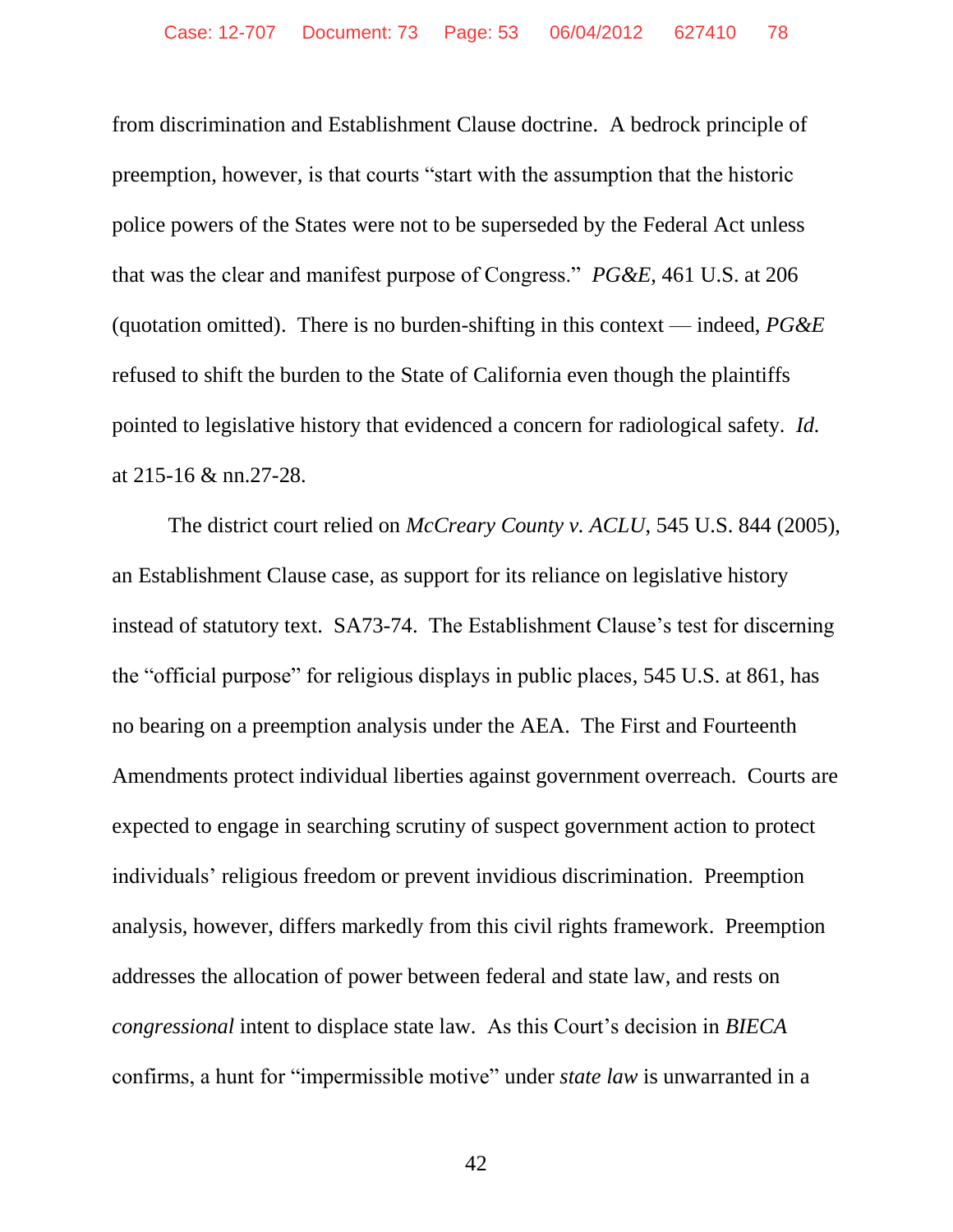preemption case. 2012 WL 1563919, at \*6; *accord PG&E*, 461 U.S. at 216.

Consistent with the presumption against preemption, when courts police the line between state and federal authority, they are obligated to preserve state authority to the fullest extent permitted by a statute's savings clause. Whatever role an inquiry into legislative "motive" may have in other contexts, it has no place here. *E.g.*, *BIECA*, 2012 WL 1563919, at  $*6$ <sup>14</sup>

**4.** The district court was troubled by the lack of reviewability of any legislative decision under Act 160 not to approve the continued operation of Vermont Yankee. SA71-72. But in this regard, Act 160 is in substance no different from a state moratorium on nuclear power plants, such as that upheld in *PG&E*. A legislative decision not to lift the moratorium to permit the construction of a particular nuclear plant is no more reviewable than the Vermont Senate's bipartisan 26 to 4 vote not to grant Entergy the authorization it needed under Act 160 to proceed with its CPG renewal application before the Board.

 $\overline{a}$ 

<sup>&</sup>lt;sup>14</sup> Even if followed here, *McCreary* does not call for searching legislative history for statements that suggest a purpose contrary to the purpose set forth in statutory text. The claimed secular purposes that the Court rejected in *McCreary*  were "litigating position[s]" argued by the county's lawyers, not part of a statute. 545 U.S. at 871. The Court in fact disclaimed "any judicial psychoanalysis of a drafter's heart of hearts" as part of the purpose inquiry, *id.* at 862, and did not base its finding on comments gleaned from legislative hearings and the like. Rather, the Court pointed to the county's earlier official resolution and display of the Ten Commandments — just a few months before the challenged display — which were overtly sectarian. *Id.* at 870-72.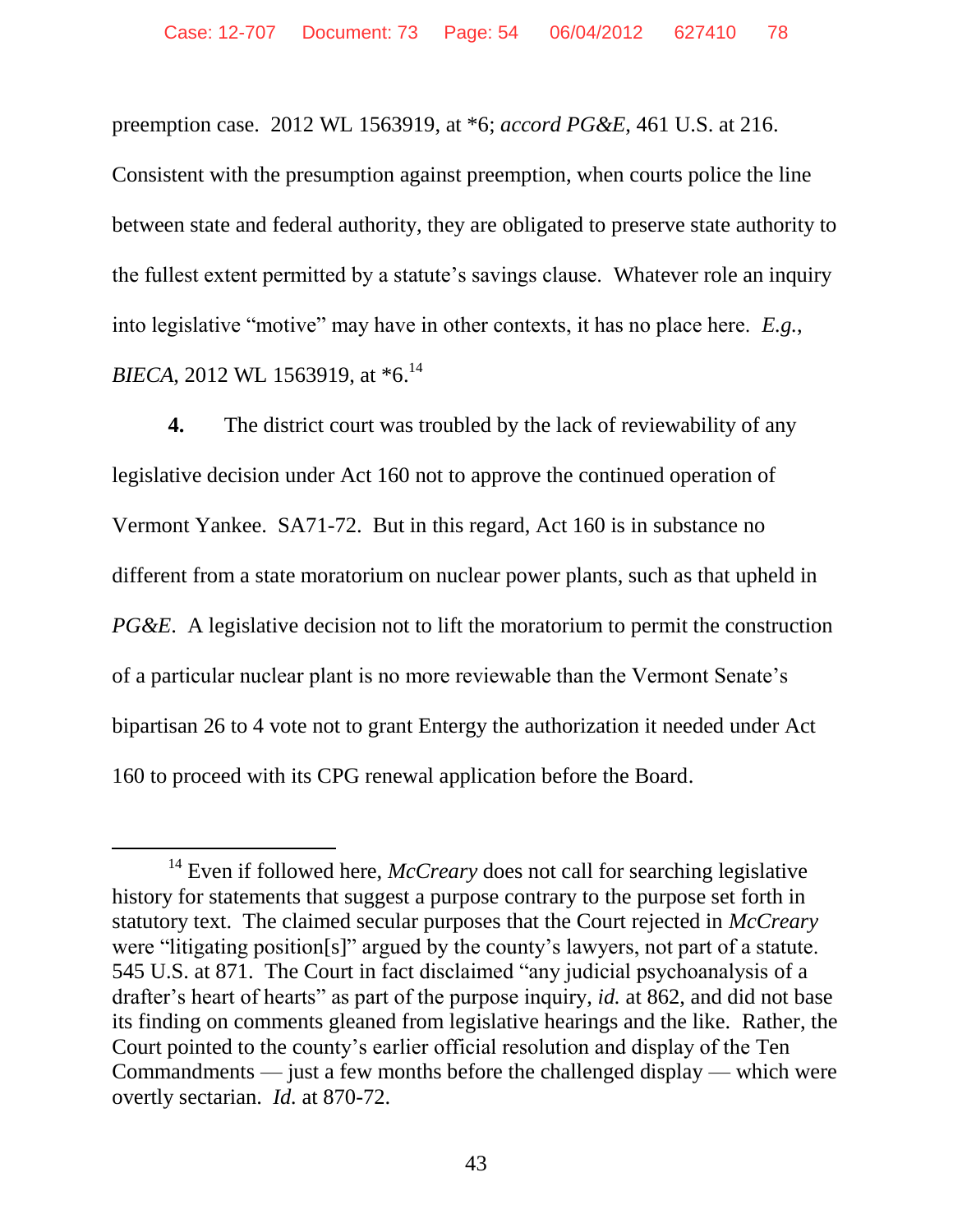In all events, the district court's reasoning sounds in due process concerns, not preemption. And Entergy has not asserted a due process claim under federal or state law.

#### **D. Even if Analyzing the Legislative History of Act 160 Were Permissible, the District Court Improperly Weighed the Relevant History**

Even if legislative history has some relevance here — and it does not — the district court's analysis is still flawed. The court concluded that radiological safety was the "primary motivation" of the Legislature as a whole based on bits and pieces of Act 160's legislative history. SA74, 77. In doing so, it gave excessive weight to a small sliver of statements in the legislative history, failing to recognize their place in the larger context of recorded and unrecorded legislative history.

The district court's analysis of the legislative history captures only a small fraction of the entire debate surrounding Act 160. The court identified a few dozen comments from the legislative record, nearly all from committee hearings involving a handful of legislators who were reviewing preliminary drafts of the bill that did not pass. Only 16 legislators participated in the committees of jurisdiction and only five of those can be identified in these excerpts — out of 156 legislators who voted on Act 160. These statements comprise a tiny percentage of the total recorded testimony on the Act and cannot reasonably be attributed to the scores of legislators who neither made nor heard them. Further, some of the comments on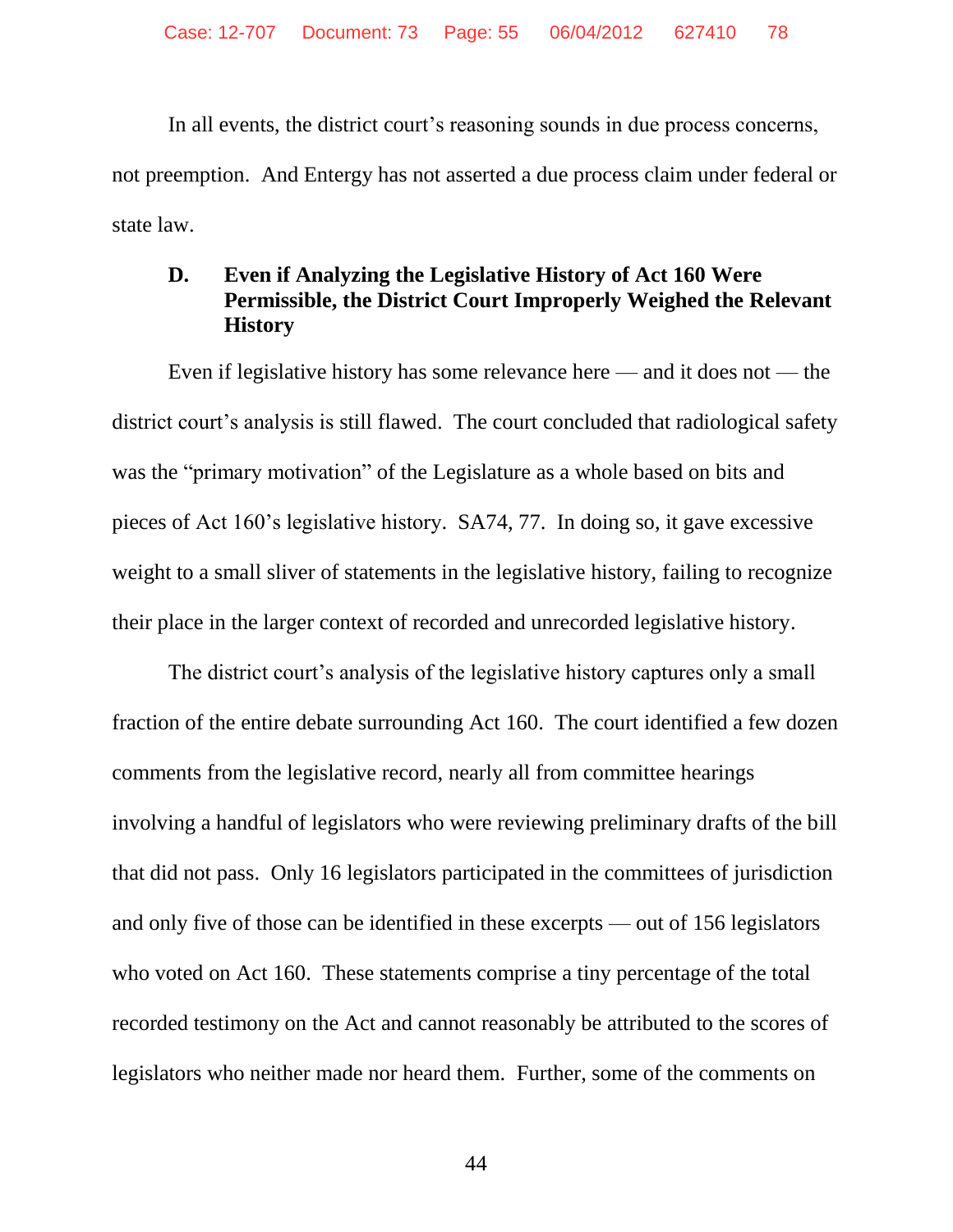which the court relied were taken out of context, $^{15}$  and many were actually questions about the bounds of jurisdiction. SA28-29. The court also ignored legislators' statements supporting the avowed purpose of the Act in implementing Vermont's "energy policy" and the need for the Legislature to have a "central role" in deciding Vermont's "energy future." JA1300-01, 1303, 1305, 1308-09, 1373. Far from providing what the court termed "overwhelming evidence" that the Act was "grounded in radiological safety concerns," SA77, the recorded history demonstrates that legislators recognized and accepted that "[s]afety is the pure duty of the NRC to determine." JA1300.

Moreover, much of Act 160's legislative history went *unrecorded*, and the recorded history itself is materially incomplete. Vermont has a part-time, citizen legislature, and its informal process is marked by public involvement and an open exchange of information and views from a wide range of constituents. As with other jurisdictions, the "rough and tumble of the legislative process," *Robbins v. Chronister*, 435 F.3d 1238, 1243 (10th Cir. 2006), extends beyond the floor and

 $15$  For instance, the court described a comment in a committee hearing about "three-headed turtles and sterile sheep" as showing the legislature intended to "consider" a "broader range" of issues. SA75. In fact, the state senator was saying that the legislature had a "broader range of ability" to "listen to" those concerns and give people "the ability to be heard." JA1683-84. She did not say those concerns would influence the outcome. *See id.* ("[W]e can make our own decision.").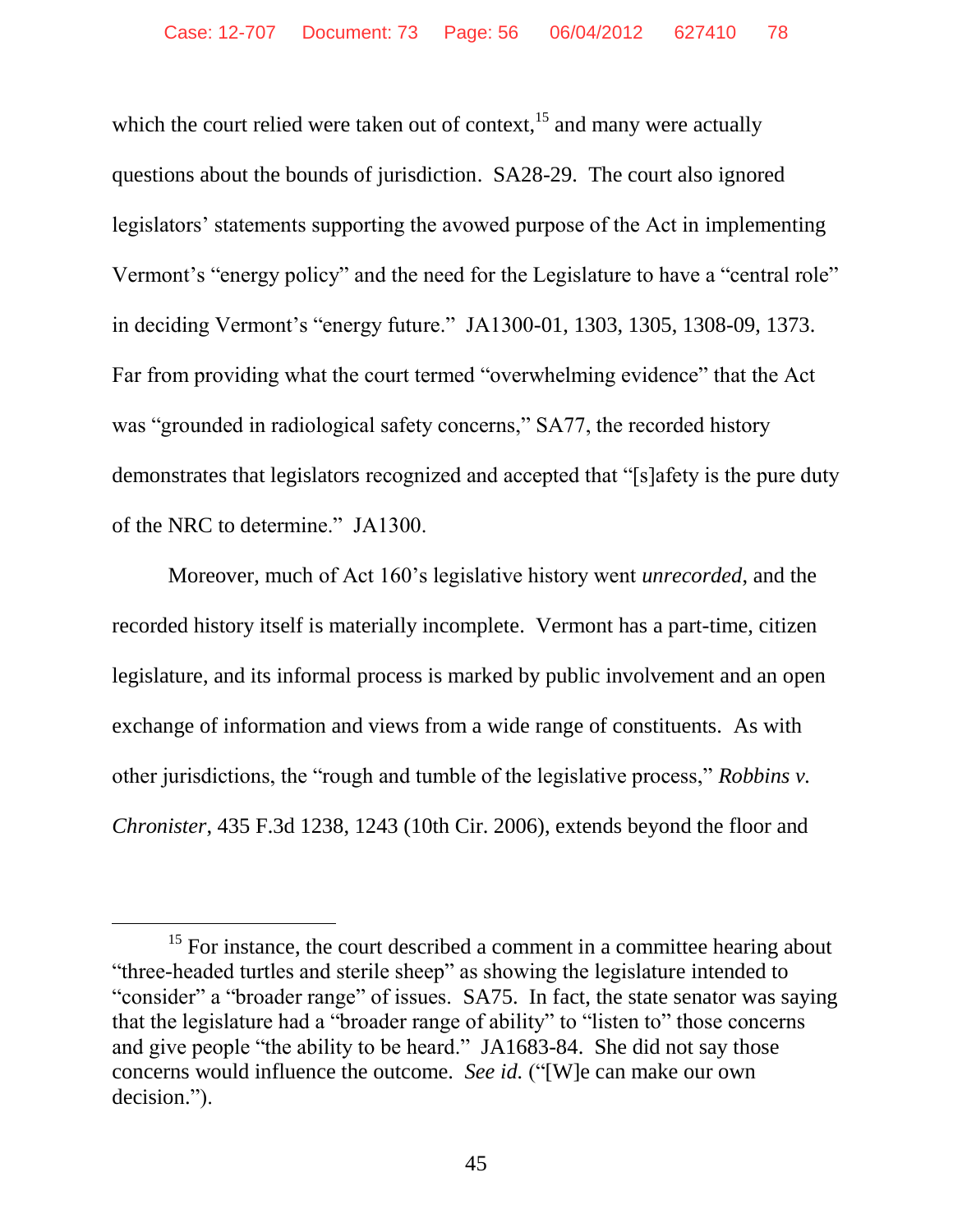the committee room. Hallway conversations and agreements struck in office meetings may be as crucial as anything recorded in a hearing. *See* JA214, 1118.

The Legislature does not produce "authoritative" committee reports (or any formal committee reports). *Cf. Zuber v. Allen*, 396 U.S. 168, 186 (1969) (noting that committee reports arguably "represent[] the considered and collective understanding of those [legislators] involved in drafting and studying proposed legislation"). Committee hearings are generally recorded, but some are missing or incomplete, and the recordings can be difficult to follow, with unidentified speakers and inaudible content. Moreover, what transpires in a committee is heard only by the handful of legislators present. The transcribed and excerpted legislative appendix Entergy created for trial was never seen by the legislators voting on Act 160.

While an *entire* legislative chamber may at least be present for floor debates, even floor statements "reflect at best the understanding of individual [legislators]," *id.*, not statements endorsed or voted upon by that entire chamber. And in Vermont, the floor debates are not recorded in the House. If the legislative history were considered at all in a preemption analysis, the House floor debates would be important here because they were the only instance in which legislators voted on "strike-all" amendments that replaced the entire text of the bill that became Act 160. H.J. 1378-84 (Apr. 27, 2006), *available at*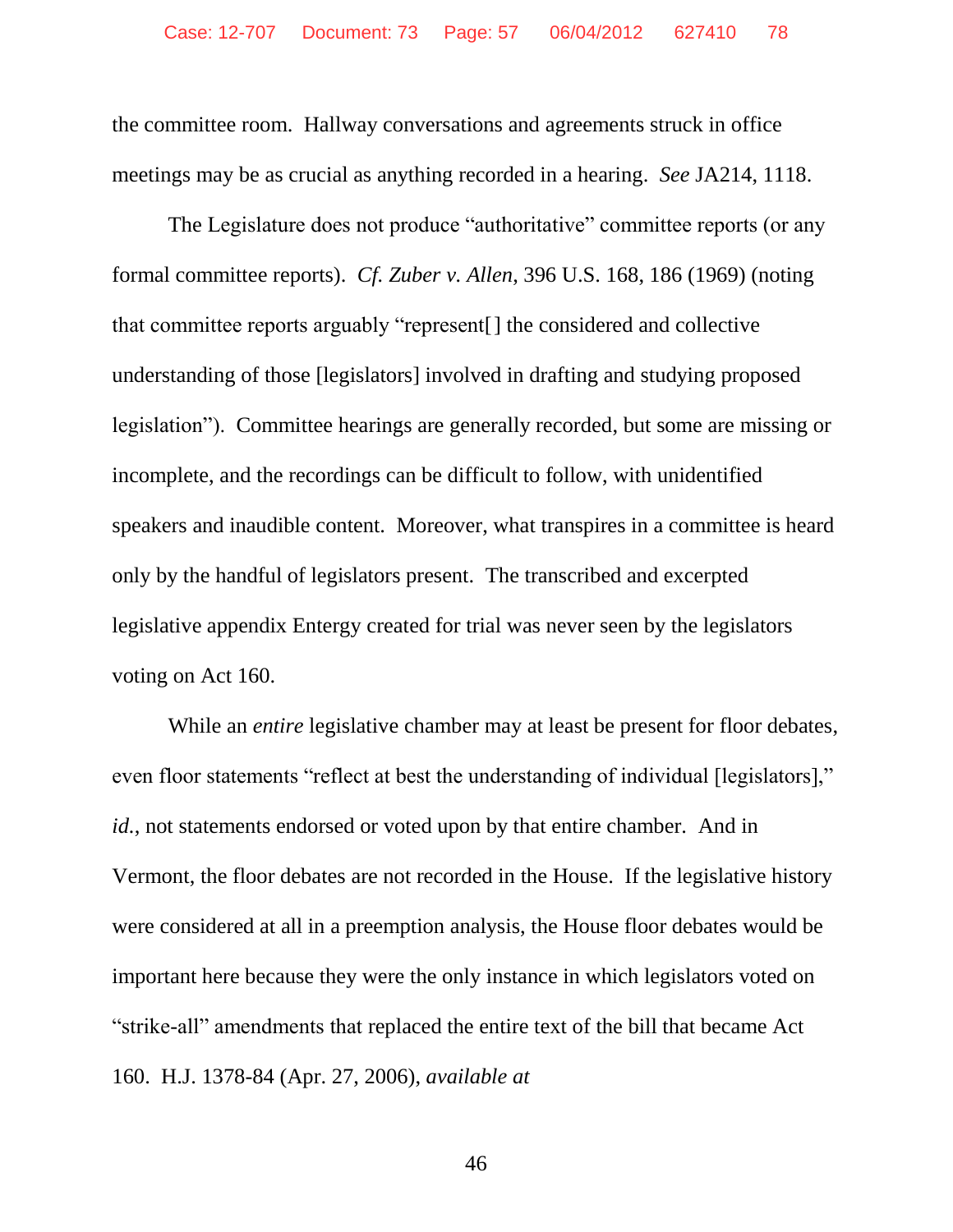http://www.leg.state.vt.us/docs/2006/journal/HJ060427.htm. The district court's cherry-picking from the incomplete legislative record for favorable snippets was erroneous, therefore, and should be reversed. *Cf.*, *e.g.*, *Exxon Mobil Corp. v. Allapattah Servs., Inc.*, 545 U.S. 546, 568 (2005) ("Judicial investigation of legislative history has a tendency to become . . . an exercise in looking over a crowd and picking out your friends." (quotation omitted)).

## **II. THE DISTRICT COURT ERRED IN ISSUING AN INJUNCTION UNDER THE DORMANT COMMERCE CLAUSE**

#### **A. The District Court Applied the Wrong Legal Standard in Entering the Permanent Injunction**

**1.** A federal court can impose the drastic remedy of permanently enjoining state officials only to prevent an "*ongoing* violation of federal law," *State Employees Bargaining Agent Coal. v. Rowland*, 494 F.3d 71, 96 (2d Cir. 2007), or an "'actual and imminent' threat" of such a violation, *Brooks v. Giuliani*, 84 F.3d 1454, 1468 (2d Cir. 1996). The district court found only "evidence of *intent* to condition continued operation on the demonstration of some marked 'economic benefit' or 'incremental value' . . . in the form of below-wholesale-market longterm power purchase agreements for Vermont utilities." SA88 (emphasis added). But mere "intent" — unless it is turned into action or the imminent threat thereof — cannot support an injunction. *See*, *e.g.*, *Gold v. Feinberg*, 101 F.3d 796, 801 (2d Cir. 1996) (governmental officials' "intent" to violate law was "an insufficient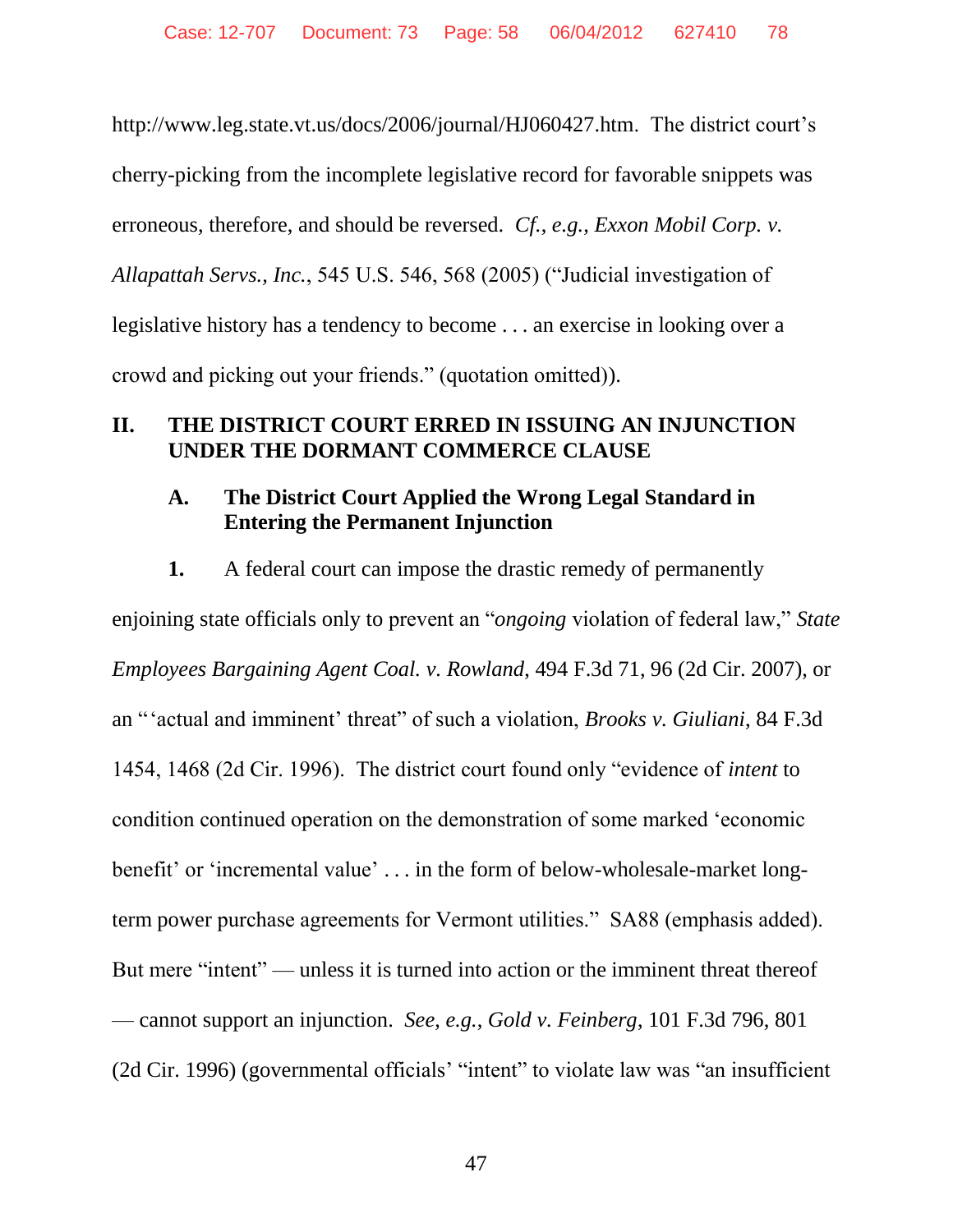basis for the entry of an injunction"). The court simply lacked any basis for an injunction grounded on any violation of the Constitution.<sup>16</sup>

This case bears little resemblance to *New England Power Co. v. New Hampshire*, 455 U.S. 331 (1982), in which the state's utility commission issued an order barring a plant from selling power to utilities in other states. *Id.* at 335-36 & n.2, 339. That order created legal obligations and went beyond mere intent. Here, by contrast, the district court concluded only that unspecified state officials *might*  violate the dormant Commerce Clause in the future, without suggesting that such a violation was either ongoing or imminent. The court's application of the wrong legal standard warrants vacating the injunction. *See Otokoyama Co. v. Wine of Japan Imp., Inc.*, 175 F.3d 266, 270 (2d Cir. 1999).

**2.** Because the district court can only enjoin ongoing or imminently threatened violations, it cannot enjoin state officials lacking authority under state law to commit the violations in question. Here, neither Vermont's attorney general nor its governor had the ability to condition renewal of a CPG on anything. Such was the case while Acts 160 and 74 were in effect, because both statutes conferred authority on the *Legislature* — no members of which are defendants in this action

<sup>&</sup>lt;sup>16</sup> Entergy seeks reimbursement from the State of Vermont for more than \$4.62 million in attorney's fees based on the district court's erroneous dormant Commerce Clause injunction under 42 U.S.C. §§ 1983 and 1988. *See* D.E. 184. The parties stipulated and the district court agreed to defer consideration of Entergy's fee request until the conclusion of this appeal.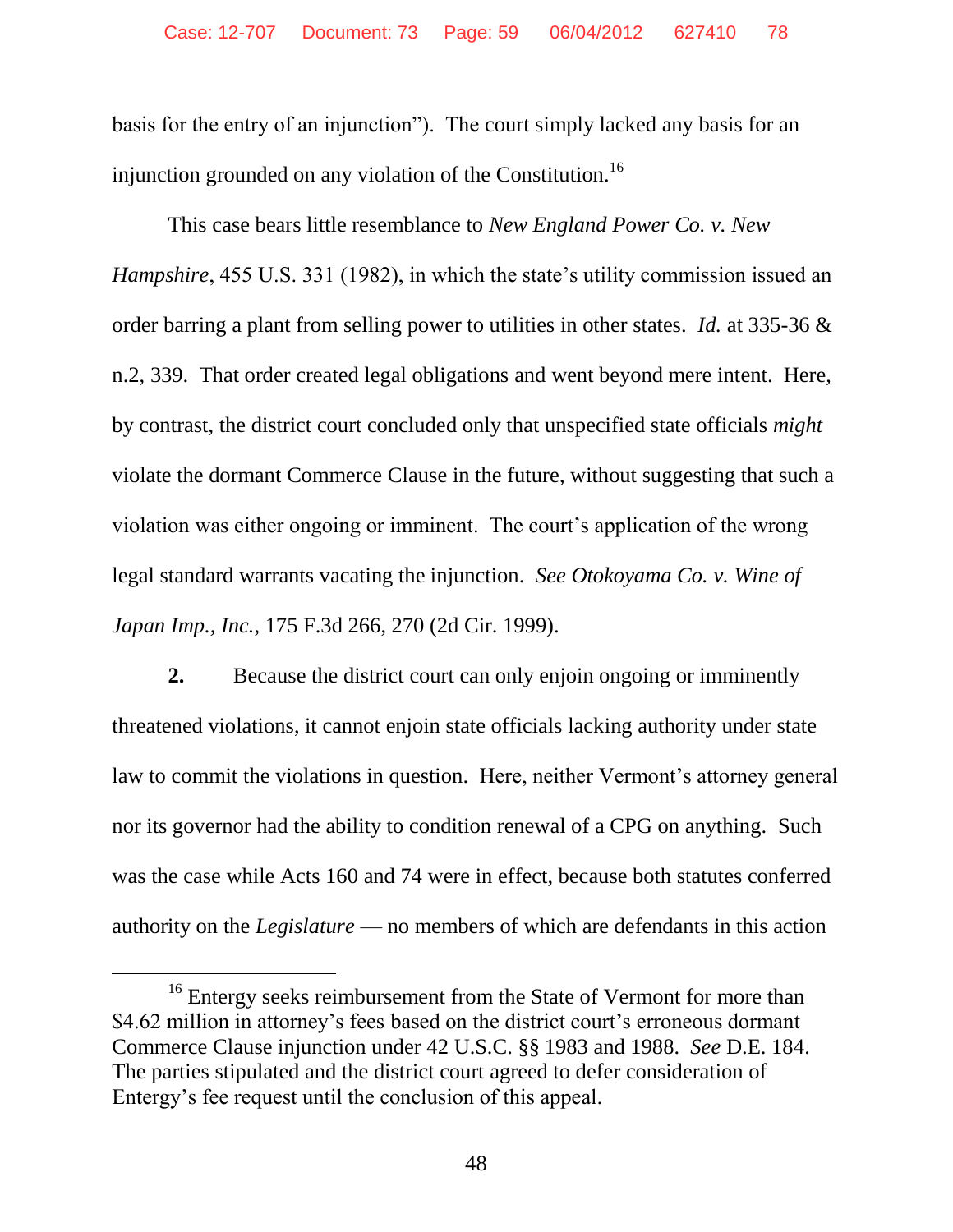— not on the offices of the governor or attorney general. *Cf.*, *e.g.*, *Waste Mgmt. Holdings, Inc. v. Gilmore*, 252 F.3d 316, 331 (4th Cir. 2001) (vacating injunction as to governor who had neither authority nor a "specific duty" to enforce a statute challenged as unconstitutional). Their inability to do so is even more apparent if, as the district court held, Acts 160 and 74 are preempted in whole or in part, leaving only the Board with authority over the renewal of Entergy's CPG.<sup>17</sup>

# **B. Even Under the Erroneous Legal Standard the District Court Applied, There Was No Evidence That the Board Possessed an Intent To Violate the Dormant Commerce Clause**

The district court lacked any factual basis to conclude that any defendant had violated or intended to violate the dormant Commerce Clause by requiring Entergy to provide power at "below-wholesale-market" rates. SA101. Nothing in the record suggests that the Board imposed such a condition on Entergy or even threatened to do so. This Court has "not hesitated, on numerous occasions, to invalidate injunctions for lack of adequate findings." *Alleyne v. New York State Educ. Dep't*, 516 F.3d 96, 101 (2d Cir. 2008). It should do so here.

**1.** The district court enjoined the Board — the only defendant capable of imposing conditions on the renewal of Entergy's CPG — but did not identify any

 $17$  If the Court upholds Act 160, the dormant Commerce Clause injunction should be vacated as moot. With Act 160 in place, no defendant, including the Board, has authority today to approve or condition Vermont Yankee's continued operations.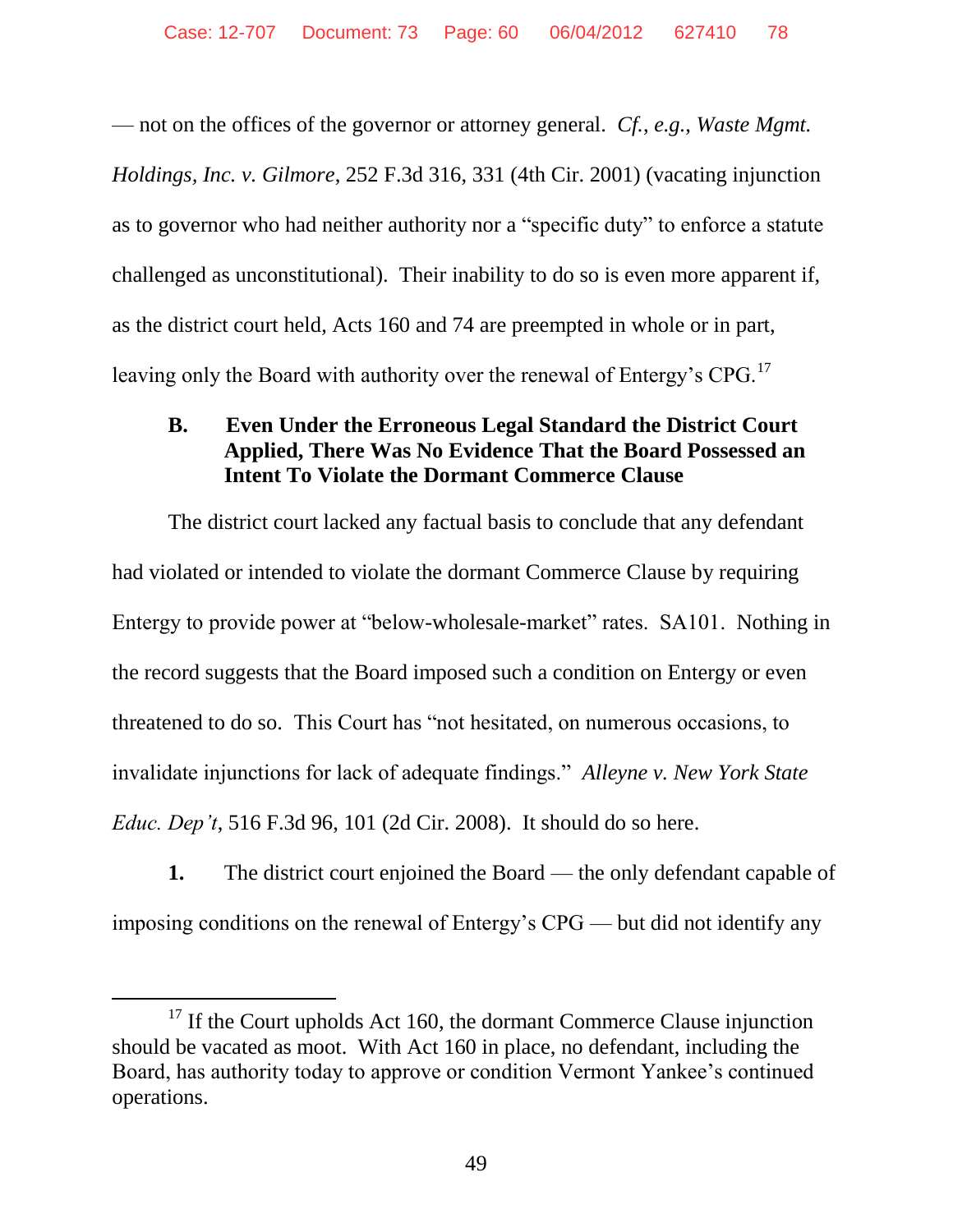specific action taken by the Board or evidence of the Board's intent to violate the Constitution. Instead, the court pointed to prefiled testimony and briefing that the DPS submitted to the Board in 2009. But the DPS appears as a *litigant* before the Board,<sup>18</sup> SA89-91, and the filings the court cited were in a docket that is no longer active, *see supra* note 7. In addition, the court pointed to statements and letters from two legislators, none of which contained any indication or speculation as to the Board's intent to do anything.<sup>19</sup>

The district court's inability to identify any evidence of the Board's intent is unsurprising. The Board is an independent, quasi-judicial body with "the powers of a court of record," Vt. Stat. Ann. tit. 30, § 9, and it is free to reach a different conclusion than that advocated by the DPS in an adversarial proceeding. Moreover, the Board acts as a court and, like a court, does not forecast its decisions. It has not imposed any conditions for approval of Entergy's new CPG application, nor has it threatened to do so.

 $\overline{a}$ 

 $18$  Although the DPS is a state agency, state actions do not violate the dormant Commerce Clause if they are "not translated into any difference in the substance of regulations imposed." *Associated Indus. of Mo. v. Lohman*, 511 U.S. 641, 655 (1994). This is particularly true when all that the DPS has done is filed briefs advocating that the Board take a particular position. *See Worcestor County Trust Co. v. Riley*, 302 U.S. 292, 298-300 (1937) (Eleventh Amendment bars challenges to state officials' advocacy positions in judicial proceedings).

<sup>&</sup>lt;sup>19</sup> Although Peter Shumlin was one of those legislators, and is now governor, the governor is being sued in his official capacity, not his personal capacity, so his statements as a legislator are irrelevant to the propriety of enjoining any defendant here.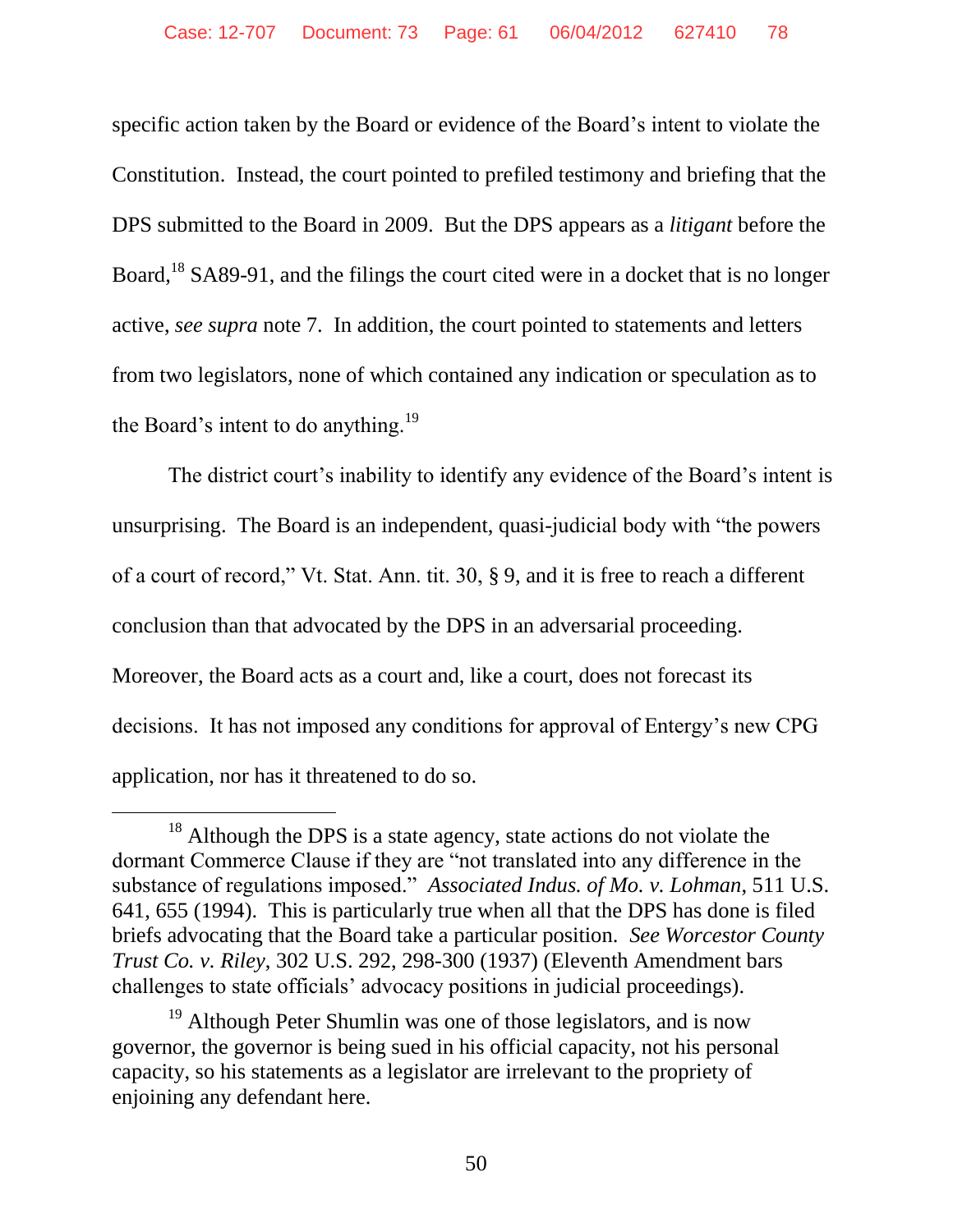**2.** Until the Board acts to impose a condition that can be alleged to violate the dormant Commerce Clause, Entergy's claim is unripe because it depends on "contingent future events that may not occur as anticipated, or indeed may not occur at all." *Texas v. United States*, 523 U.S. 296, 300 (1998) (quotation omitted); *see Connecticut v. Duncan*, 612 F.3d 107, 114 (2d Cir. 2010) (complaint seeking an injunction unripe where agency "has taken no final action" and "perhaps further administrative proceedings . . . would render such final action unnecessary"). $20$ 

Entergy will suffer no harm or hardship in waiting for its claim to ripen. Entergy has every opportunity to present its arguments to the Board and to make other arguments (as it has already done) for why the Board should not impose any requirements regarding power agreements with Vermont utilities. If the Board imposes such conditions, Entergy may seek judicial review. *See, e.g.*, *Full Value Advisors, LLC v. SEC*, 633 F.3d 1101, 1107 (D.C. Cir. 2011) ("When and if relief is denied, [the plaintiff] will be able to seek judicial review ... ."); *Worth v.* 

<sup>20</sup> The Fifth Circuit's decision in *Middle South Energy, Inc. v. City of New Orleans*, 800 F.2d 488, 491 (5th Cir. 1986), is illustrative. In *Middle South*, the plaintiffs alleged a violation of the dormant Commerce Clause if the City of New Orleans exercised a purchase option. In anticipation of exercising its option, the City had created a new agency, proposed and passed a voter referendum, filed lawsuits, and created a task force that "recommend[ed] that the City exercise its option." *Id.* at 489-91. The court held that the complaint was nevertheless unripe until the City "actually votes to exercise the purchase option." *Id.* at 491.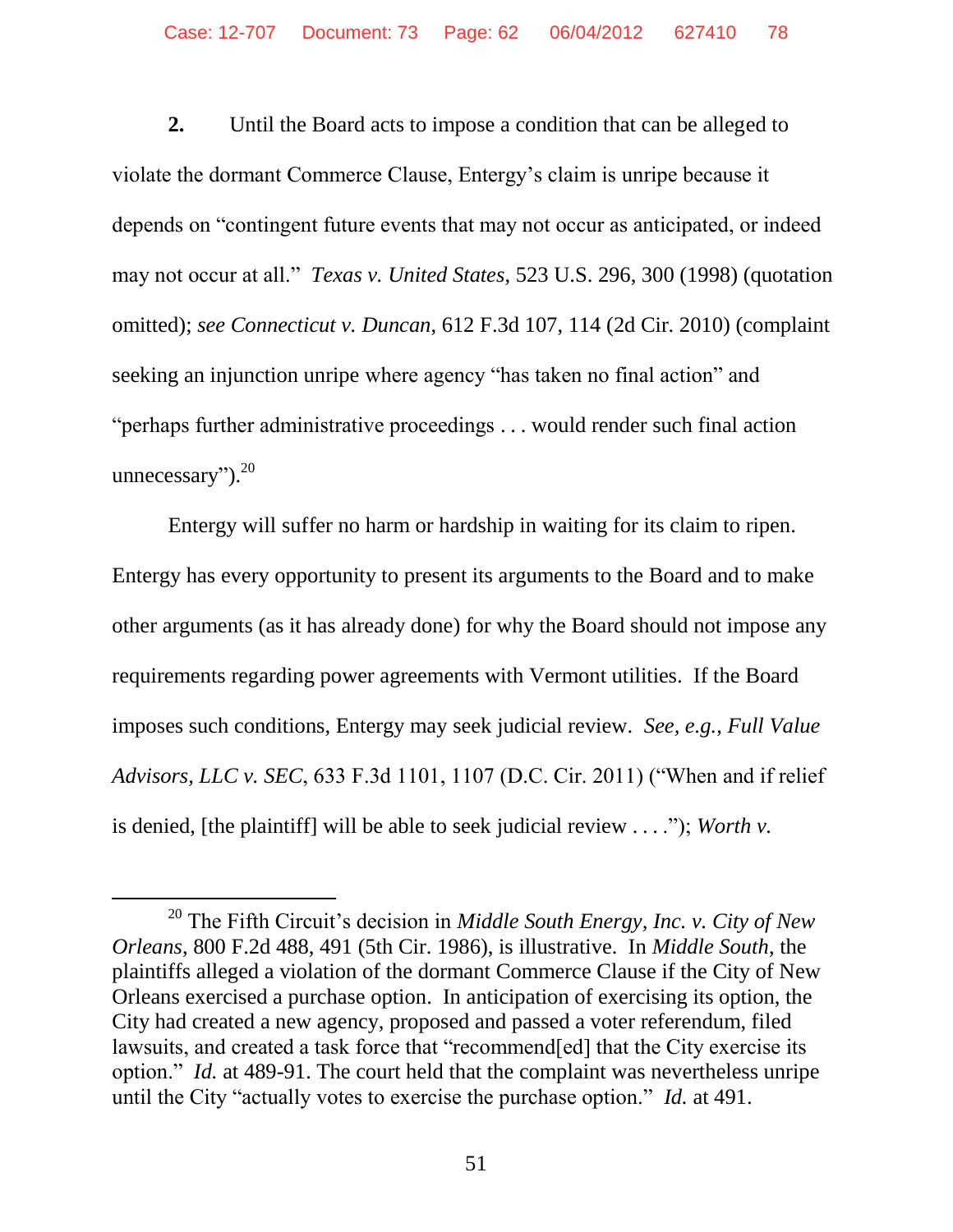*Jackson*, 451 F.3d 854, 862 (D.C. Cir. 2006) ("Such a disposition might give us pause if it would burden [plaintiff] unduly, but he remains free to challenge [the agency's actions] should they ever actually affect him. He just needs to wait.").

The Board's actions since the district court issued its ruling confirm that Entergy's dormant Commerce Clause claim was not ripe and, therefore, that no injunction should have issued. *Cf. Blanchette v. Connecticut Gen. Ins. Corps.*, 419 U.S. 102, 140 (1974) ("[S]ince ripeness is peculiarly a question of timing, it is the situation now rather than the situation at the time of the District Court's decision that must govern."). Since the district court ruled, the Board effectively closed its previous docket and opened a new docket to consider Entergy's petition for a CPG for continued operations. *See supra* note 7. The Board will take new evidence and hear new arguments from the parties, and it is unlikely to act until late 2013. The injunction should be vacated and Entergy's claim found unripe because, in this new proceeding, "[i]t is just not possible for a litigant to prove in advance" that the process will yield "any particular result." *Whitmore v. Arkansas*, 495 U.S. 149, 159 (1990).

**3.** The district court's injunction is also flawed because it restrains a quasi-judicial state agency rather than a private actor, thereby violating principles of comity and federalism, as well as the limits imposed on suits against state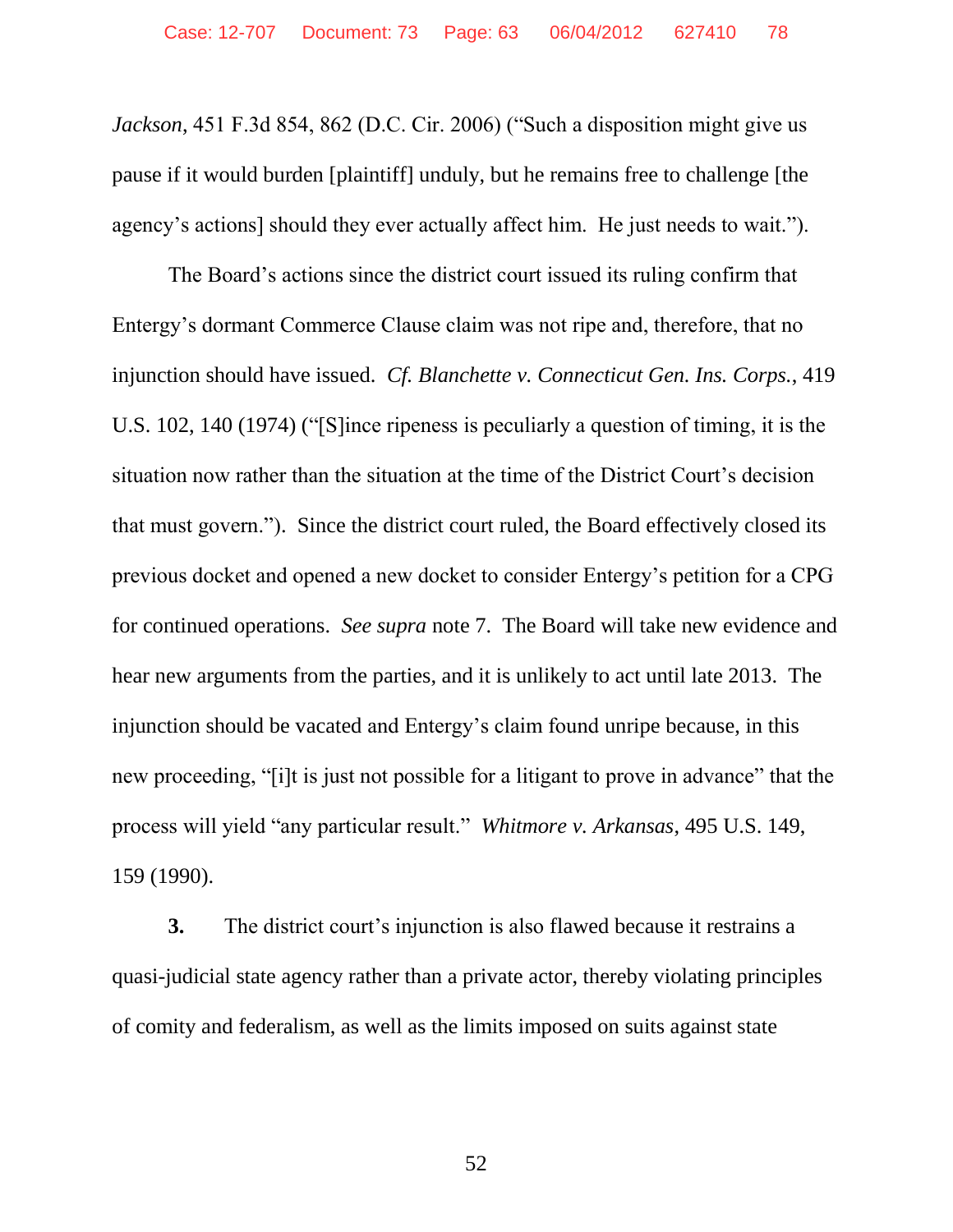officials by *Ex Parte Young*. 21 *See Dean v. Coughlin*, 804 F.2d 207, 213 (2d Cir. 1986) ("[A]ppropriate consideration must be given to principles of federalism in determining the availability and scope of equitable relief." (quotation omitted)).

Consistent with the dormant Commerce Clause, a state may "regulate the sale of [products] within its borders," and indeed it "may seek low prices for its residents." *Brown-Forman Distillers Corp. v. New York State Liquor Auth.*, 476 U.S. 573, 582 (1986). What a state may not do is discriminate against interstate commerce by regulating "commerce occurring wholly outside [a] State's borders." *Healy v. Beer Inst., Inc.*, 491 U.S. 324, 332 (1989). The burden rests on a challenger to produce "substantial evidence of an actual discriminatory effect" on interstate commerce. *Cherry Hill Vineyard, LLC v. Baldacci*, 505 F.3d 28, 37 (1st Cir. 2007).

The district court now looms above the expert state agency's proceedings pertaining to Entergy's CPG renewal, and the vagaries of the court's "belowwholesale-market" rate standard (described below) threaten to allow Entergy to interfere with that process. The injunction thus raises the specter of a federal court exercising "continuous supervision" over the state agency. *O'Shea v. Littleton*, 414 U.S. 488, 501 (1974). Indeed, this concern is not hypothetical: Entergy has

 $21$  Because questions of Eleventh Amendment immunity are jurisdictional, they "can be raised at any stage of the proceedings." *Calderon v. Ashmus*, 523 U.S. 740, 745 n.2 (1998).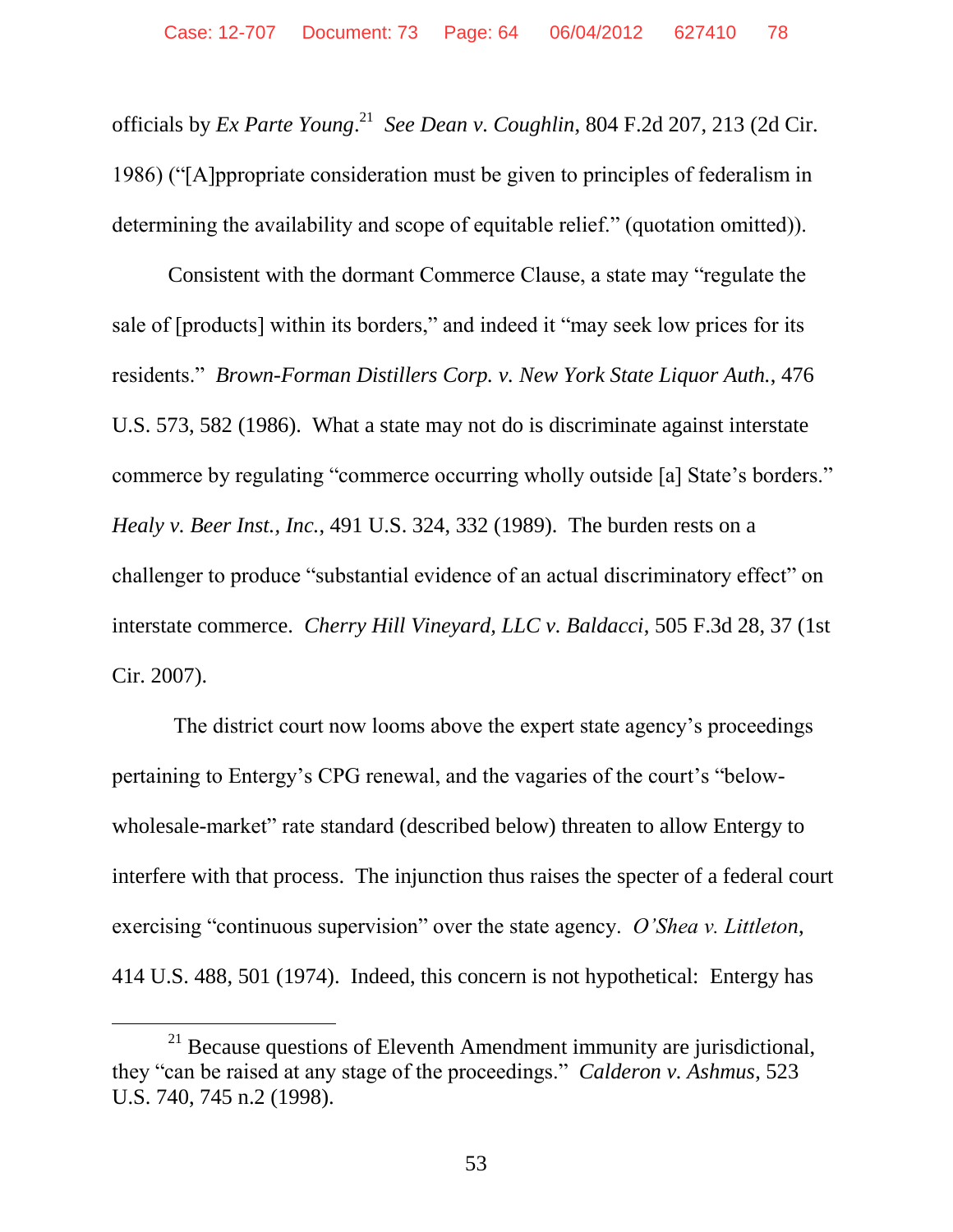already filed motions with the district court seeking (and receiving) the court's intervention in response to a letter that the Board's docket clerk sent to the parties. D.E. 190-196.

## **C. The District Court Misunderstood Interstate Power Markets and, Therefore, Misconstrued the Limited Evidence on Which It Relied**

**1.** Even aside from the fact that the district court's injunction is based on contingent future events that may never occur, the injunction itself is based on a mistaken understanding of how wholesale markets for electricity operate. Entergy, like many sellers of energy, sells power on interstate markets under tariffs that authorize them to sell power at "market-based rates," defined as the rate agreed upon between a willing seller and buyer.<sup>22</sup> In this context, the "market rate" varies with each contract, and one cannot meaningfully describe a rate agreed upon by two parties as "below" market. Moreover, long-term contracts *—* at issue here  involve bargaining by two parties over prices, terms, and conditions set today based on estimates of what the market price will be years from now. The district court misunderstood the functioning of interstate power markets, misconstrued the limited evidence on which it relied, and therefore imposed conditions on the Board that are unworkable.

 $\overline{a}$ 

<sup>22</sup> *See*, *e.g.*, Order Authorizing Acquisition of Securities, *EAM Nelson Holding, LLC*, 138 FERC ¶ 62,281 (2012).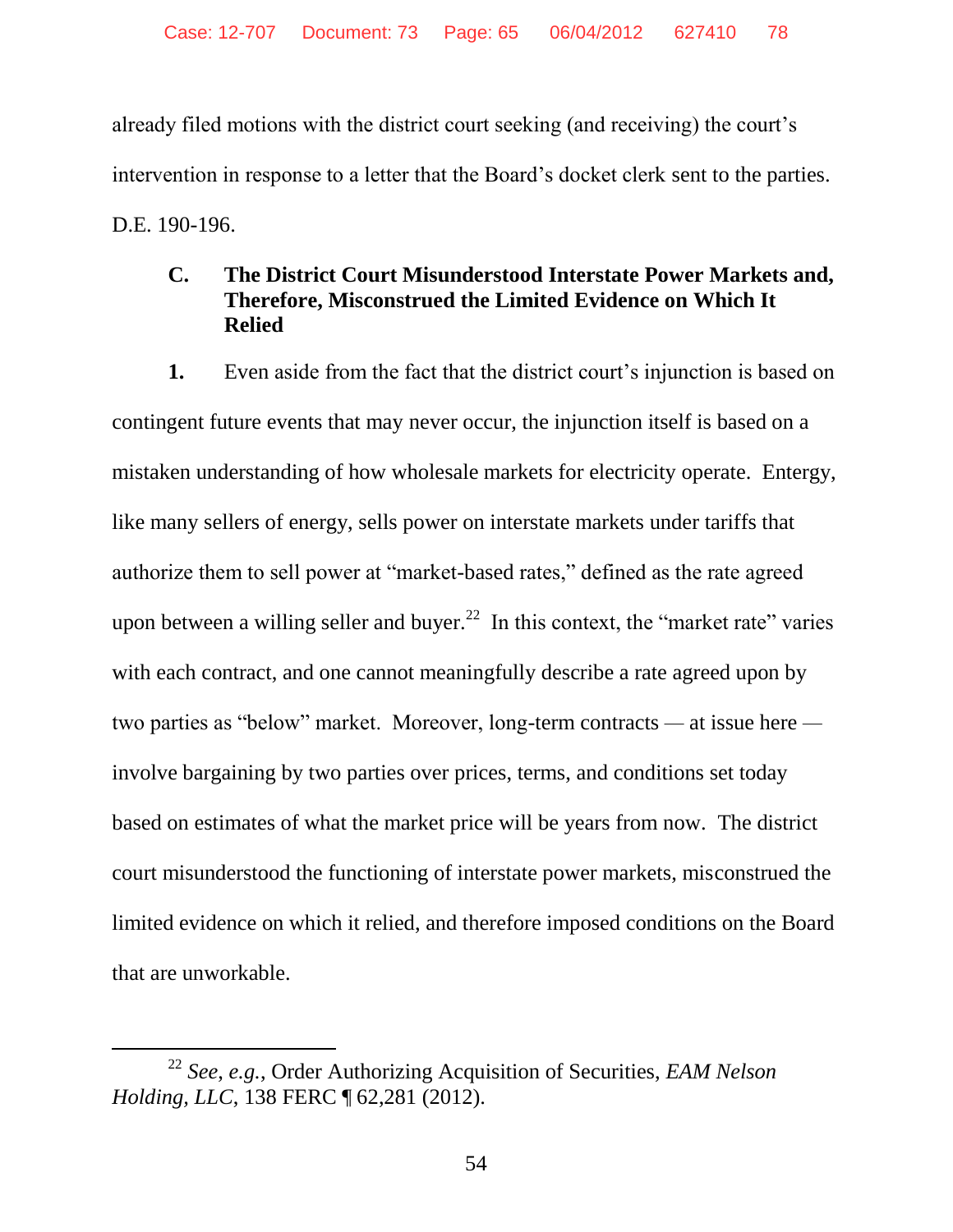As the Supreme Court has explained, "[r]ates . . . do not exist in isolation. They have meaning only when one knows the services to which they are attached." *AT&T Co. v. Central Office Tel., Inc.*, 524 U.S. 214, 223 (1998). Power is bought and sold on interstate markets in a wide variety of ways, including on spot and ancillary markets, as well as pursuant to long-term contracts. *See Morgan Stanley Capital Grp. Inc. v. Public Util. Dist. No. 1*, 554 U.S. 527, 538-39 (2008); *Blumenthal v. FERC*, 552 F.3d 875, 878 (D.C. Cir. 2009); *Boston Edison Co. v. FERC*, 856 F.2d 361, 366-67 (1st Cir. 1998). Yet the district court's injunction reviews rates in isolation, requiring a comparison of the rate at which Vermont Yankee "sell[s] power to Vermont utilities" and the "rates . . . available to wholesale customers in other states." SA101. One cannot compare the rates in two energy contracts and decide that one is "below" the other in any meaningful sense without comparing all of the terms and conditions associated with those rates. Such comparisons, moreover, are properly reserved to expert agencies, not district courts.

**2.** The conclusions the district court drew from the evidence on which it relied in entering the injunction reflect this misunderstanding of interstate power markets. At most, the evidence the court cited — DPS testimony and statements by two legislators — showed an interest in getting a "good deal" for Vermonters. SA52. A state should not be required to refrain from hard bargaining to avoid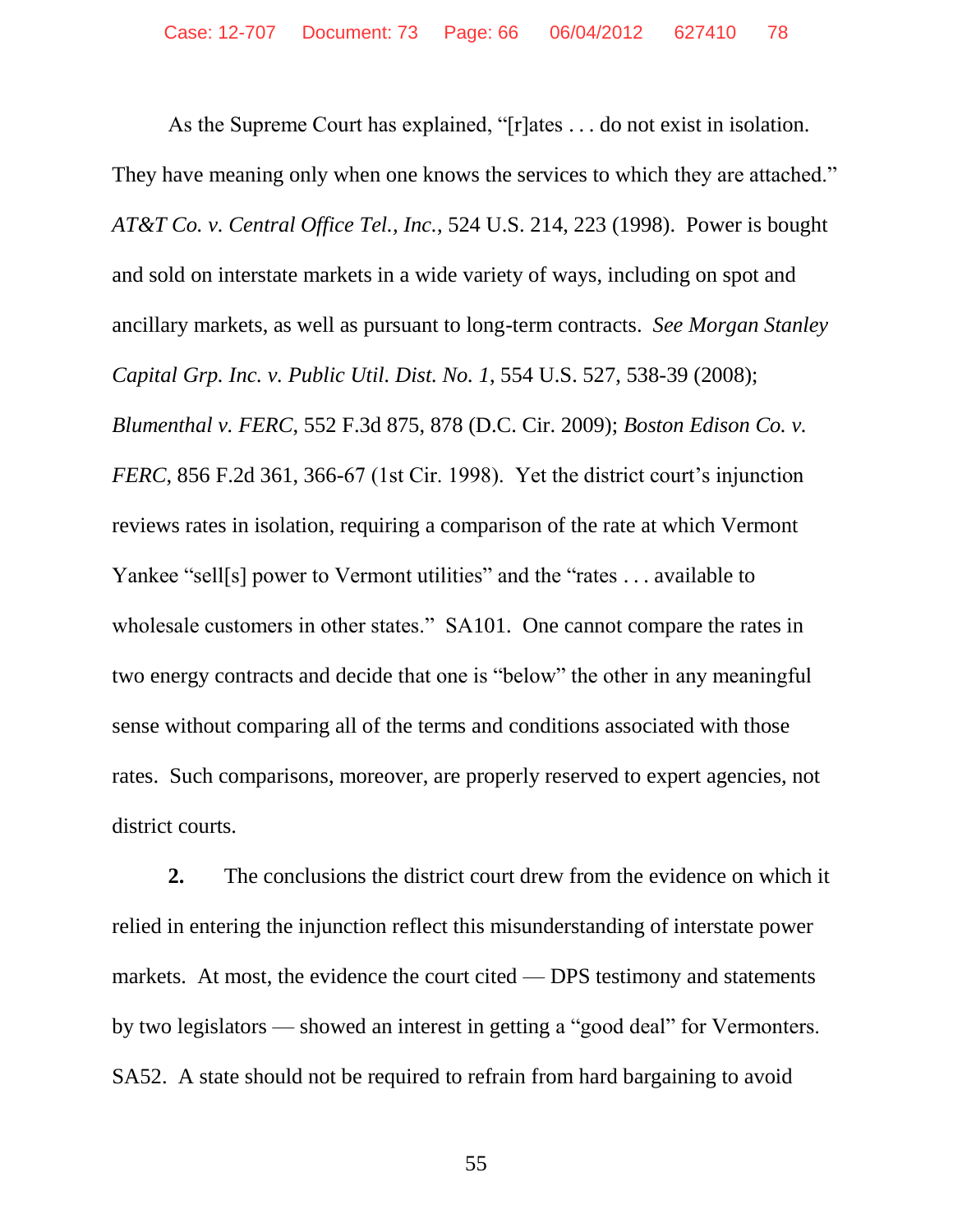running afoul of the dormant Commerce Clause, which is meant to "protect[] the interstate market, not particular interstate firms, from prohibitive or burdensome regulations." *Exxon Corp. v. Maryland*, 437 U.S. 117, 127-28 (1978).

For example, the DPS urged that Entergy be required to provide "'favorable terms *relative to alternatives*.'" SA90 (emphasis added) (quoting David Lamont's testimony for the DPS). Seeking low prices for nuclear power "relative to alternatives" — that is, power generated in other ways — is not the same as seeking prices below the market price for nuclear power or below the costs that Entergy incurs in producing that power. Rather, it is consistent with the state's ability to "seek low prices for its residents" without violating the dormant Commerce Clause. *Brown-Forman*, 476 U.S. at 582.

**3.** It is perfectly legitimate and constitutional for state officials (including the DPS and the Legislature) to push for a good deal. Indeed, states have long looked to questions of need and economic benefit as part of the licensing of in-state facilities, and this motivation is contemplated as permissible under the AEA. *See PG&E*, 461 U.S. at 205 (noting that "need," "cost," and "economic feasibility" of nuclear power facilities are permissible areas of state regulation).

Entergy conceded at trial that it provides benefits to state residents through long-term power-purchase agreements in New York and Michigan, *see* JA169-71, and it has touted such agreements and the "price of power" as worthy of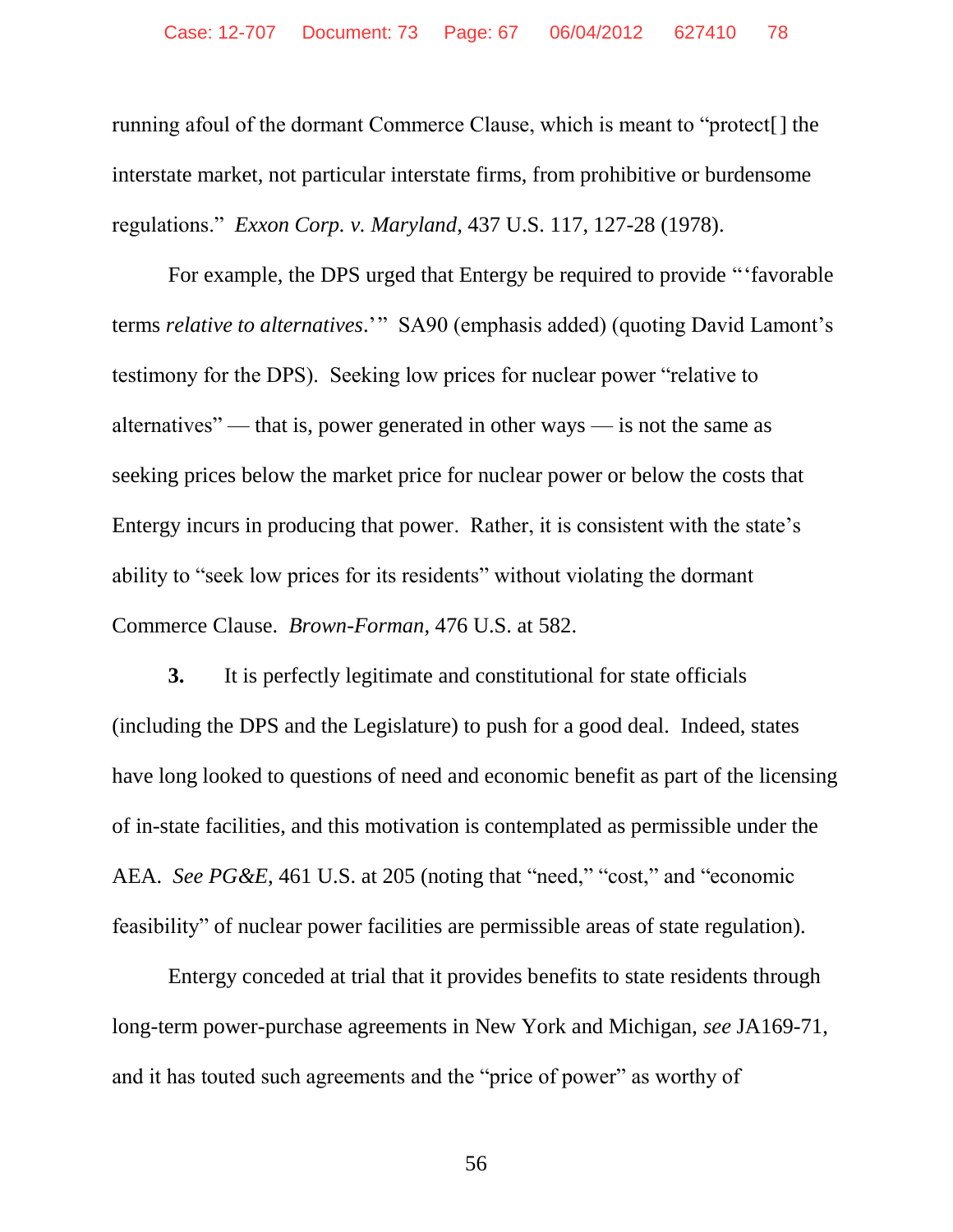consideration in legislative decisions regarding Vermont Yankee, JA1224. *See also* JA1249 (Entergy employee testimony: "The important point here is that, if we talk about operation beyond 2012 . . . we would be talking to Vermont distribution companies about power contracts after 2012."). With respect to the power-purchase agreement negotiations with Vermont utilities, Entergy admitted that these negotiations encompassed a wide range of non-price factors, and that no one from the State of Vermont told Entergy what to charge. JA171-75. Thus, even if some legislators expressed an "intent" to obtain a good deal or "'economic benefit'" for Vermonters, SA88, the district court's injunction on this basis rests on a misunderstanding of the permissible scope of state authority under the dormant Commerce Clause.

#### **III. THE DISTRICT COURT ERRONEOUSLY FOUND ACT 74 PREEMPTED ON THE BASIS OF LEGISLATIVE HISTORY**

If the Court concludes that Act 160 is not preempted, the Court need not address the district court's rulings regarding Act 74. Rather, the Court should vacate the judgment entered by the district court with respect to both Act 160 *and*  Act 74, because Entergy's Act 74 claim would be moot and nonjusticiable. *Cf. New York City Employees' Ret. Sys. v. Dole Food Co.*, 969 F.2d 1430, 1435 (2d Cir. 1992) ("[T]he usual procedure when a civil case becomes moot on appeal is to vacate the judgment below and remand with directions to dismiss . . . .").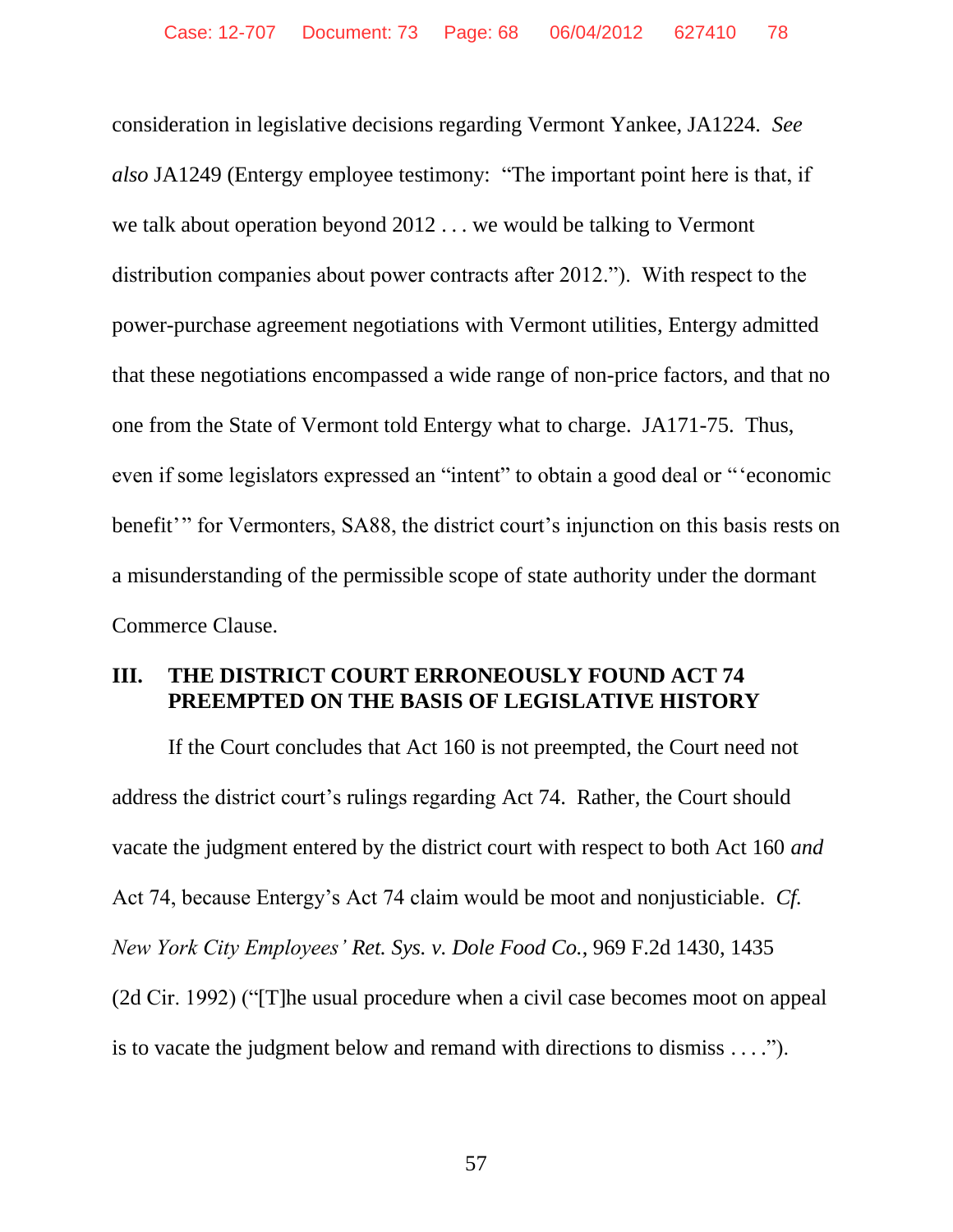As long as Act 160 remains in force, Entergy is not aggrieved by Act 74. The Vermont Legislature has not given the approval that Act 160 requires for Vermont Yankee's continued operations past the date (March 21, 2012) it was originally set to close. Absent action by the Vermont Legislature, Entergy cannot receive a CPG for continued operations beyond that date. Act 74 thus causes no discrete injury to Entergy, and the Court should vacate the district court's declaratory and injunctive relief directed at Act 74. *See*, *e.g.*, *Rhodes v. Judiscak*, 676 F.3d 931, 933 (10th Cir. 2012) ("A case becomes moot when a plaintiff no longer suffers 'actual injury that can be redressed by a favorable judicial decision.'" (quoting *Iron Arrow Honor Soc'y v. Heckler*, 464 U.S. 67, 70 (1983))). For the same reasons, the Court should vacate the injunction pending appeal issued by the district court as to section  $6522(c)(2)$  of the Act.

If the Court does address Act 74, it should reverse the district court's holding because it committed the same error in analyzing Act 74 as it did with respect to Act 160. The court below improperly canvassed legislative history and relied on snippets of statements rather than adhering to the statutory text. In so doing, the court misunderstood the context of the larger debate taking place as to Vermont's energy future.

Act 74 is grounded in non-preempted purposes that are set forth in the statutory text and address the State's energy policy and goal of transitioning to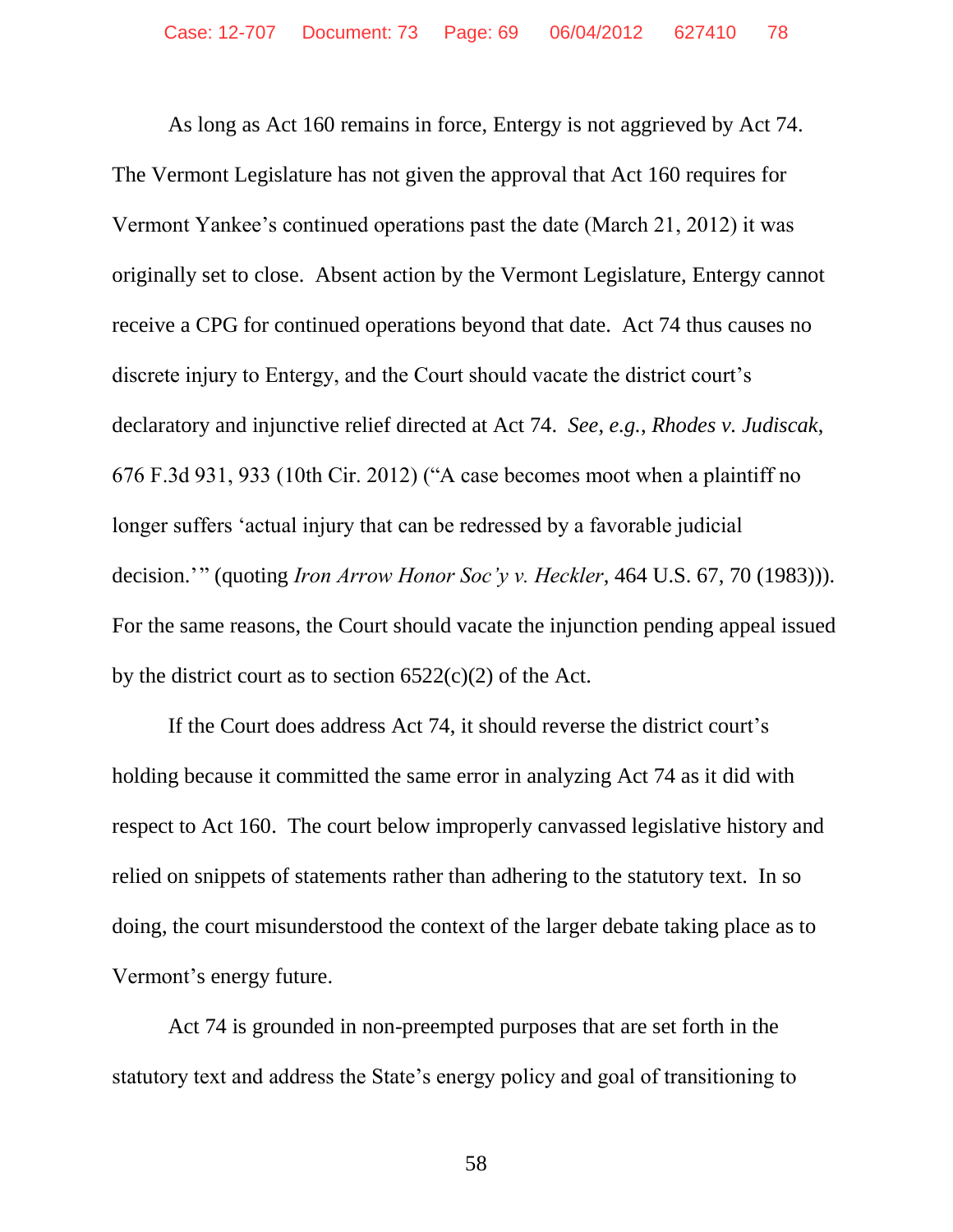renewable energy sources. *See*, *e.g.*, Vt. Stat. Ann. tit. 10, § 6521 (explaining that "[t]he state's future power supply should be diverse, reliable, economically sound, and environmentally sustainable," and that "there is a great value in investing in renewable energy sources, efficient, combined heat and power facilities, and energy efficiency"). Those reasons explain why the Legislature decided to require further legislative approval for Entergy's continued operations after March 21, 2012 and they provide no basis for holding the statute preempted.

The Court's conclusion that the Legislature's *actual* intent was radiological safety is particularly untenable given that Entergy itself proposed and lobbied for the legislation that became Act 74 — a law that allowed Entergy to obtain a CPG for dry-cask storage on-site. Before there was any legislative action, Vermont's attorney general had opined that existing law — specifically portions of Chapter 157 of Title 10 not challenged in this lawsuit — did not allow that storage without legislative approval, meaning that as a practical matter, Entergy would have had to cease operations as early as 2007 or 2008. Rather than challenging that interpretation of state law in state court, Entergy sought legislative approval for its planned dry-cask storage. JA865-67, 224.

Against this background, the district court's concern that legislators spoke too often about the safety of dry-cask storage makes no sense. Whatever legislators may have said in hearings and debates about risks associated with spent fuel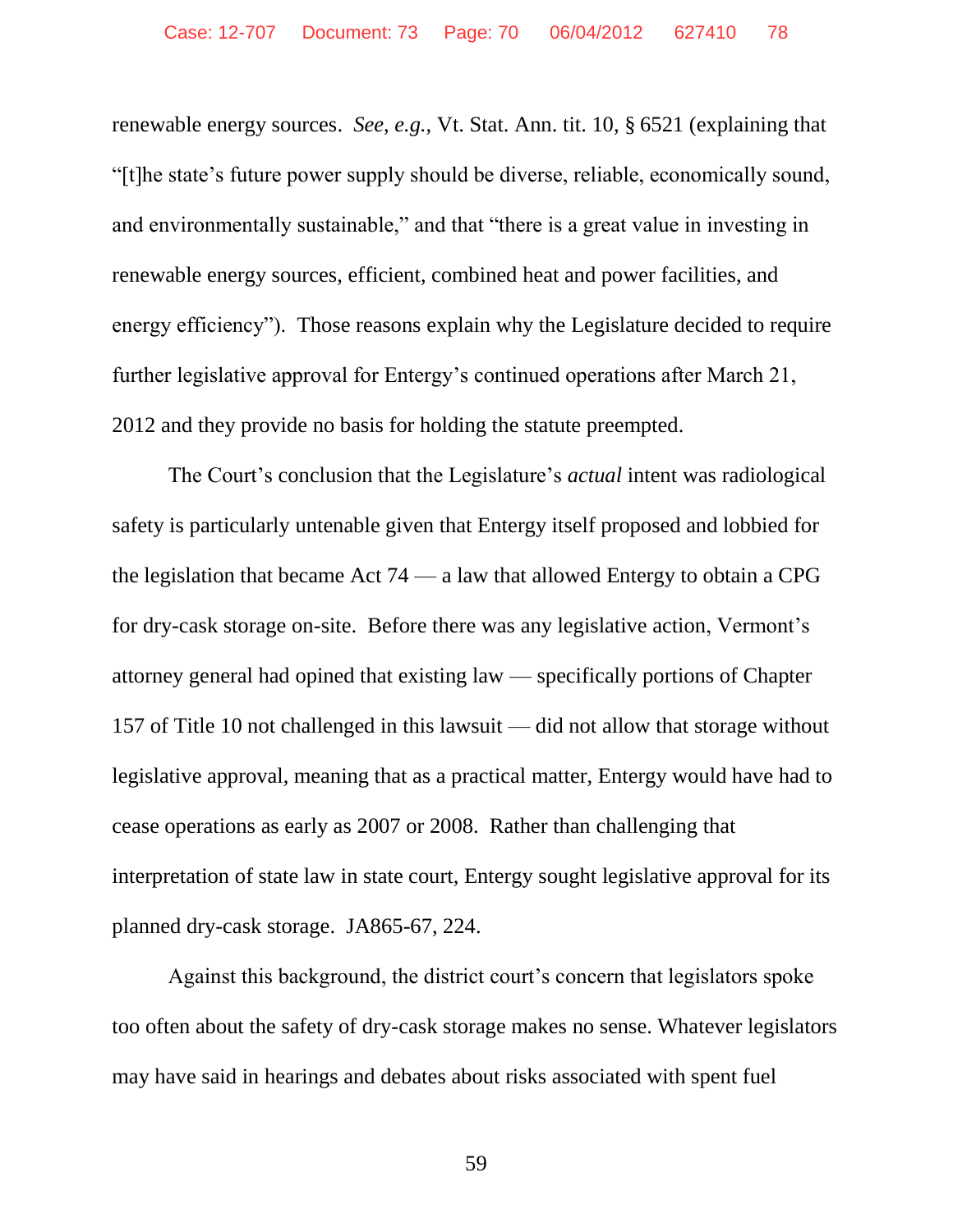storage, a majority ended up voting to approve the storage facility at the plant that permitted Vermont Yankee to *continue* operating. The Legislature did not question the NRC's authority regarding the storage of spent nuclear fuel; the statute in fact calls for compliance with "any order or requirement" of the NRC. Vt. Stat. Ann. tit.  $10, \S 6522(c)(2)$ . If legislators thought that storage of spent fuel was unsafe, and if they meant to find some way to close the plant because of this concern, they could have voted not to approve the storage facility at all.

## **CONCLUSION**

The district court's judgment should be reversed, the permanent injunction vacated, and the injunction pending appeal dissolved.

Respectfully submitted,

WILLIAM H. SORRELL *Attorney General for the State of Vermont* SCOT L. KLINE BRIDGET C. ASAY KYLE H. LANDIS-MARINELLO *Assistant Attorneys General* 109 State Street Montpelier, VT 05609-1001 (802) 828-3186

 /s/ *David C. Frederick* DAVID C. FREDERICK SCOTT H. ANGSTREICH WILLIAM J. RINNER KELLOGG, HUBER, HANSEN, TODD, EVANS & FIGEL, P.L.L.C. 1615 M Street, N.W., Suite 400 Washington, D.C. 20036 (202) 326-7900 (202) 326-7999 (facsimile)

*Attorneys for Defendants – Appellants – Cross-Appellees Peter Shumlin, William Sorrell, James Volz, John Burke and David Coen*

June 4, 2012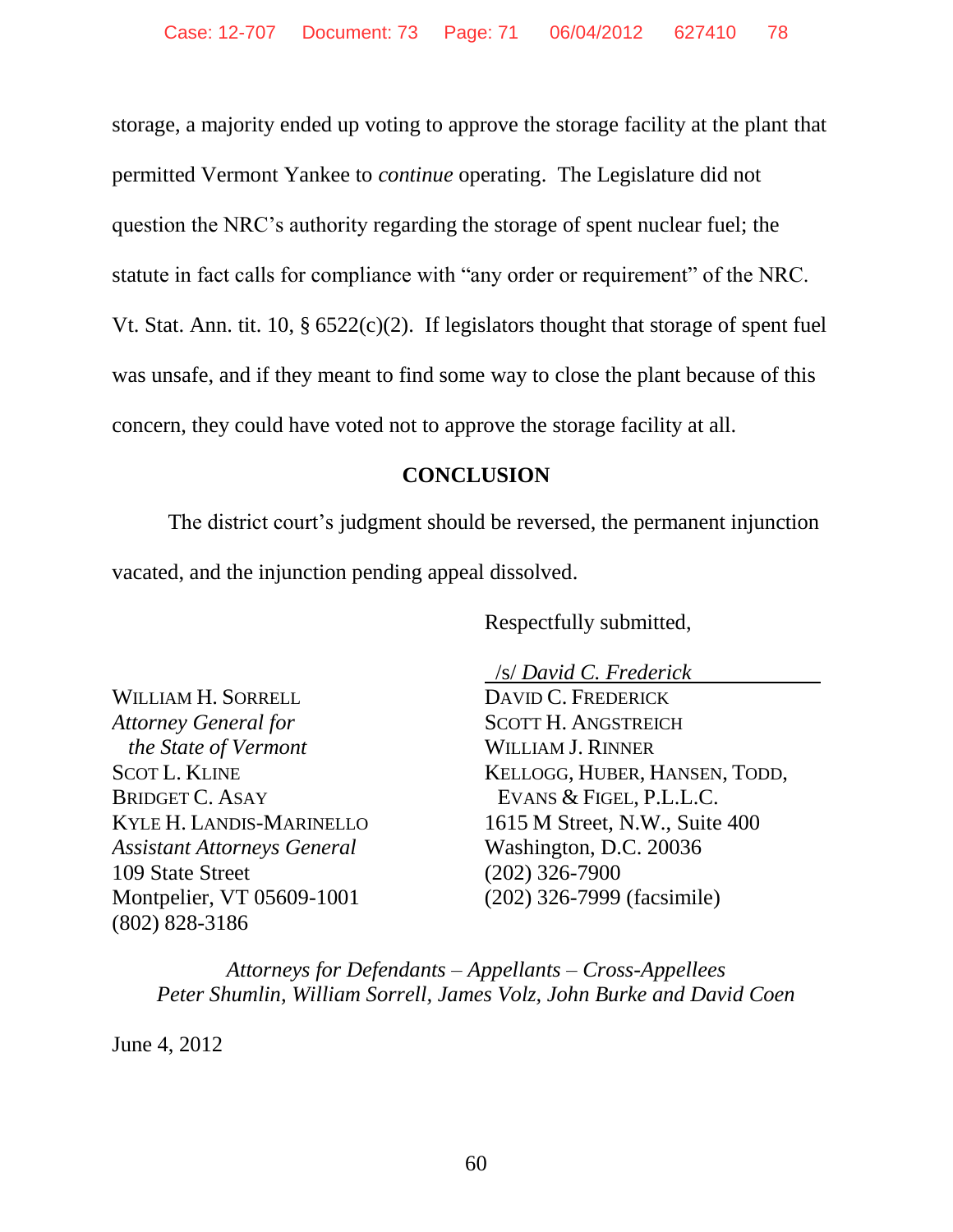#### **CERTIFICATE OF COMPLIANCE**

Pursuant to Federal Rule of Appellate Procedure 32(a)(7)(C), the undersigned certifies that this brief complies with the applicable type-volume limitations. This brief was prepared using a proportionally spaced type (Times New Roman, 14 point). Exclusive of the portions exempted by Federal Rule of Appellate Procedure  $32(a)(7)(B)(iii)$ , this brief contains 13,983 words. This certificate was prepared in reliance on the word-count function of the wordprocessing system (Microsoft Word 2007) used to prepare this brief.

> /s/ *David C. Frederick* David C. Frederick

June 4, 2012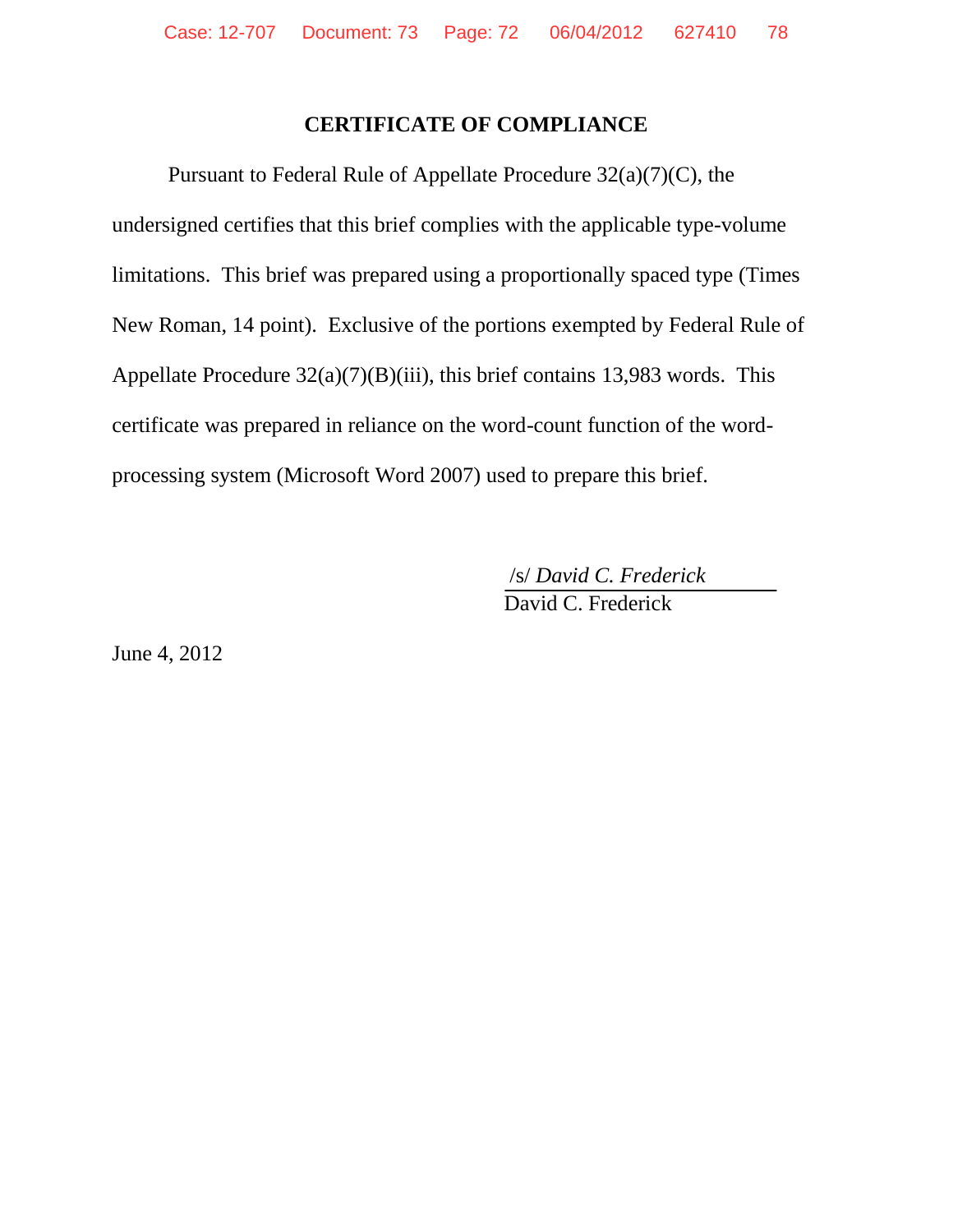# **ADDENDUM**

**Statutes and Regulations**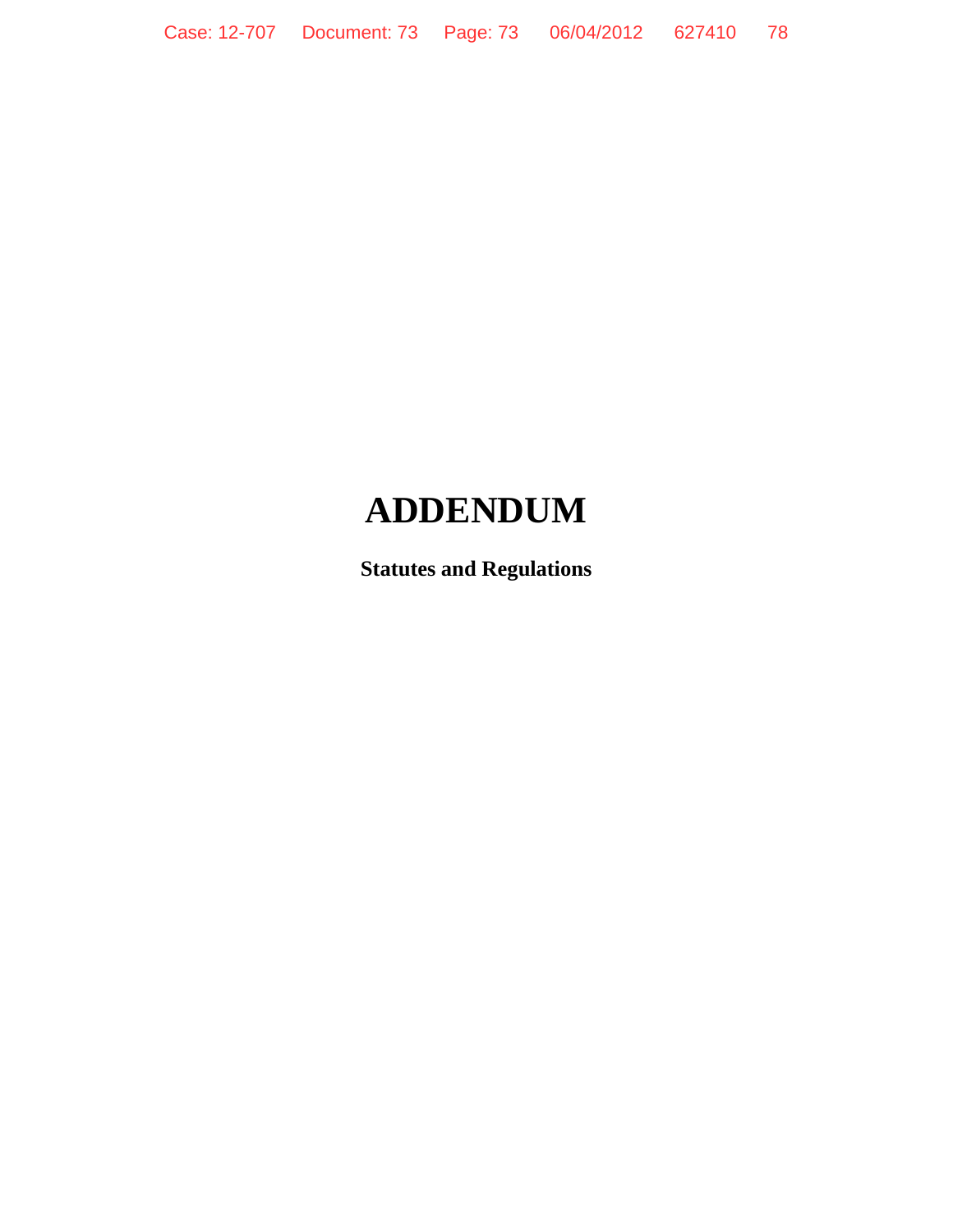# **TABLE OF CONTENTS**

#### Page

# United States Code: 42 U.S.C. § 2018..........................................................................................Add. 1 42 U.S.C. § 2021 (excerpt) ..........................................................................Add. 1 Code of Federal Regulations: 10 C.F.R. § 51.71 (excerpt)..........................................................................Add. 2 Federal Register:

| <b>Environmental Review for Renewal of Nuclear Power Plant</b> |  |
|----------------------------------------------------------------|--|
| Operating Licenses, 61 Fed. Reg. 28,467 (June 5, 1996)         |  |
|                                                                |  |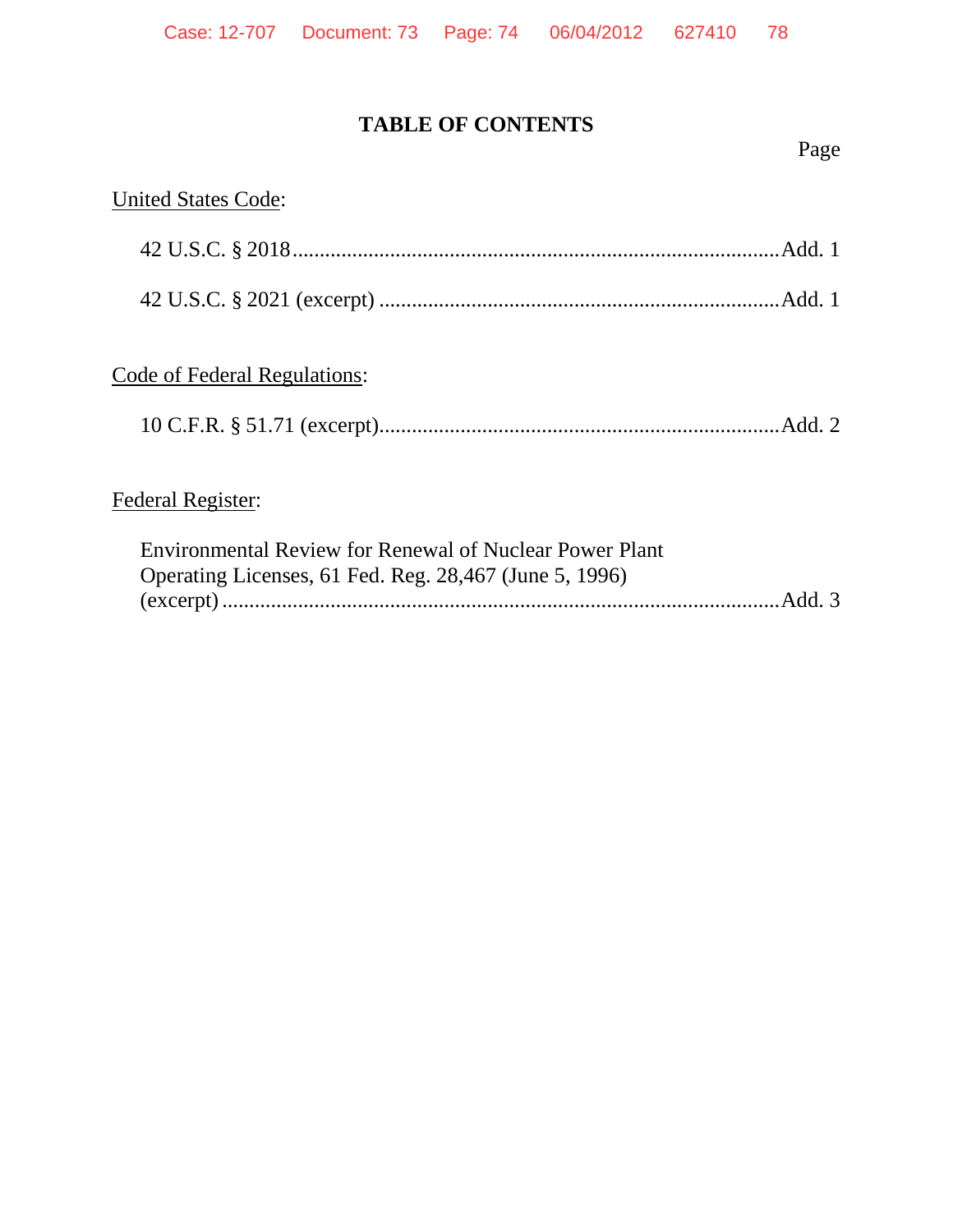# **United States Code**

#### **42 U.S.C. § 2018. Agency jurisdiction**

Nothing in this chapter shall be construed to affect the authority or regulations of any Federal, State, or local agency with respect to the generation, sale, or transmission of electric power produced through the use of nuclear facilities licensed by the Commission: *Provided*, That this section shall not be deemed to confer upon any Federal, State, or local agency any authority to regulate, control, or restrict any activities of the Commission.

#### **42 U.S.C. § 2021. Cooperation with States**

#### **(a) Purpose**

It is the purpose of this section—

**(1)** to recognize the interests of the States in the peaceful uses of atomic energy, and to clarify the respective responsibilities under this chapter of the States and the Commission with respect to the regulation of byproduct, source, and special nuclear materials;

**(2)** to recognize the need, and establish programs for, cooperation between the States and the Commission with respect to control of radiation hazards associated with use of such materials;

**(3)** to promote an orderly regulatory pattern between the Commission and State governments with respect to nuclear development and use and regulation of byproduct, source, and special nuclear materials;

**(4)** to establish procedures and criteria for discontinuance of certain of the Commission's regulatory responsibilities with respect to byproduct, source, and special nuclear materials, and the assumption thereof by the States;

**(5)** to provide for coordination of the development of radiation standards for the guidance of Federal agencies and cooperation with the States; and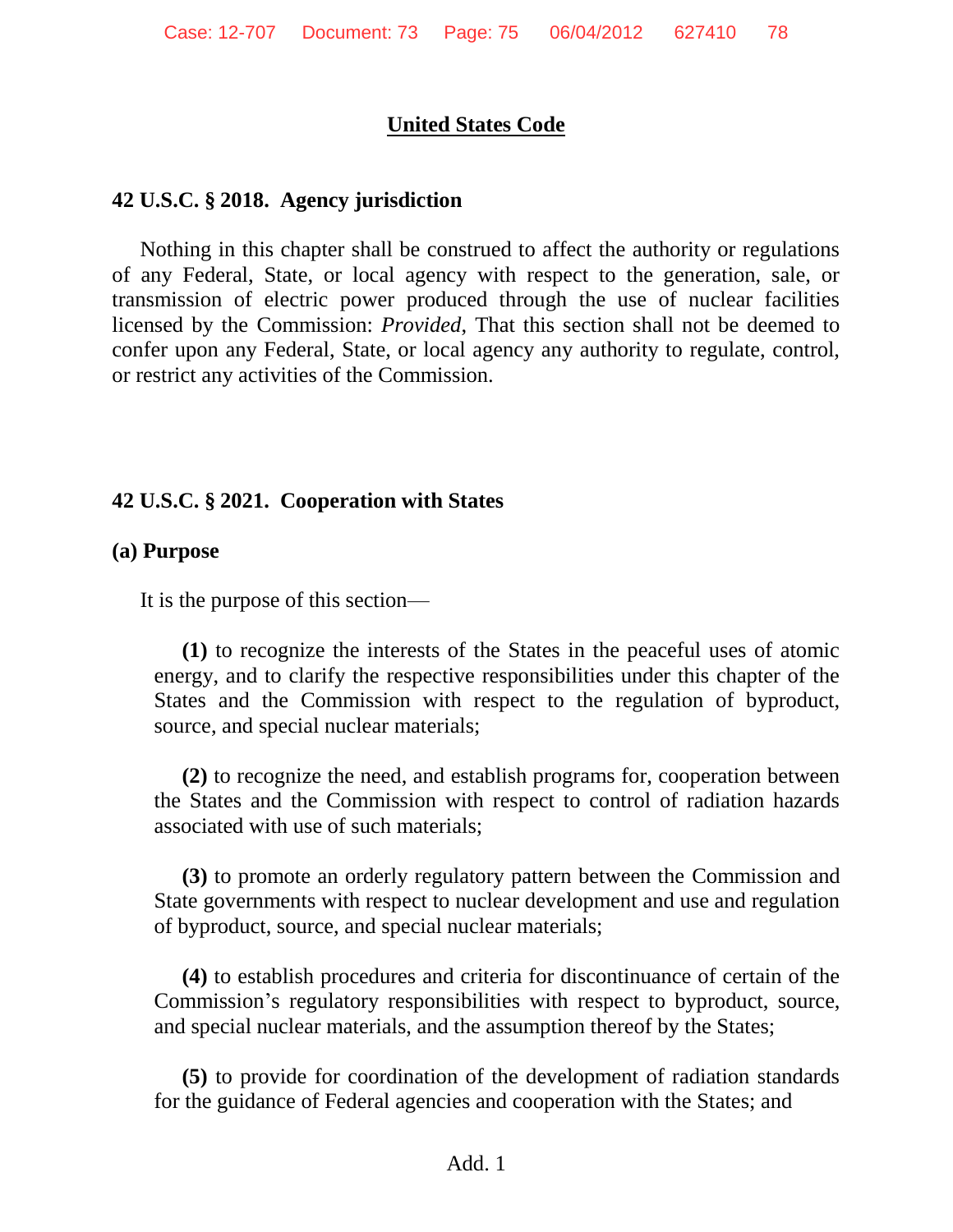**(6)** to recognize that, as the States improve their capabilities to regulate effectively such materials, additional legislation may be desirable.

\* \* \*

#### **(k) State regulation of activities for certain purposes**

Nothing in this section shall be construed to affect the authority of any State or local agency to regulate activities for purposes other than protection against radiation hazards.

### **Code of Federal Regulations**

#### **10 C.F.R. § 51.71. Draft environmental impact statement—contents**

**(a)** Scope. The draft environmental impact statement will be prepared in accordance with the scope decided upon in the scoping process required by §§ [51.26](http://www.westlaw.com/Find/Default.wl?rs=dfa1.0&vr=2.0&DB=1000547&DocName=10CFRS51.26&FindType=L) and [51.29.](http://www.westlaw.com/Find/Default.wl?rs=dfa1.0&vr=2.0&DB=1000547&DocName=10CFRS51.29&FindType=L) As appropriate and to the extent required by the scope, the draft statement will address the topics in paragraphs (b), (c), (d) and (e) of this section and the matters specified in §§ [51.45,](http://www.westlaw.com/Find/Default.wl?rs=dfa1.0&vr=2.0&DB=1000547&DocName=10CFRS51.45&FindType=L) [51.50,](http://www.westlaw.com/Find/Default.wl?rs=dfa1.0&vr=2.0&DB=1000547&DocName=10CFRS51.50&FindType=L) [51.51,](http://www.westlaw.com/Find/Default.wl?rs=dfa1.0&vr=2.0&DB=1000547&DocName=10CFRS51.51&FindType=L) [51.52,](http://www.westlaw.com/Find/Default.wl?rs=dfa1.0&vr=2.0&DB=1000547&DocName=10CFRS51.52&FindType=L) [51.53,](http://www.westlaw.com/Find/Default.wl?rs=dfa1.0&vr=2.0&DB=1000547&DocName=10CFRS51.53&FindType=L) [51.54,](http://www.westlaw.com/Find/Default.wl?rs=dfa1.0&vr=2.0&DB=1000547&DocName=10CFRS51.54&FindType=L) [51.61](http://www.westlaw.com/Find/Default.wl?rs=dfa1.0&vr=2.0&DB=1000547&DocName=10CFRS51.61&FindType=L) and [51.62.](http://www.westlaw.com/Find/Default.wl?rs=dfa1.0&vr=2.0&DB=1000547&DocName=10CFRS51.62&FindType=L)

\* \* \*

<span id="page-75-0"></span>**(f)** Preliminary recommendation. The draft environmental impact statement normally will include a preliminary recommendation by the NRC staff respecting the proposed action. This preliminary recommendation will be based on the information and analysis described in paragraphs (a) through (d) of this section and §§ [51.75,](http://www.westlaw.com/Find/Default.wl?rs=dfa1.0&vr=2.0&DB=1000547&DocName=10CFRS51.75&FindType=L) [51.76,](http://www.westlaw.com/Find/Default.wl?rs=dfa1.0&vr=2.0&DB=1000547&DocName=10CFRS51.76&FindType=L) [51.80,](http://www.westlaw.com/Find/Default.wl?rs=dfa1.0&vr=2.0&DB=1000547&DocName=10CFRS51.80&FindType=L) [51.85,](http://www.westlaw.com/Find/Default.wl?rs=dfa1.0&vr=2.0&DB=1000547&DocName=10CFRS51.85&FindType=L) and [51.95,](http://www.westlaw.com/Find/Default.wl?rs=dfa1.0&vr=2.0&DB=1000547&DocName=10CFRS51.95&FindType=L) as appropriate, and will be reached after considering the environmental effects of the proposed action and reasonable alternatives [\[FN4\]](#page-76-0) and, except for supplemental environmental impact statements for the operating license renewal stage prepared pursuant to  $\S 51.95(c)$ , after weighing the costs and benefits of the proposed action. In lieu of a recommendation, the NRC staff may indicate in the draft statement that two or more alternatives remain under consideration.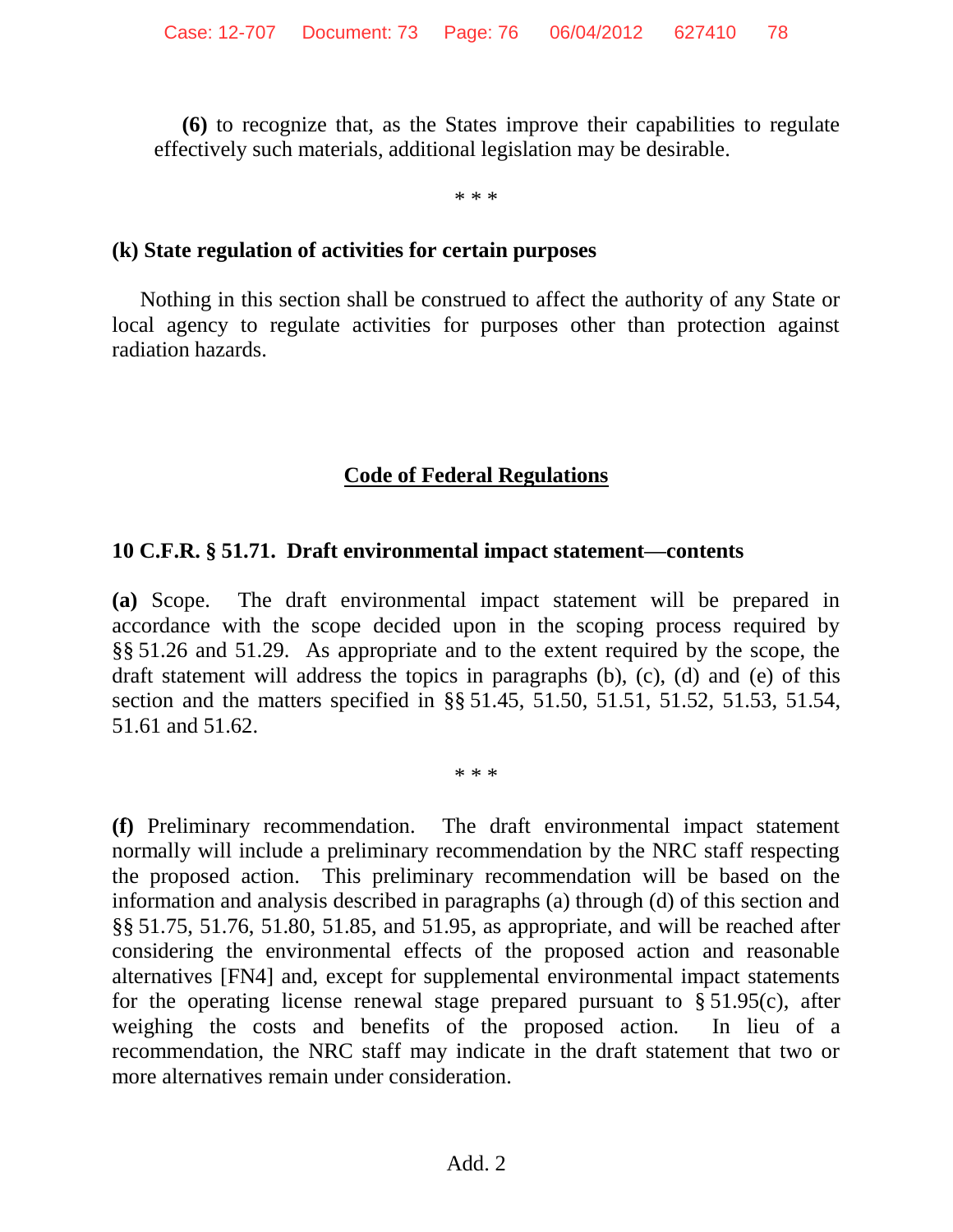<span id="page-76-0"></span>[\[FN4\]](#page-75-0) The consideration of reasonable alternatives to a proposed action involving nuclear power reactors (e.g., alternative energy sources) is intended to assist the NRC in meeting its NEPA obligations and does not preclude any State authority from making separate determinations with respect to these alternatives and in no way preempts, displaces, or affects the authority of States or other Federal agencies to address these issues.

\* \* \*

# **Federal Register**

# **Environmental Review for Renewal of Nuclear Power Plant Operating Licenses, 61 Fed. Reg. 28,467 (June 5, 1996) (codified at 10 C.F.R. pt. 51)**

**[\*28,467]** AGENCY: Nuclear Regulatory Commission.

ACTION: Final rule.

SUMMARY: The Nuclear Regulatory Commission (NRC) is amending its regulations regarding environmental protection regulations for domestic licensing and related regulatory functions to establish new requirements for the environmental review of applications to renew the operating licenses of nuclear power plants. The amendment defines those environmental impacts for which a generic analysis has been performed that will be adopted in plant-specific reviews for license renewal and those environmental impacts for which plant-specific analyses are to be performed.

\* \* \*

**[\*28,472]** The purpose and need for the proposed action (renewal of an operating license) is to provide an option that allows for power generation capability beyond the term of a current nuclear power plant operating license to meet future system generating needs, as such needs may be determined by State, utility, and, where authorized, Federal (other than NRC) decisionmakers.

\* \* \*